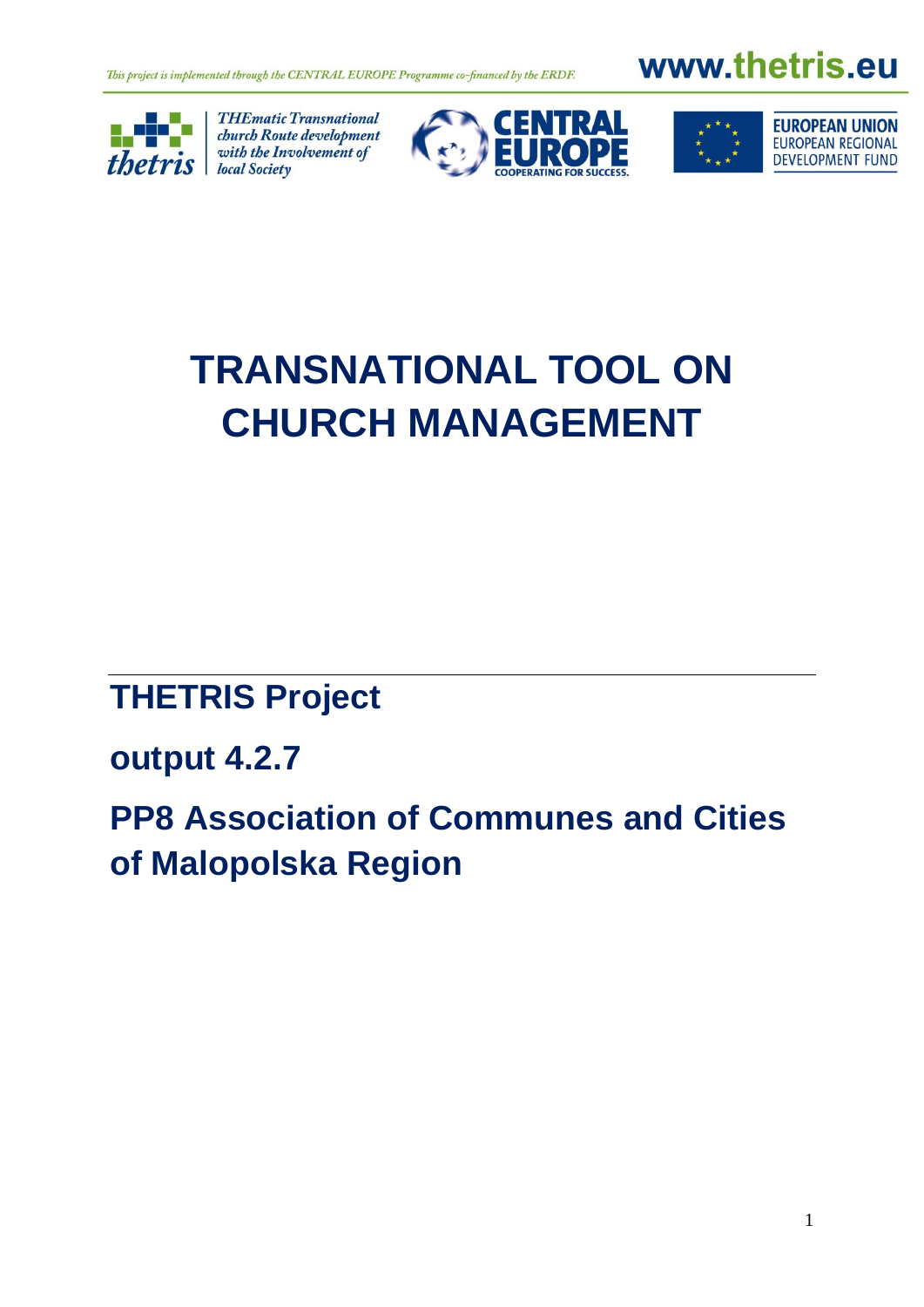

**Example 15 THE matic Transnational**<br>that  $\left| \begin{array}{c} \text{THEmatic Transmissional} \\ \text{church Route development} \\ \text{with the Involvement of} \\ \text{local Society} \end{array} \right|$ 







**EUROPEAN UNION**<br>EUROPEAN REGIONAL **DEVELOPMENT FUND** 

## **Table of content**

| I Executive summary                                                                          | 3  |  |
|----------------------------------------------------------------------------------------------|----|--|
| Il Introduction to THETRIS project                                                           | 3  |  |
| III Introduction to Work Package 4                                                           | 3  |  |
| IV Methodology for transnational tool on church management                                   | 4  |  |
| V Tools for sacral heritage management                                                       | 5  |  |
| V.1. Development of cultural tourism infrastructure                                          | 5  |  |
| V.2. Networking                                                                              | 7  |  |
| V.3. Revitalization of heritage objects                                                      | 10 |  |
| V.4. Governance model based on usage of social media                                         | 14 |  |
| V.5. IT solutions for youth involvement in sacral heritage management                        | 16 |  |
| V.6. Upskilling of stakeholders involved in sacral heritage management                       | 19 |  |
| VI Summary of pilot activities. Main results                                                 | 21 |  |
| VI.1. Used tools                                                                             | 22 |  |
| VI.2. Knowledge sharing practices                                                            | 29 |  |
| VII Conclusions and recommendations for improvement                                          | 30 |  |
| relations with stakeholders                                                                  | 30 |  |
| public-private partnership (PPP)                                                             | 31 |  |
| communication & knowledge management based on ICT                                            | 32 |  |
| sustainable use of sacral heritage resources                                                 | 33 |  |
| VIII Attachments: self-evaluation forms from all Project Partners implementing Pilot Actions | 34 |  |
| VIII.1. Self-evaluation from "Accessibility model" Pilot Action                              | 35 |  |
| VIII.2. Self-evaluation from "Cultural tourism" Pilot Action                                 | 40 |  |
| VIII.3. Self-evaluation from "Setting up a local network" Pilot Action                       | 44 |  |
| VIII.4. Self-evaluation from "Revitalization package to Novalesa Abbey" Pilot Action         | 49 |  |
| VIII.5. Self-evaluation from "Governance model" Pilot Action                                 | 57 |  |
| VIII.6. Self-evaluation from "The Golden Cathedrale" Pilot Action                            |    |  |
| VIII.7. Self-evaluation from "Management trainings" Pilot Action                             |    |  |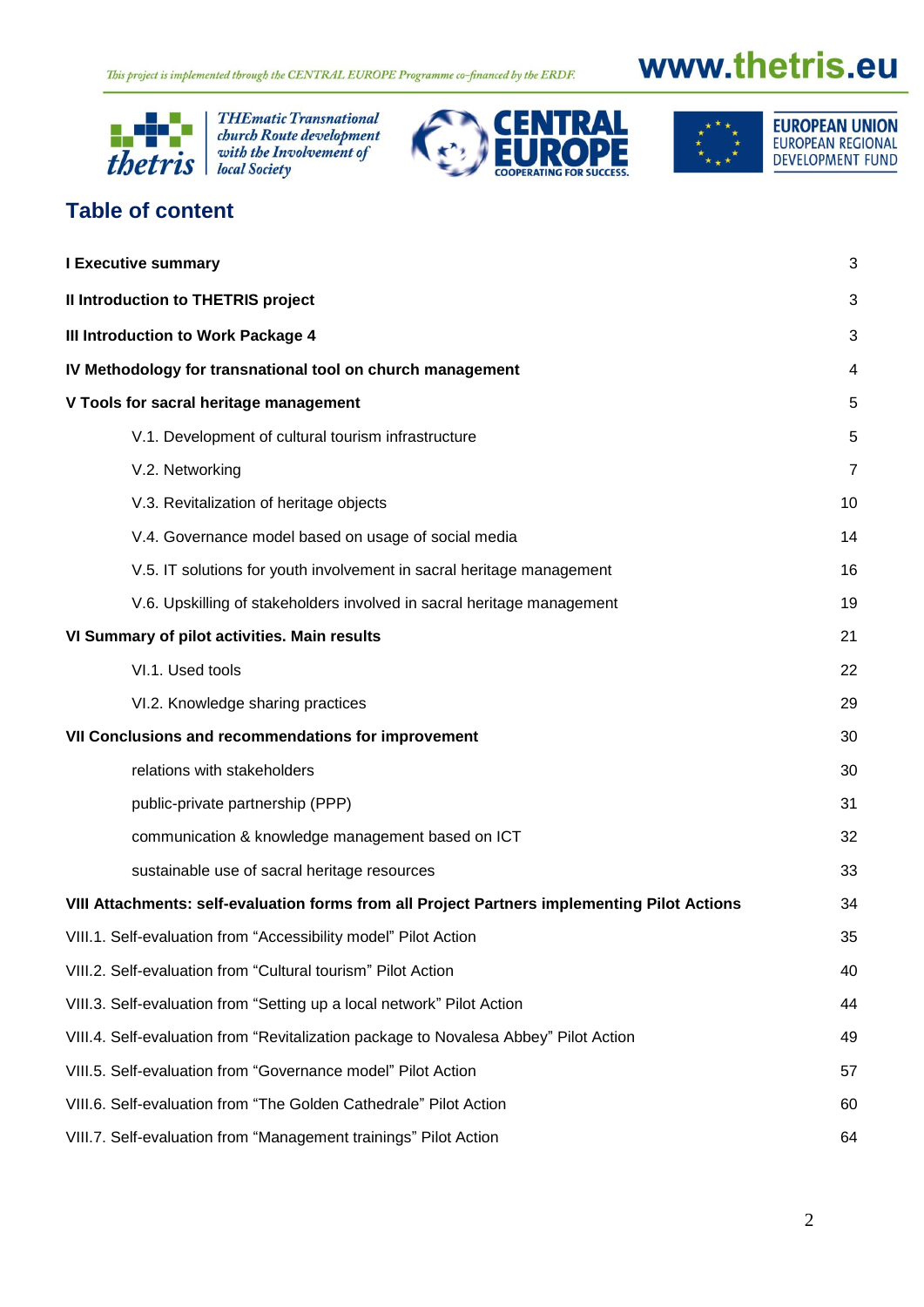

**THEmatic Transnational** church Route development with the Involvement of







### **I. Executive summary**

The current report was written as a result of activities implemented within THETRIS project. Project THETRIS aims to propose sustainable solutions towards local development based on potential of medieval churches. It was based on the base of evaluation of pilot actions (PAs) that were implemented within THETRIS project. The aim of the "Transnational tool on church management" is to present various ideas on how to ensure sustainable development of region (both in social and economic aspects) based on sacral heritage monuments. The tool focuses on transferability, efficiency and transnational character of implemented actions. In its first part the report presents all pilot action including their main goals, implementation processes, social and economic effects on the regions where PA were conducted, their added value and transferability elements. The second part of the report is dedicated to knowledge sharing practices, where the pilot seminars were described and technological aspects of implemented activities. The last part of the report is dedicated to conclusions and recommendations for improvement, which are analyzed in three aspects: public-private partnership, communication and knowledge management, sacral heritage infrastructure.

### **II. Introduction to THETRIS project**

THETRIS project unites 11 partners from 8 Central European counties: Germany, Czech Republic, Poland, Slovak Republic, Hungary, Austria, Slovenia and Italy. The focus of the project is to support the development of rural areas and to make good use of the potential of medieval churches and religious monuments of local importance. The project provides a great opportunity for promoting cross-border and rural regions and for sharing the common European knowledge. In the frame of the project, partners are working in 5 different work packages (WPs). The first two WPs refer to management and communication activities, while the other three focus on the main content of the project: analyzing the strengths and weaknesses of the different partner regions, developing a common strategy for the sustainable preservation of the churches in these areas as well as of the cultural heritage related to these. Some partners also test innovative methods and share their experiences about these within partnership. In the last phase of the project partners will select the transferable elements of the other partners' good practices as well as develop plans for the sustainability of the project's results.

### **III. Introduction to Work Package 4**

The WP4 of THETRIS project was dedicated to implementation of various pilot activities on the church routes in their regions.

Partners involved in THETRIS project in order to find new, effective ways to overcome the difficulties connected with stimulating sustainable development in rural areas of Central Europe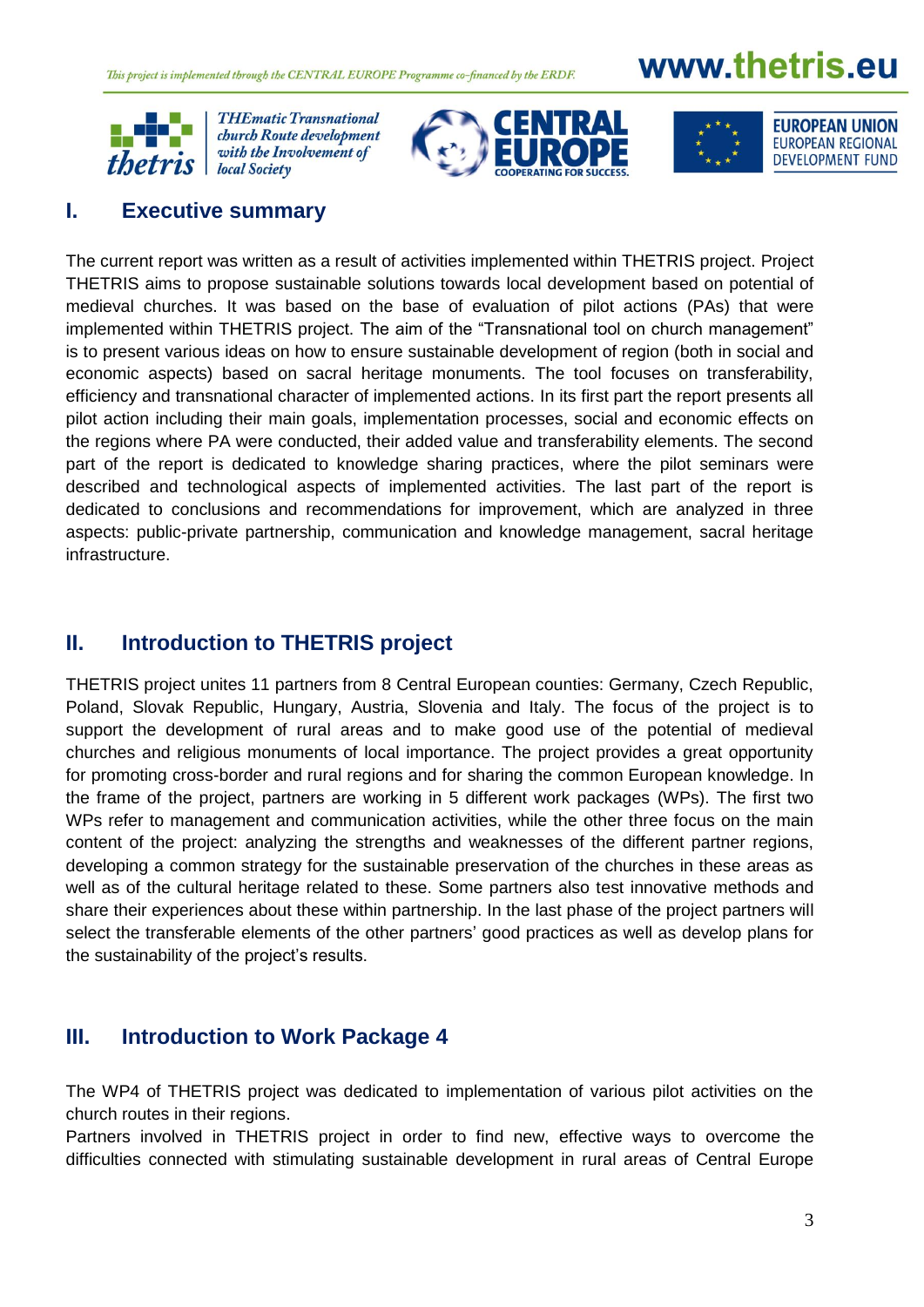

**THEmatic Transnational** church Route development with the Involvement of







area decided to propose and test various solutions that were elaborated on the base of the results of analysis made in the previous stages of the project.

As a result 7 different pilot actions were implemented between May 2013 and February 2014:

- **-** Association of Municipalities in the Upper-Tisza Area (Lead Partner) decided to implement two pilot action: **"Accessibility Model"** that is focused on the improvement of accessibility of the medieval churches in the area, thus LP placed information boards on the cycle paths. The second one, titled **"Cultural Tourism"** was dedicated to placing audio guide instruments in selected churches on the route and development of GPS-based navigation system for 2 cycle tours.
- **-** The Centre for Technology Structure Development ZTS GmbH (PP3) implemented pilot action titled **"Setting up a local network"** which aimed to create a network of various local and regional stakeholders working together in order to ensure sustainable regional development based on sacral heritage resources.
- **-** The Province of Turin (PP5) focused on revitalization of heritage objects and that became a base for the pilot action titled **"Revitalization Package for Novalesa Abbey"**
- **-** LAMORO Development Agency (PP6) dedicated its activities to the elaboration of a **"Governance model"** based on usage of social media
- **-** Diozese Graz-Seckau (PP7) decided to focus on new technologies and its activities focus on development of application for smartphones called **"Golden Cathedral"**
- **-** Association of Communes and Cities of Malopolska Region (PP8) developed and implemented a series of **"Management trainings"** and compiled set of training materials in Polish and in English language.

### **IV. Methodology for transnational tool on church management**

The transnational tool on church management was prepared in order to evaluate and propose solutions for improvement for implemented pilot actions aiming to foster sustainable regional development based on sacral heritage resources.

The tool was prepared on the base of:

- **-** Self-evaluation forms prepared by partners implementing pilot actions.
- **-** Evaluation forms prepared by partners participating in pilot seminars organized at the end of pilot actions by project partners.

In the first step an analysis of all pilot actions was prepared. It was conducted on the following scheme: general description of PA, goals, implementation process, social and economic effects, added value and transferability.

In the second step all pilot actions were analyzed in order to identify their strengths and weaknesses. This part was prepared on the base of results of pilot seminars that were organized by all project partners implementing PAs.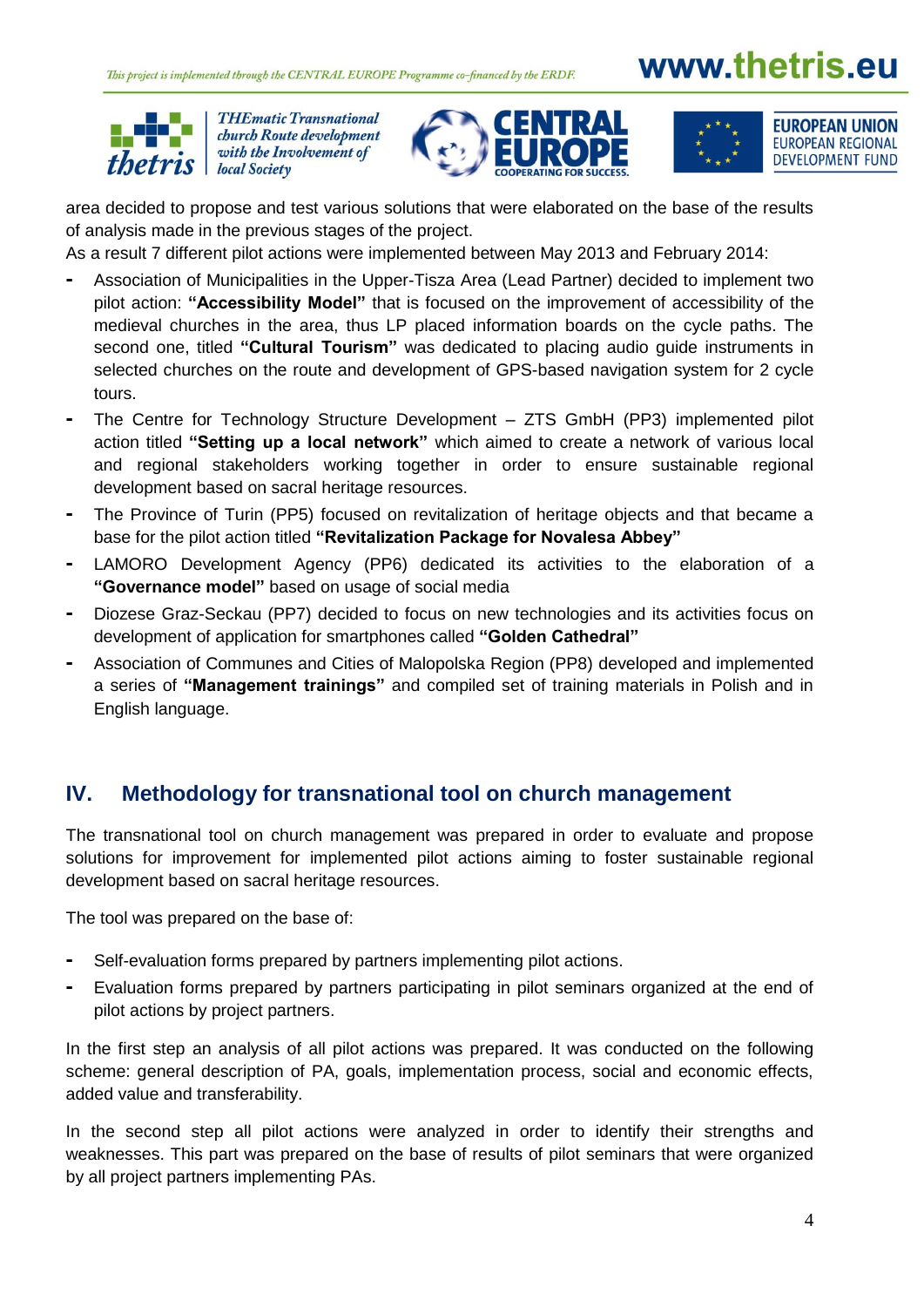

**THEmatic Transnational** church Route development with the Involvement of





The last phase of preparation of transnational tool on church management was dedicated to knowledge sharing practices, technological aspects and recommendations for improvements. In this step the deeper insight was taken into elements of pilot actions that could be transferred to other regions, also outside THETRIS partnership.

### **V. Tools for sacral heritage management**

### *V.1. Development of cultural tourism infrastructure*

#### **Description**

Within THETRIS project two implemented pilot actions focused on the development of cultural tourism infrastructure: "Cultural tourism" and "Accessibility model". Both of these were implemented by the Association of Municipalities in the Upper-Tisza Area from Hungary. As the two pilots were closely related to each other they will be analyzed together. The implementation of the pilot actions took place between June 2013 and March 2014 (10 months). The main elements of the pilot actions were: information tables placed on the cycle paths, audio guide instruments installed in 8 churches on the route and there was elaborated the GPS-based navigation system which guides visitors through the churches on the route and which was developed for 2 cycle tours.

### **Goals**

The main goal of the pilot actions was to improve the access to the medieval churches in Upper-Tisza region. The specific objectives of the pilot actions were:

- **-** To improve the tourism infrastructure around the sacral heritage objects in the region
- **-** By placing information boards close to cycle parts: improvement of accessibility of the objects
- **-** Preservation of tangible and intangible cultural heritage of the region by collecting information about sacral monuments included in the route

#### **Implementation process**

The implementation process consisted of 4 phases:

**Phase I** The first phase of the implementation of pilot actions was dedicated to winning the attention of local stakeholders (especially priests) and their active involvement in project implementation. It was a crucial part, especially for implementing the "Cultural Tourism" PA, as it was connected with the intervention inside the churches (placement of information boards, installment of audio-guide system). Also at this stage of the project all necessary permissions connected with the placements of information boards on the cycle parts and on river banks were obtained.

**Phase II** The second step in the implementation of the activities within "Cultural Tourism" and "Accessibility Model" actions was collecting all necessary materials: the archive materials about the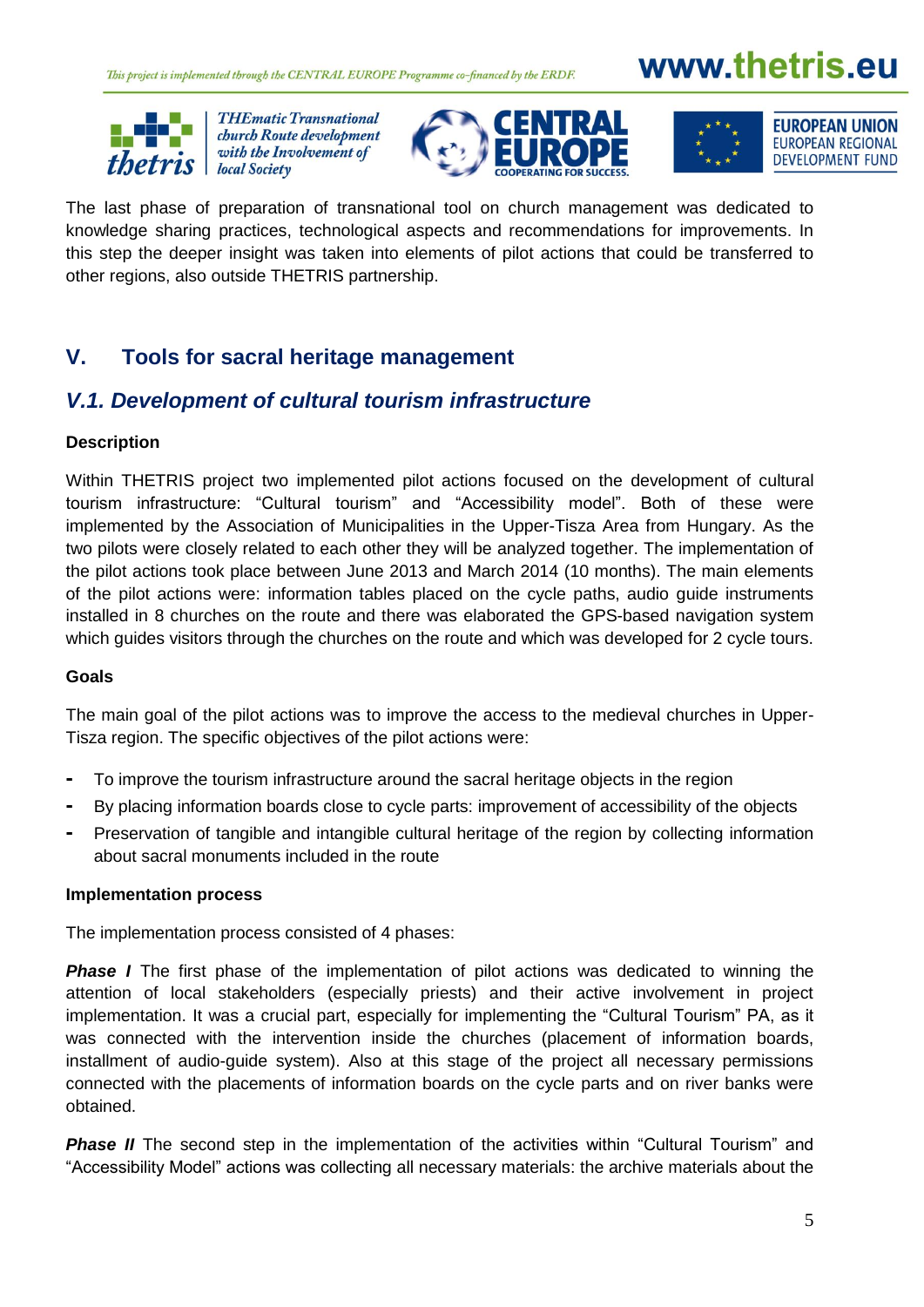

**THEmatic Transnational** church Route development with the Involvement of





objects, audio materials and photos, that would be used both for elaboration of audio-guide system and information boards. Then the collected materials were translated into English and German in order to make them accessible also for foreign visitors.

**Phase III.** In the third phase audio quide instruments were placed in eight churches. The equipment operates in 3 languages (Hungarian, English, German). The audio guide system is build based in the following criteria:

- *-* introducing each church giving information on history and attractions
- *-* hints to the other part of the THETRIS transnational church route
- *-* operates in 3 languages (Hungarian, English, German)
- *-* middle age music in the background
- *-* 2 cycle tours available

GPS-based navigation system, based on PocketGuide application, was developed for 2 cycle tours as well. An agreement was made with a bike rental point, where the tablets with installed pocketguide application can be borrowed together with bicycles. The system is built for 8 churches selected for the project and includes also information about interesting sites which are on the trail. The system operates in 3 languages (Hungarian, English and German). The system is connected with table signs (which are equipped with QR codes). The system is available for all smartphones anywhere in the world – the application and the tours are downloadable free of charge. Information about it was placed on the project website and on the promotion materials. During this phase of the project 70 tablets were bought and the PocketGuide application was installed on them. The tablets were placed in the bike rental and in the selected churches on the route..

Also, as a part of "Accessibility model" pilot a thematic map was created, on which two bicycle tours are illustrated. During this pilot action two routes were developed:

- *-* Fehérgyarmat Tiszacsécse
- *-* Fehérgyarmat Cégénydányád

Guiding and information signs were placed along those bike tours. Multilingual leaflets, publications, digital and printed maps were presented. In front of 8 churches information boards were placed.

The accessibility model was elaborated in a form of written document that was translated into English in order to make it available for other Project Partners. The model, after the adjustments to the specific regional circumstances, can be easily adopted also in other regions.

**Phase IV** The last phase of the implementation of pilot activities was dedicated to evaluation of implemented solution. The opinions and ideas gathered during the evaluation were used for improvements of the systems.

#### **Social and economic effects**

The actions implemented within the following pilot action will result in long-term social and economic effects that will be visible both on local and regional level. Also the following effects were identified during the pilot implementation: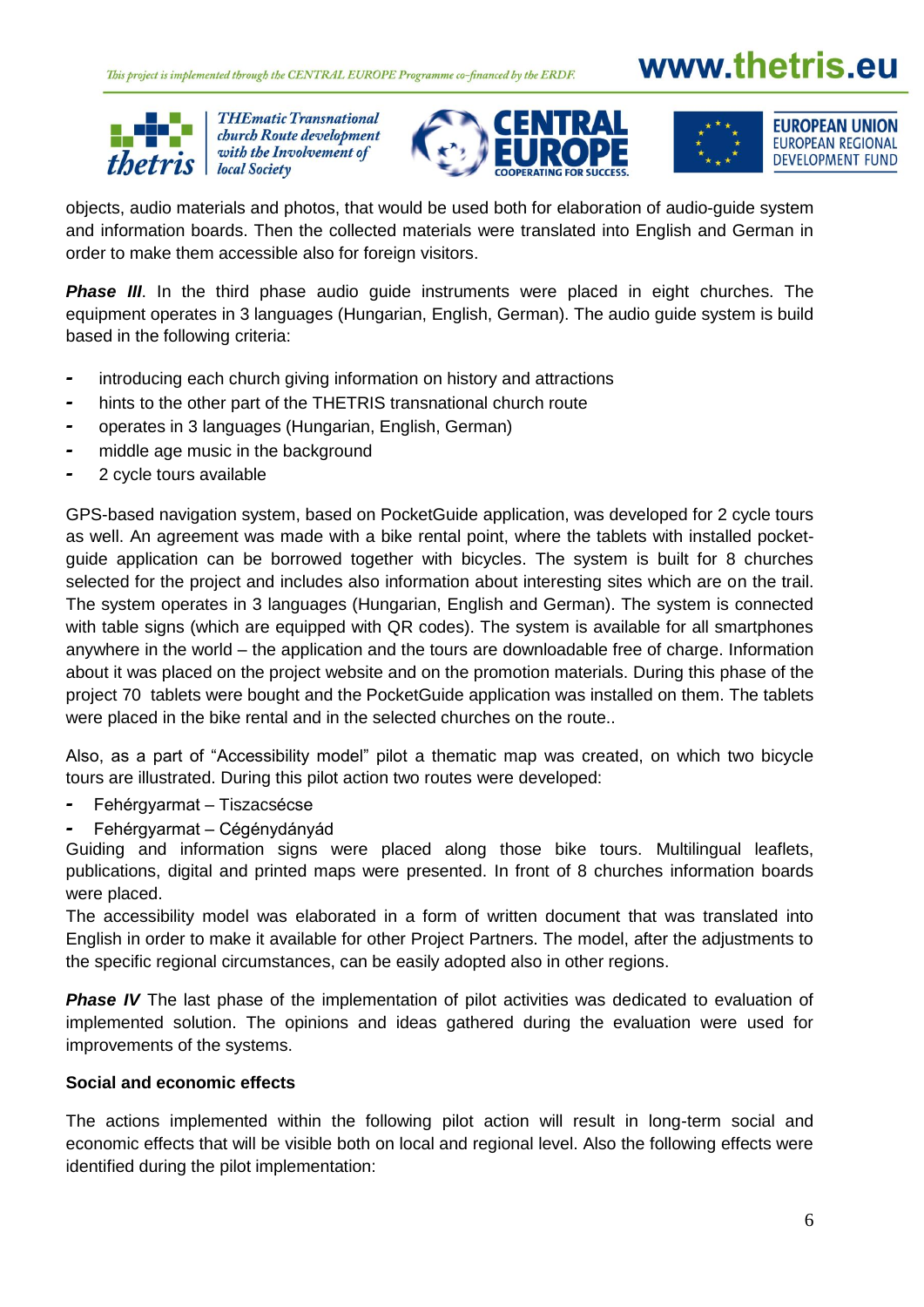

**THEmatic Transnational** church Route development with the Involvement of





- *-* GPS based visitor guide system can help rural areas to introduce a better way to its visitors the cultural heritage
- *-* Improvement of access to sacral heritage objects for tourist and local communities
- *-* The implemented pilot action will help to improve the cultural tourism in small towns and villages in the Central Europe area
- *-* It is believed that if the locals see foreigners that come into the church, it is expected that more attention will be paid to preserve their cultural value (even the younger generations)
- *-* Also PocketGuide system is very important element influencing the region, the route and connection of churches. The application was dedicated not only to sacral objects, but also to nearby heritage buildings linked by bike tour. Thus, the cultural and historical values are linked.

#### **Added value**

The added values of the project are:

- *-* The implemented pilot action leads to the better use of the potential economic growth opportunities provided by the culture economy in the different European regions.
- *-* Implemented actions promote sustainable development actions aimed at generating value from the local cultural heritage.
- *-* It facilitates access to information about cultural heritage of the region, both for local communities and for tourist coming to the region
- *-* It promotes new forms of tourism activities (active tourism)

#### **Transferability**

In the respect of transferability are:

- *-* PocketGuide system that was used within the pilot action is well known in the World and easy for implementation. It does not require high financial investments
- *-* A good idea was to link sacral heritage with other monuments in the region with a bicycle tour. However it is necessary that the distance between the object is not too long (as the tourists are supposed to go by bicycles)
- The implemented pilot actions promote the development of forms of sustainable tourism development
- *-* Information board and direction board: their content (which was translated into English) in mainly universal so after small adaptations also other partners in different regions/countries can use them.
- The accessibility model developed as a part of the pilot action can be easily adopted and implemented in other regions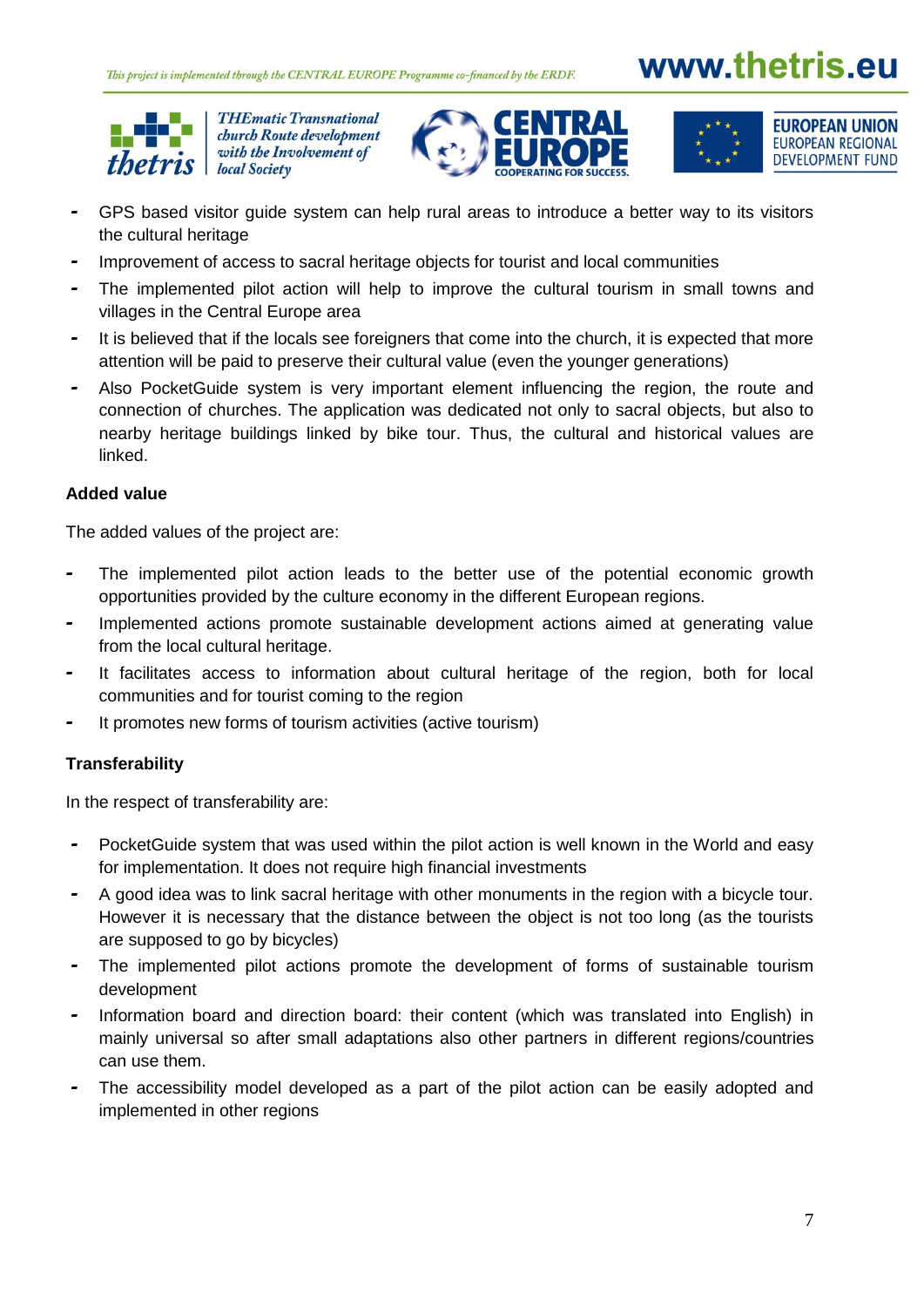

**THEmatic Transnational** church Route development with the Involvement of





## *V.2. Networking*

### **Description**

The pilot action dedicated to set up a network of various local stakeholders of sacral heritage in Freestate of Saxony was implemented by The Centre for Technology Structure Development - ZTS GmbH from Germany. The implementation of pilot action took place between June 2013 and June 2014 (12 months). The main element of the pilot action was to create a map with a stamp system, and establish a network which will help to connect churches with local actors.

#### **Goals**

Goal of the pilot action was to create a sustainable network that connects stakeholders from church and tourism in the Freestate of Saxony. The specific objectives of the pilot action were:

- *-* To preserve cultural heritage by involvement of local actors, members of church & tourism (local identity)
- *-* To open churches for tourism and to link church with tourism institutions as well as to create a common working basis
- *-* To gain awareness (church members) for the chances of linking motives of churches and tourism to inspire more people
- *-* Stimulate interest (from inhabitants and tourists) for the sacral heritage of the region -> Open churches for visitors, which:
	- *-* follow religious motives
	- *-* would like to "feel" the church as a place of spirit, silence and meaningful effects
	- *-* are interested into its history, art and further specialties of the churches (tangible/intangible cultural heritage)
- *-* To strengthen the touristic section economy (eg offer an incentive to tourists, to stay longer than one night in this area)-> the whole route (about 130 km) is divided into various stages

#### **Implementation process**

The implementation process consisted of 3 phases:

**Phase I** The first phase of implementation of pilot activities was dedicated to setting up of a local network. The following groups of stakeholders were involved to join the network:

**-** Priests and their parishes and associations (altogether: 26 churches are involved/5 on the international church route)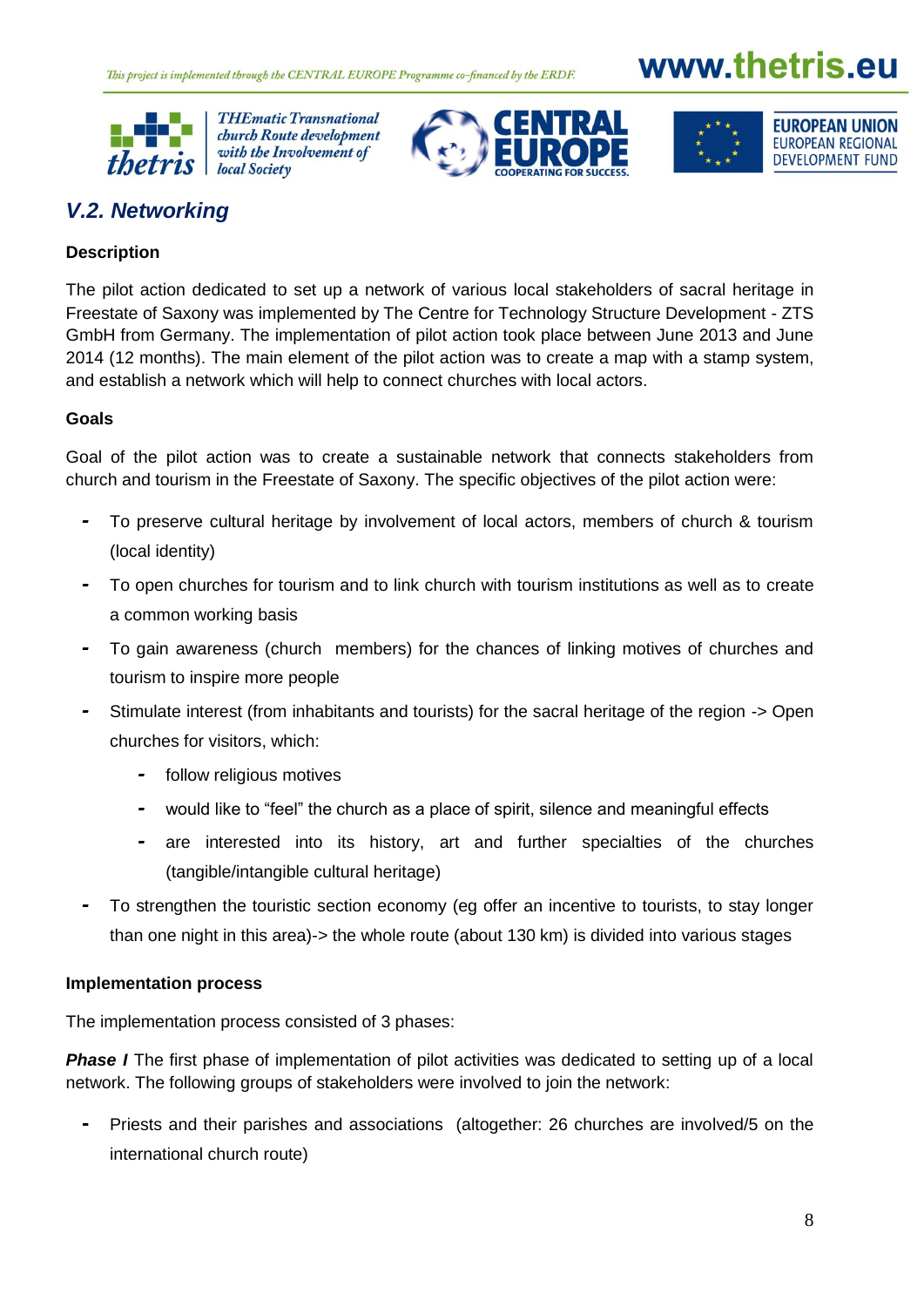

**THEmatic Transnational** church Route development with the Involvement of





- **-** Saxon National church,
- **-** Regional management institutions,
- **-** Representatives from municipalities, communes, counties
- **-** Tourist information's and associations,
- **-** Museums, regional service provider

In this phase of the project a set of working group meetings and workshops for priests took place. The meetings started from the very beginning of the project and mainly took place between June 2013 and April 2014.

The following issues were discussed during the meetings:

- **-** the area which will be involved (based on results of SWOT-analysis)
- **-** the organization of the network and the implementation of the pilot idea
- **-** the regional bicycle church route itself (size of the route, routing in detail, sign posting,…)
- **-** division of tasks between local actors and church members,
- **-** additional sign posting, promotion
- **-** how to ensure the sustainable preservation of sacral heritage of the region

**Phase II** The second phase of the project was dedicated to elaboration of a map and stamp system. The idea was to establish a stamp system as link to connect churches and other local actors. Therewith, visitors of the churches can collect stamps confirming their visit (one per church). Those stamps can be used as discount at all tourism agencies, which act then as a multiplier and are located directly on the route. They will provide a bonus for regional products or discounts for guided tours etc. Furthermore, visitors of the bike tour will be guided and linked to those stations, where further information is available (recommendation for guided tours, accommodation facilities, service provider, etc.)

**Phase III** The last phase of the pilot implementation was dedicated to test the stamp system and its evaluation. The results received from the evaluation were used for elaboration of recommendations for improvements for the system.

#### **Social and economic effects**

The actions implemented within the following pilot action will result in long-term social and economic effects that will be visible both on local and regional level. The main social effect of the project was starting and strengthening the collaboration between various stakeholders in the region.

The regional church route is directly linked to the international church route, which means it will be also available and published in all the partner regions.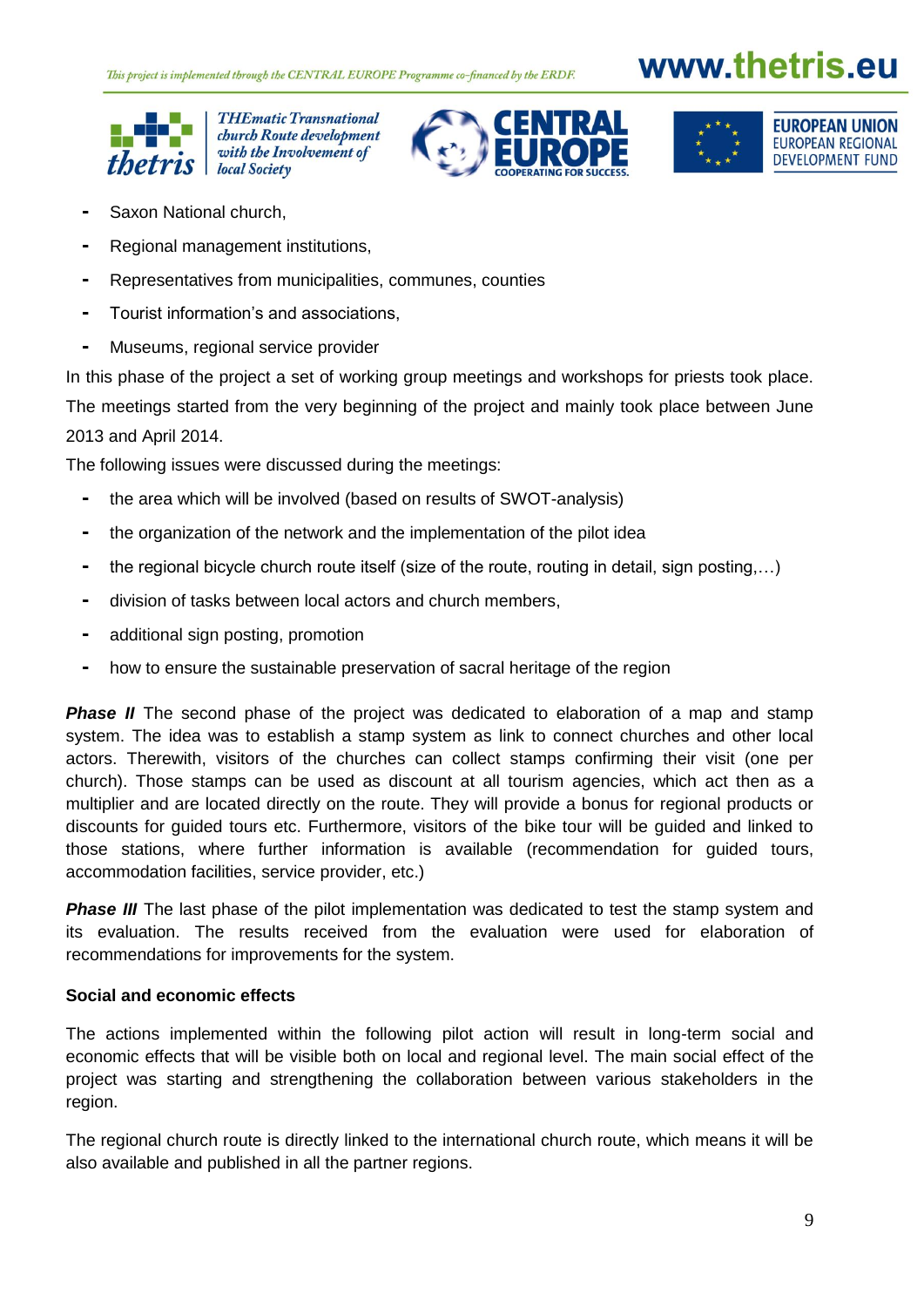

**THEmatic Transnational** church Route development with the Involvement of







With the regional map and stamp system an **offer was created**, which makes the region more attractive to both, tourists and inhabitants. By offering concrete tours, rural areas with its hidden potential/cultural heritage are more visible and also interesting, now. Therewith, visitors will generate **additional sales for gastronomy and service provider** of the region (more visitors = more entrance fee, sale of more meals, …) and these revenues are extremely important for not well known areas.

Churches are not only open now for their services, only. They are also open for visitors, which can experience religion and culture of the region. Local identity was strengthened by the creation of awareness for the highlights of the region.

#### **Added value**

The added values of the project are:

- **-** A route was created which connects different administrative districts and different church parishes
- **-** With the project a new touristic offer was created, which means more revenues for local actors
- **-** Multilingual communication materials were created, which also address to international guests
- **-** During the networking activities the awareness for the pilot and also the necessity of linking church and tourism was raised (in communes, municipalities, regional management institutions, tourism institutions, churches, public…)
- **-** A direct effect was that with budget from local actors and communes additional sign posting was realized on the regional church route

#### **Transferability**

The elements of transferability are:

- **-** the idea and implementation to build up the network a system (map+stamp system), which offers an added value for tourists or residents when visiting places of cultural heritage and local actors is transferable
- **-** how to involve different stakeholders to work together on networking common basis
- **-** as the implementation of the pilot action did not require high investments and is not realized with a reference to specific law regulations it can be easily implemented also in other countries and regions

### *V.3. Revitalization of heritage objects*

#### **Description**

The pilot action titled "Revitalization package to Novalesa Abbey" was realized by the Province of Turin from Italy. The implementation of pilot action took place between June 2013 and March 2014 (10 months). The main elements of the pilot action were: analysis of social and architectural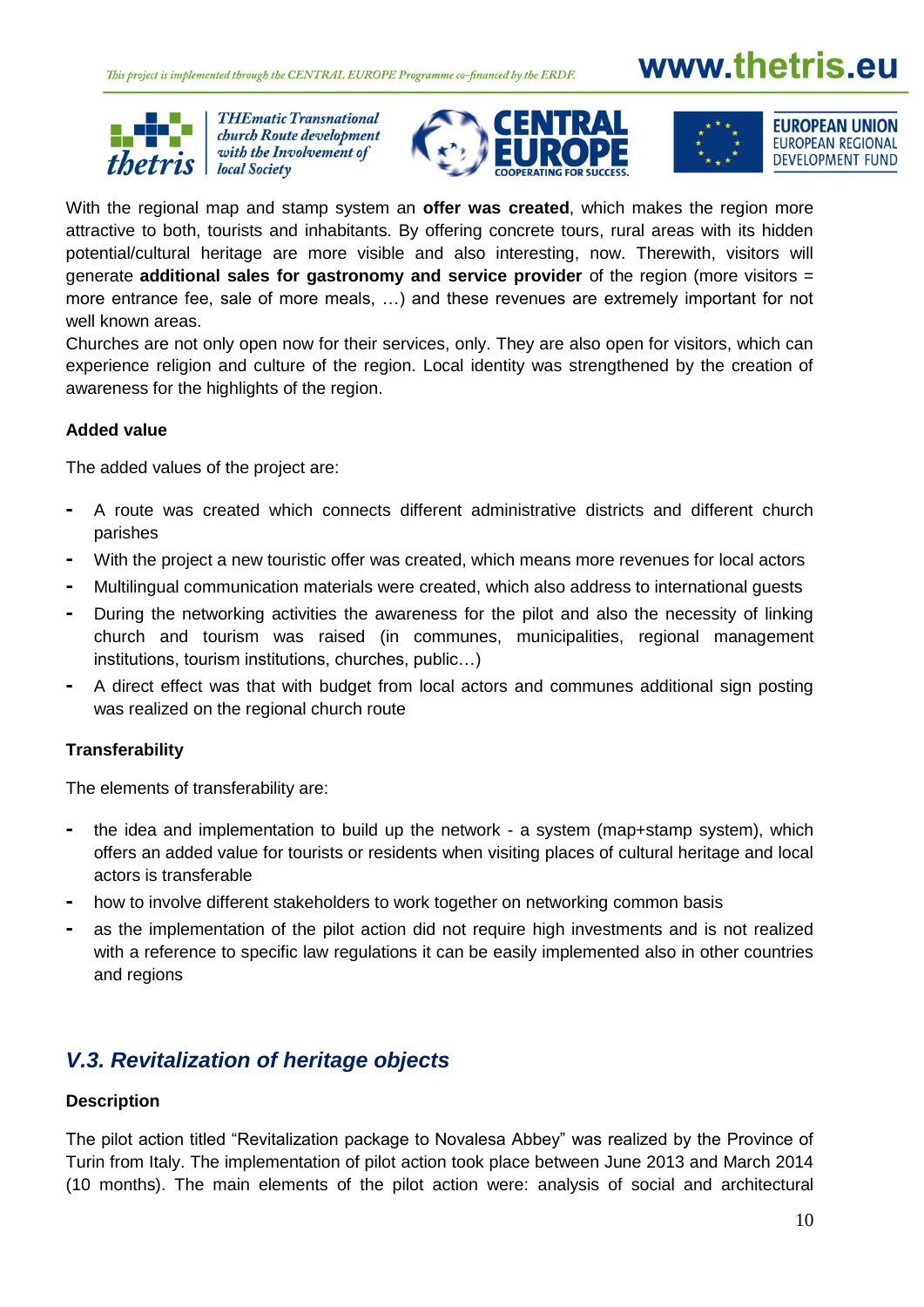

**THEmatic Transnational** church Route development with the Involvement of







aspects related to the pilot action, on the base of study made building, with local stakeholder, material and immaterial cultural paths between the Abbey and village with focus on relevant places. Development of revitalization package that can be easily transferred to other regions and countries.

#### **Goals**

The main goal of the pilot action was to propose an innovative revitalization package for Novalesa Abbey that could be transferred to other regions. The specific objectives of the pilot action were:

- **-** Increase the awareness of local communities on the value of cultural heritage resources
- **-** To prepare a feasibility study on revitalization of cultural heritage objects
- **-** To foster through usage of cultural heritage, social integration and sustainable economic development of Novalesa

#### **Implementation process**

The implementation process consisted of 4 phases:

**Phase I** During the first stage of pilot implementation, meetings were organized with local population and tourists. Their aim was to explain them the project content, the reason for implementation of pilot action and possible benefits that can come from the implemented action in the future. 4 technical meetings were organized in the work sites along "via Mestra". For the meetings there were invited 100 owners' center buildings. There was also offered a consultancy service and support to designers and contractors in the concrete running of individual restoration sites (5). Additionally meetings were organized with 10 native families of Novalesa with the aim to rebuild the lifestyle of the village through the memories, mental images and documents (photos and postcards).

**Phase II** The second phase of the pilot action was dedicated to collecting and cataloguing the materials connected with "Via Mestra" and Novalesa. Within this phase of the pilot there were realized:

- **-** 100 architectural cataloguing of the buildings along the "Via Maestra";
- **-** databases (pictures, postcards, transcription of texts and stories) as evidence of lifestyle in the past;

**Phase III** The third phase of the pilot implementation was dedicated to the development of the transferable guidelines for the enhancement and restoration of cultural heritage according with the requirements of the municipal administration aimed in particular to the buildings along the "Via Maestra". The guidelines were elaborated in collaboration between province of Turin and Polytechnic of Turin.

**Phase IV** In the last phase of the pilot action the recovery operations took place. Three operations to recovery of properties have been carried out (2 private and 1 public).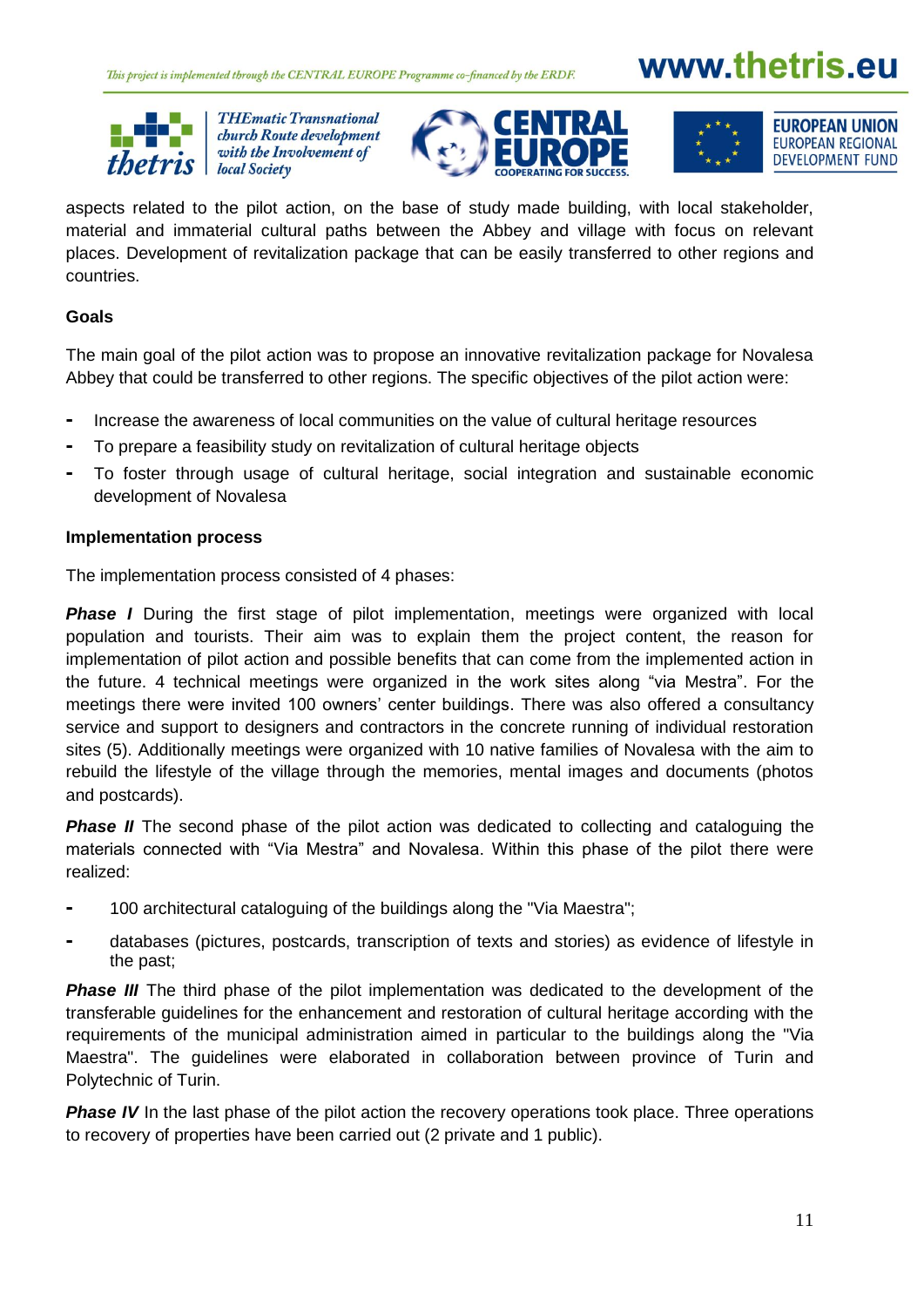

**THEmatic Transnational** church Route development with the Involvement of







The project has been formulated to guarantee the greatest possible fulfillment of expectations within the territory (economic growth in the context of sustainable development and creation of new professional and occupation opportunities) and outside it (targeting users of new types of cultural and environmental products characterized by outstanding typicality which do not belong to the usual circuits).

The outside targets that attention of Province of Turin is focused on are:

- *-* schools at all levels, within and outside the region and, at a later date, coming from all over Italy and Europe, which are interested in learning about a territorial "unicum" set in an artistic and historical context of considerable importance. In this sense, proposals are calibrated for various levels and degrees of interest depending on age, education and training;
- *-* organized groups, from within and outside the region, all over Italy and Europe, involved in cultural exchange programmes and attracted by the price-quality ratio of what is offered: religious groups, work-related social clubs, service clubs, cultural associations and organizations;
- *-* extemporary users involved in thematic proposals that cater for their individual requirements (culture, worship, art, environment, history, food and wine, country life, exclusiveness, innovation, location) via media publicity;
- *-* cultural tourism seen as a new type of "education trip", based on the exploration of places and of social and cultural contexts to grasp their real essence; profound living enriched by the particularities of the places and environments, maturing those experiences that arouse unique emotions and are characteristic of the place in question.

#### **Social and economic effects**

The actions implemented within the pilot action will result in long-term social and economic effects that will be visible both on local and regional level. First of all the actions implemented raise awareness among local stakeholders about the importance of the preservation of cultural heritage. Various stakeholders got involved in the implementation of pilot action: public decisions makers, public and private owners of the buildings in Novalesa, cultural associations, local leaders, in order to preserve and use cultural heritage resources in a sustainable way.

Moreover the revitalization of heritage objects in Novalesa will result in higher flow of tourists in next years and that will have an impact on the economic development of the region.

The project intends to improve the socio-economic conditions of the people of Novalesa by developing cultural and environmental tourism within a system rationale between public and private, between cultural sector and hospitality business sector.

This is a project in which the involvement and active participation of the population, the launch of new business and economic activities, the possibility to offer educational moments of excellence to different interlocutors by virtue of the experience of recovery of the local heritage, etc., can and must become fundamental.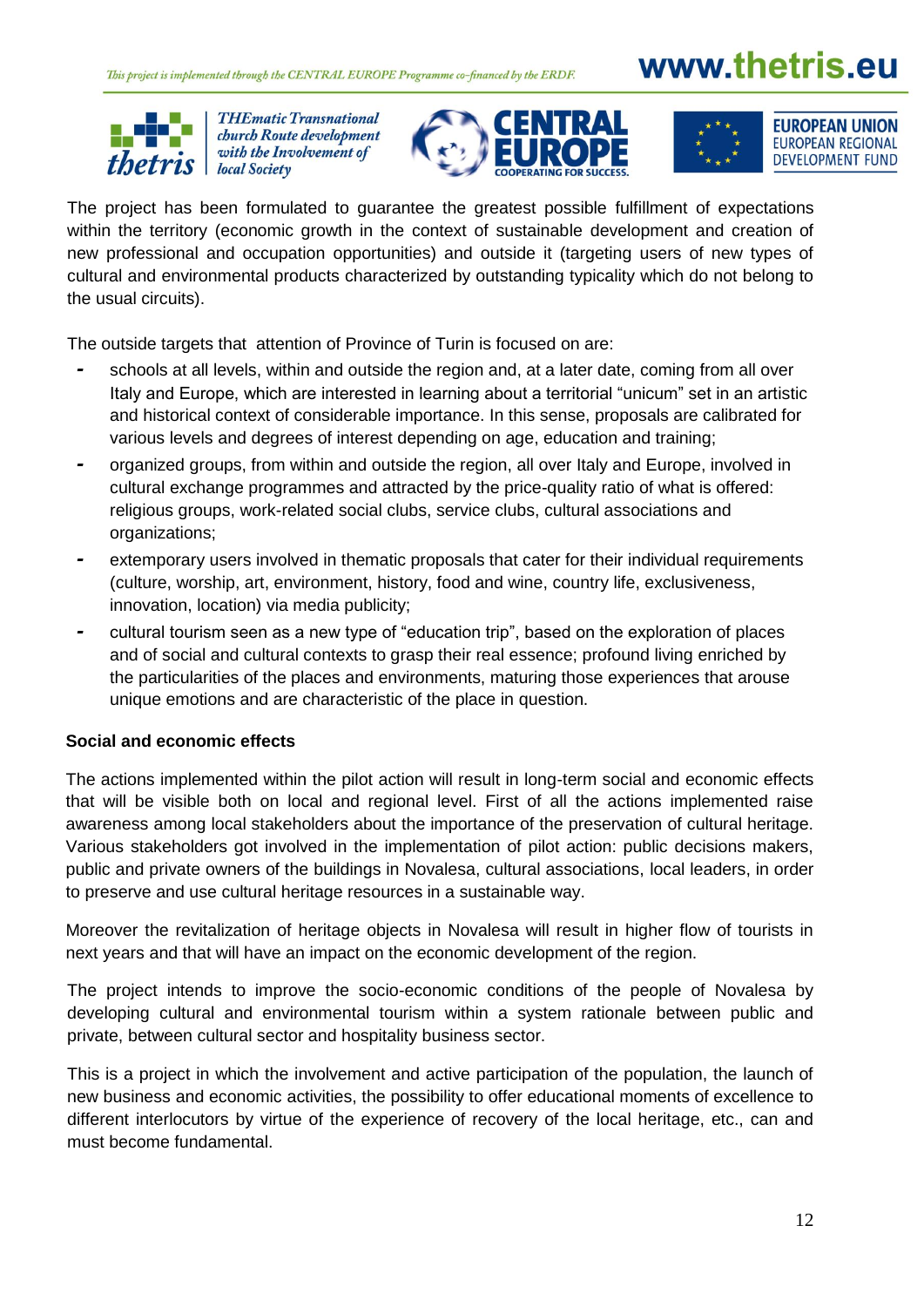

**THEmatic Transnational** church Route development with the Involvement of





### **Added value**

The added values of the pilot are:

- *-* Favours the aggregation of different players (public bodies, associations, owners of cultural assets, business operators, individual members of the public, etc.) around a shared development plan;
- *-* promotes sustainable development actions aimed at generating value from the local cultural heritage;
- *-* facilitates the local activation of processes for the on-line management of the cultural heritage;
- *-* promotes the development of forms of sustainable tourism development

### **Transferability**

The elements of transferability are:

- **-** Citizen involvement in social-politics decision by: definition of shared procedures between citizen and administration, choices and knowledge sharing, valorisation of local voluntary association
- **-** requalification of the cultural heritage by: guidelines for the architectural buildings renovation; public building renovation;
- **-** public strategic planning by definition and following of public strategy in short-medium term
- **-** support and tutoring public activity of the local private business community by: select orientation and helping in definition of public strategic necessities; incentive of public/private linked actions; tutoring and consulting in European public competition; local system and net incentive; local business community training;
- **-** Definition of special touristic suggestions by: potentiality analysis; referential target identification; communication strategy definition, assimilated governance tools;
- **-** Meetings with citizen in order to know their perceptions about the Novalesa Abbey and its relationship with Novalesa town.
- **-** Writing of a memory book through pictures, tales, memories, papers from each Novalesa family, in order to complete with the historic archives aid the description of the community life in the last 3 centuries;
- **-** Good practice handbook for the rehabilitation of the urban building heritage, in which find the buildings characterisation, the codification analysis and the design ideas for the rehabilitation;
- **-** Guidelines shared between Administration and population about advices on the architectonic heritage rehabilitation.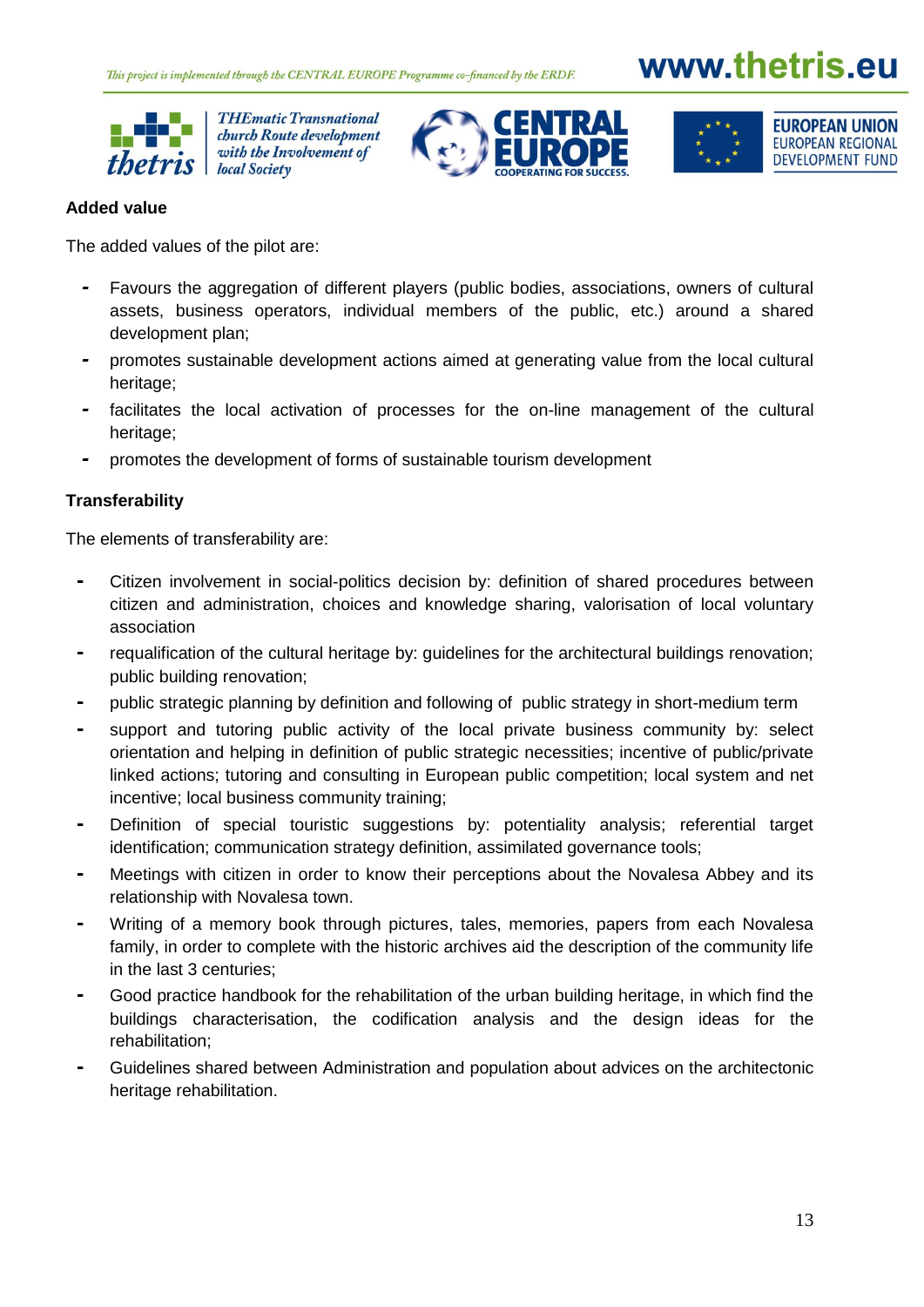

**THEmatic Transnational** church Route development with the Involvement of





### *V.4. Governance model based on usage of social media*

### **Description**

The pilot action dedicated to elaboration of governance model based on usage of social media was realized by LAMORO Development Agency from Asti, Italy. The implementation of pilot action took place between June 2013 and March 2014 (10 months). The main elements of the pilot action were: elaboration of new governance model of heritage resources, development of interactive website and Facebook profile promoting tangible and intangible cultural heritage of the region, trainings for local stakeholders and creation of association dedicated to assurance of project sustainability.

#### **Goals**

The main goal of the pilot action was to identify, promote and implement new marketing solutions on cultural heritage management in the Piemonte Region. The specific objectives of the pilot action were:

- **-** To elaborate innovative governance model for cultural heritage management in the region
- **-** To create a network of private and public cultural heritage stakeholders in the region
- **-** To identify and implement marketing solutions based on usage of social media
- **-** To ensure the sustainable promotion of both tangible and intangible cultural heritage of the region

#### **Implementation process**

The implementation process consisted of 4 phases:

**Phase I** The first phase of the implementation of pilot action was dedicated to research on new marketing tools and possibilities on how to use them for the promotion of tangible and intangible cultural heritage. The main characteristics that were taken into account while the research on new marketing tools were: cost efficiency (to find tools that do not require high investments), easiness in use, commonness in use when it comes to reaching potential users.

**Phase II** The second phase of implementation of the pilot action was dedicated to setting up a network of regional stakeholders who, as those responsible directly for management of tangible and intangible cultural heritage of the region, would be the beneficiaries of the implemented actions. Also it was a key aspect of elaborating an innovative governance model. The following stakeholders were invited to participate in the network:

- **-** Policy makers (representatives of 8 municipalities)
- **-** Marketing, culture and tourism experts
- **-** Media
- **-** Museums (7 local museum)
- **-** Tourism agencies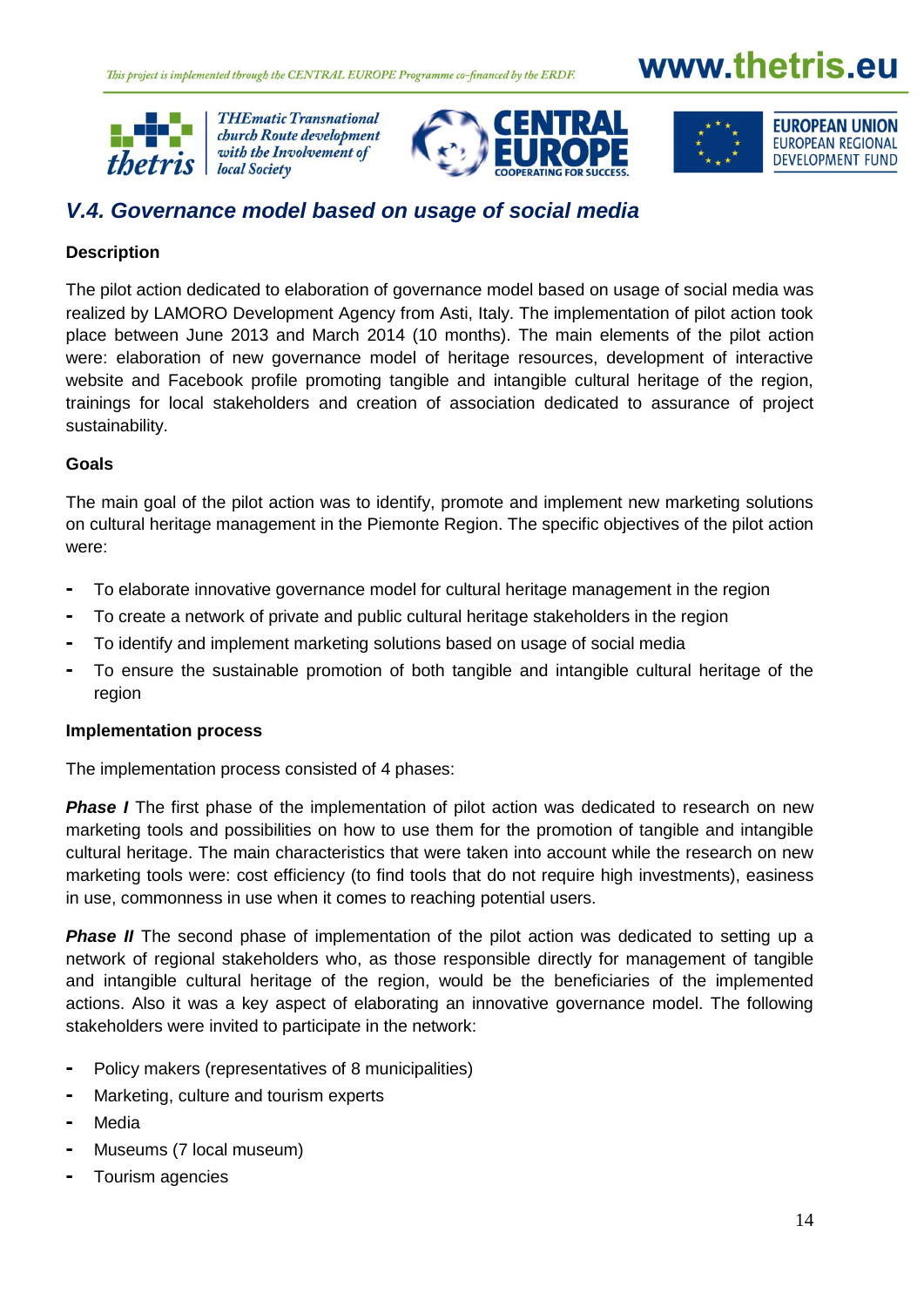

**THEmatic Transnational** church Route development with the Involvement of





- **-** Local NGOs dedicated to promotion of culture and cultural heritage
- **-** Private stakeholders

In this phase the meetings with local and regional stakeholders took place. During these events the following issues were discussed: which marketing tools should be chosen to be implemented within pilot action, how the cooperation between various stakeholders should look like and how to ensure the sustainability of implemented action after the THETRIS project finishes.

As a result of the meetings an external association (NGO) was set. This association will guarantee the coordination of all promotion and communication actions at a local level and the sustainability of the project.

**Phase III** The third phase of the project was dedicated to the implementation of the chosen marketing tools. In this phase of the project the interactive website dedicated to promotion of tangible and intangible cultural heritage of the region was developed and one Facebook profile was created. A new internet domain was acquired, http://www.lerivelazionidelsacro.com/ ("the holy revelations"). A fanpage on Facebook social network in order to present to Facebook audience the initiatives at a local and provincial level was created (the aim is to reach 5000 fan in 5 months). Also the use of web-tv at a provincial level was implemented.

**Phase IV** After the tools were successfully developed, trainings were organized for local stakeholders on how to use the implemented tools and to go on with the updating of the tools even after the closure of project activities. The trainings took place in March 2014 and gathered 40 local stakeholders. The following topics were discussed during the trainings:

- **-** Presentation of the governance model at the local level
- **-** Presentation of the two different levels of the network (the first constituted by the churches of the Municipalities of Bosco Marengo, Sezzadio and Cassine, the second made by all interested stakeholders)
- **-** How to use the web tools created in the framework of the pilot project
- **-** The sustainability of the pilot project (how to guarantee the involvement of the stakeholders after the end of the pilot project)
- **-** How to enlarge the network

### **Social and economic effects**

The actions implemented within the pilot action will result in long-term social and economic effects that will be visible both on local and regional level. First of all the actions implemented raise awareness among local stakeholder about the importance of the preservation of cultural heritage. Public decision makers are trying to involve private bodies in projects aiming to preserve the tangible cultural heritage of our territory. Also local cultural associations are accepting to work together and to coordinate the initiatives (festivals, etc.) in order to make stronger the local identity of the territory (and not only of the single municipality)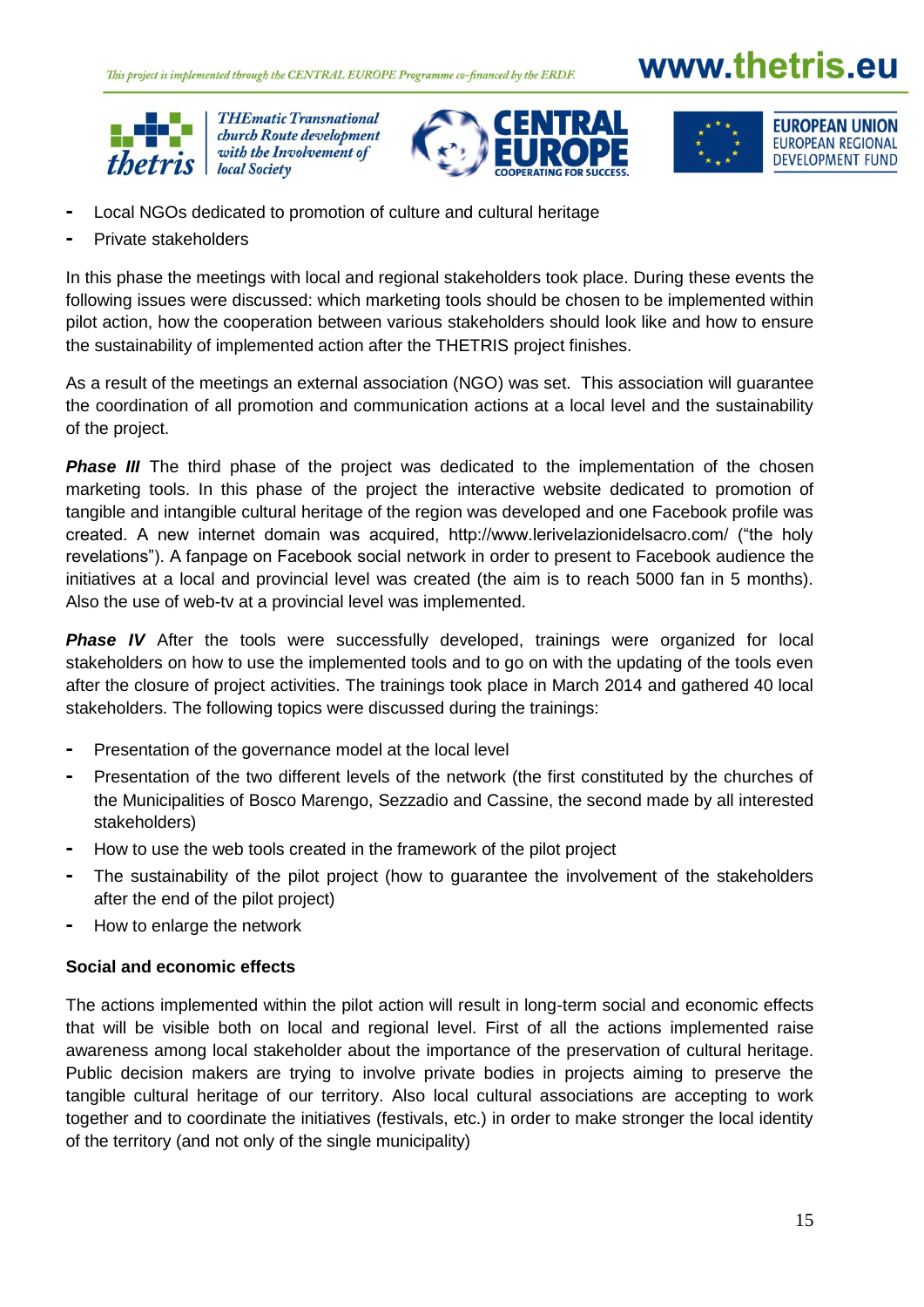

**THEmatic Transnational** church Route development with the Involvement of







Moreover the tourists, through the marketing tools developed in the framework of the pilot project, will access all needed information regarding the religious monuments, the local cultural initiatives and the accessibility of the route and that in long-term will bring an economic effect to the region.

### **Added value**

The added values of the project are:

- **-** Sustainable promotion of tangible and intangible cultural heritage of the region through involvement of various stakeholders
- **-** Development and testing of more effective marketing strategies dedicated to cultural heritage
- **-** Increase in the number of tourist as a result of better access to information about the cultural heritage resources of the region

#### **Transferability**

The elements of transferability are:

- *-* the involvement of wide range of stakeholders in the project: cultural associations, volunteers, local authorities, private companies and local individuals
- *-* the involvement of public and private stakeholders through networking
- *-* the marketing tools used in the pilot action are easily accessible and cost effective
- *-* the idea of creation of a new organization as coordinator of the local network

### *V.5. IT solutions for youth involvement in sacral heritage management*

#### **Description**

The pilot action dedicated to usage of IT solutions in sacral heritage management was realized by Diocese Graz-Seckau from Austria. The implementation of pilot action took place from May 2013 to February 2014 (10 months). The pilot action consisted of two main elements: inclusion of already existing attractions to the route (pilgrimage routes and places, medieval fortresses, touristic offers), linking the church route with its cultural heritage content to the interests of the local teenagers (young generation) and make them aware about their material and intangible richness they can find in their region, involvement of local community, development of application for smartphones called "The Golden Cathedral".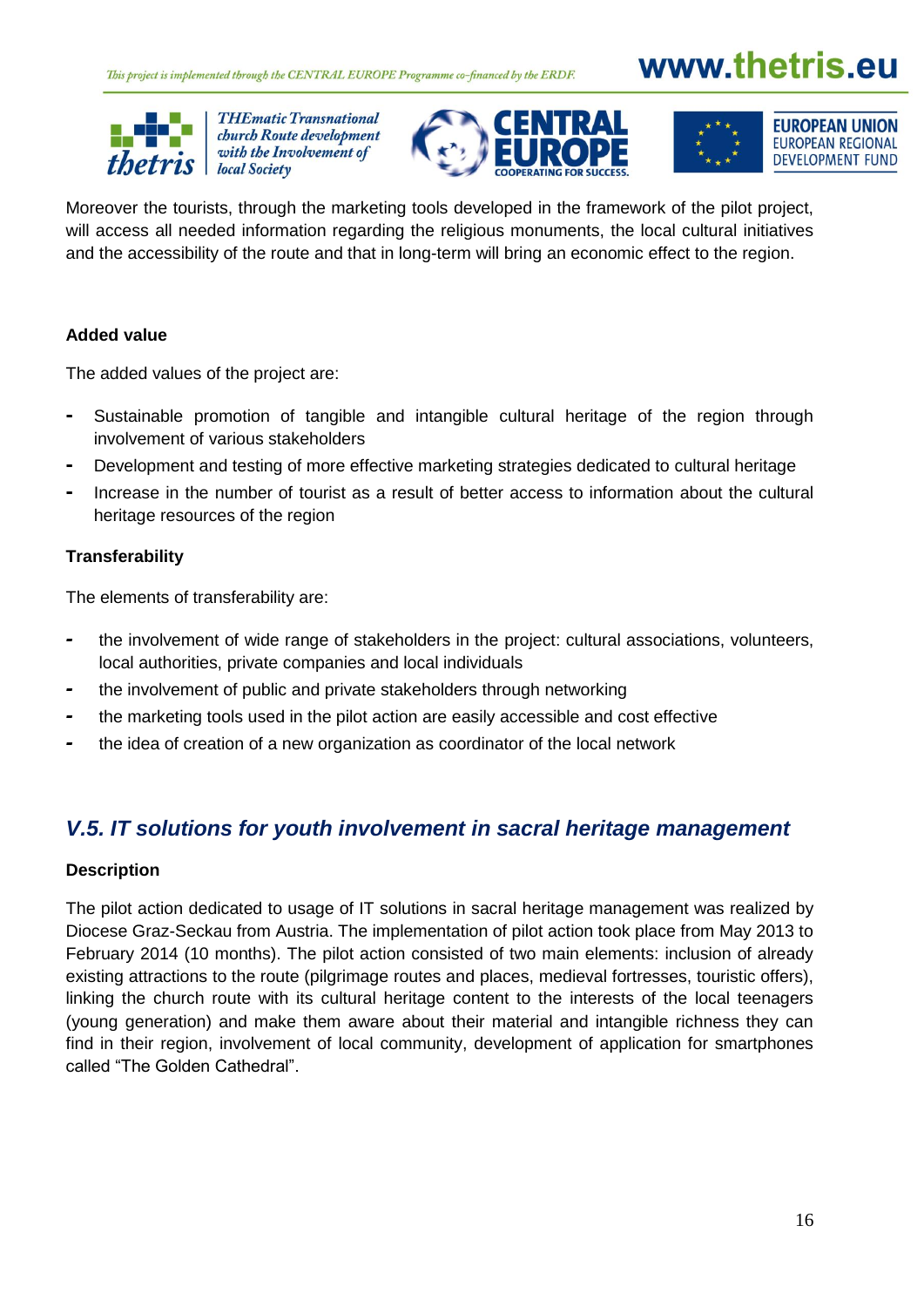

**THEmatic Transnational** church Route development with the Involvement of





#### **Goals**

The main goal of the implemented pilot action was to improve the access to information about sacral, medieval heritage of the region and to present it in a way that would be attractive especially for youth. The specific objectives of the pilot action were:

- *-* Increasing the awareness of local community about the sacral heritage in their region
- *-* Involving both private and public stakeholders to work together on common issue
- *-* Development of a route of outstanding medieval churches and sites representing cultural heritage in the district of Murtal
- *-* Inclusion of already existing attractions (pilgrimage routes and places, medieval fortresses, touristic offers)
- *-* Development of a possible connecting route (hiking, biking, barrierfree) between the churches
- *-* Linking the church route with its cultural heritage content to the interests of the local teenagers (young generation) and make them aware about the (im-) material richness they can find in their region

#### **Implementation process**

The implementation process of the pilot action consisted of 4 phases:

**Phase I** During the first phase of the implementation a working group session with regional stakeholders took place (June 2013). They discussed the possibilities and opportunities that lie in creating an IT-tool to make especially the youth more aware of the cultural heritage and treasures they have in their homeland. The regional meetings were set up with locals from different sectors such as tourism/economy, church and education/leisure time in order to get a wide-range of perspectives and opinions on the topic and the pilot-action.

**Phase II** The second phase of the pilot implementation was dedicated to the selection of the ITcompany that would be responsible for technical construction of the smartphone application. Together with the chosen company a design was proposed for the App. It was decided to propose the Smartphone-application as game/treasure hunt to discover the local cultural heritage, tailored for the youth between 14 and 17 years. This idea was discussed with local stakeholders in order to get them involved in the implementation process of the pilot action.

**Phase III** During the third phase of the pilot action the App was designed. It became a mobile quiz adventure. In this mobile quiz adventure a user have to follow mysterious tracks in search of a golden cathedral. The adventure, thanks to its mobile form can begin at any place – at home on a comfy couch, on the school bus or even in your classroom. The user is tasked with finding 6 secret keys that are hidden at 6 different locations in the Mur valley (Styria). He will collect one clue after another, will decode secret inscriptions and, in doing so, will explore exciting places such as remote ruins or an abbey of the famous Benedictine Monks. He will only be rewarded with the golden cathedral if he will manage to find all six keys. These locations are all shown on a virtual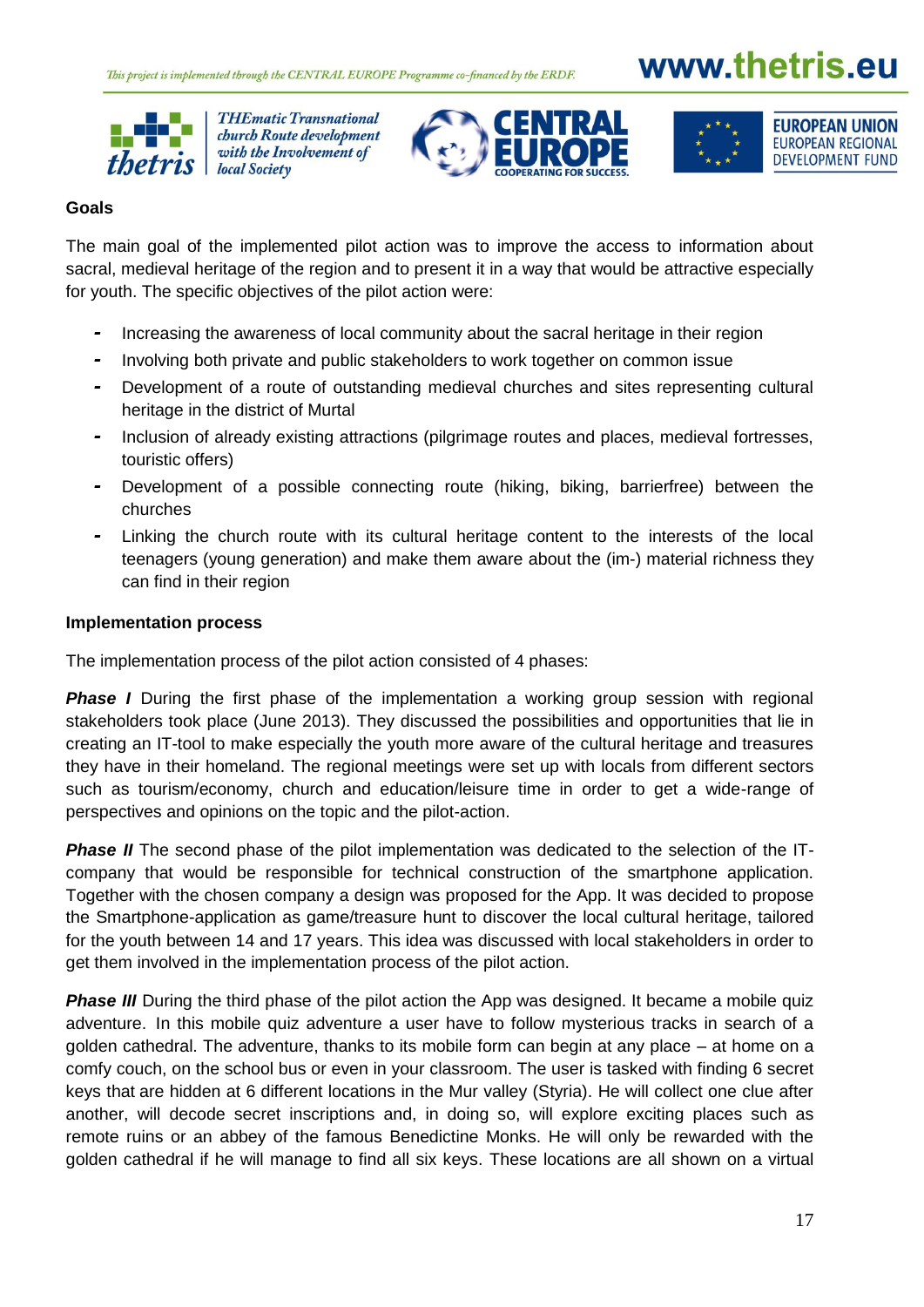

**THEmatic Transnational** church Route development with the Involvement of







map within the App. In this way he can easily navigate from place to place, without getting lost or straying off his path.

**Phase IV** The last months of pilot implementation were dedicated to testing the application with regional stakeholders and with international community of youth (March 2014). After the testing phase all necessary changes were implemented and the application was presented to the public in April 2014 and it is free for downloading for Android-smartphones in two language versions (German and English).

#### **Social and economic effects**

The implemented action has mainly effect on young people from the pilot action area but also for visitors from other places, as it is using the tools attractive for them. Young people can cherish the cultural heritage of the region and get access to this know-how by doing a treasure-hunt on their mobile phones. Also the cultural heritage mentioned in the IT-pilot will be given a higher value by the users and so they are more eager to contribute to the preservation. Furthermore, after the THETRIS project´s end, the application could be sponsored by regional companies and a part of this money can be used for the preservation and maintenance of the cultural heritage.

In a longer perspective the implemented action can also bring an economic effect to the region. By including the offer of local stakeholders in the smartphone application it could become more attractive for tourists and also more tourists can get acquaintance with the local products and further offers.

#### **Added value**

The added values of the pilot action are:

- *-* young people can cherish the cultural heritage of the region and get access to this knowhow by doing a treasure-hunt on their mobile phones
- *-* the route and its content will be made accessible to Smartphone-users in a visual manner. In this way more people (both local community and tourists) can access information about the churches on the route
- *-* the local population gets aware of what they have and maybe become proud "ambassadors" of this local heritage as cultural guides in tourism or for schools
- *-* the cultural heritage mentioned in the IT-pilot will be given a higher value by the users and so they are more eager to contribute to the preservation. Furthermore, after the THETRIS project´s end, the application could be sponsored by regional companies and a part of this money can be used for the preservation of the cultural heritage.

#### **Transferability**

The elements of transferability are: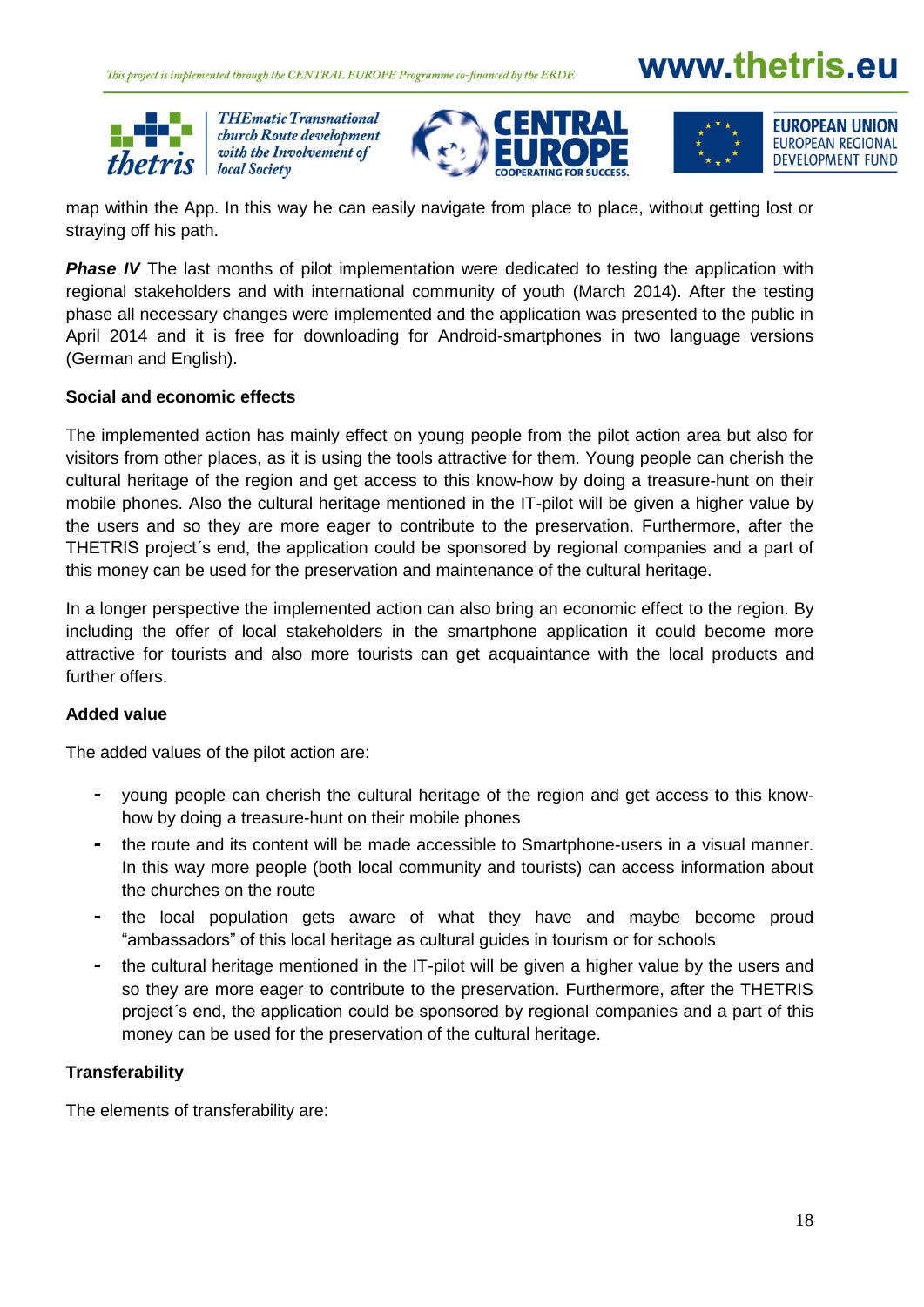

**THEmatic Transnational** church Route development with the Involvement of





- *-* the idea of creating a smartphone application can be easily adapted in every church/churchroute. However there is of course necessity for adapting the content of the application, that could cost some money
- *-* in all partner countries young people are using smartphones, so the method itself of using a smartphone-treasure hunt-app could be applied to every region in order to make the culture heritage more attractive for youth
- *-* the company Codeflügel that did the programming could offer special prices to other regions in the THETRIS project and use the already existing database and design of "The golden cathedral", so it might be quite affordable

### *V.6. Upskilling of stakeholders involved in sacral heritage management*

#### **Description**

The pilot action dedicated to upskilling of various stakeholders involved in sacral heritage management was realized by the Association of Communes and Cities of Malopolska Region, Poland. The implementation of pilot action took place from May 2013 to February 2014 (10 months). The pilot action consisted of two main elements: organization of set of management trainings for sacral heritage stakeholders in Malopolska Region and development of training materials on sacral heritage management.

#### **Goals**

The main goal of the implemented pilot action was to improve the qualifications of various groups of stakeholders involved in the management of sacral heritage objects. The specific objectives of the pilot action were:

- **-** To improve the standards of guided services offered in the sacral objects on Malopolska Wooden Architecture Route
- **-** To create an opportunity for various stakeholders to share their knowledge, experience and ideas
- **-** To raise the awareness of local and regional stakeholders on the need for sustainable management of sacral objects in the region

#### **Implementation process**

The implementation process consisted of 4 phases:

**Phase I:** In the first phase of the implementation of the pilot action a partnership between Association of Communes and Cities of Malopolska Region, Malopolska Tourism Organization and Institute of Culture at Jagiellonian University was set up. The aim of this partnership was to gather organizations which, due to their knowledge, experience and competences are interested in upskilling of stakeholders involved in sacral heritage management in Malopolska Region in Poland.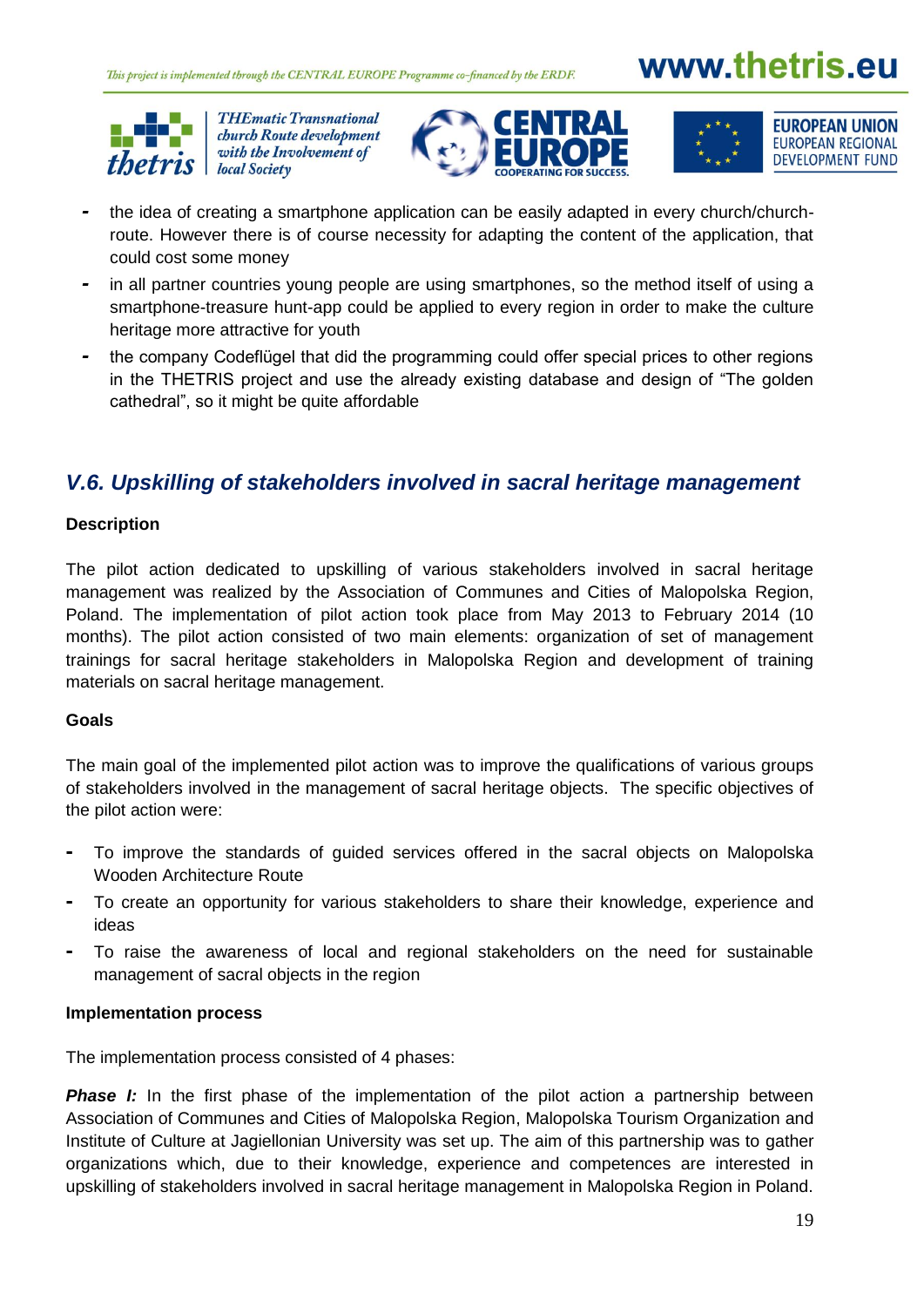

**THEmatic Transnational** church Route development with the Involvement of







In this phase also after setting up the partnership a meeting was organized, during which the content of management trainings was discussed. The proposals for topic of the trainings were sent for the discussion to interested stakeholders as well: priests responsible for sacral heritage management and local authorities in the region. This allowed creating the final list of trainings that were organized within the pilot action.

**Phase II:** The second phase of the implementation of the pilot action was dedicated to the organization of management trainings. The following themes were chosen for the trainings:

- "Standards for local guides working on Wooden Architecture Route" (11<sup>th</sup> June 2013)
- <sup>-</sup> "Territorial marketing how to promote your municipality on the base of local heritage?" (29<sup>th</sup>) November 2013 and 11<sup>th</sup> February 2014)
- *-* "Management of historic monument on the cultural route. Case study of Wooden Architecture Route" (17<sup>th</sup> December 2013)

The trainings gathered 62 participants representing various groups of stakeholders:

- *-* Guides working in the sacral heritage objects on the Wooden Architecture Route
- *-* Priests
- *-* Self-government representatives
- *-* NGOs

The important element of training sessions was that the trainers invited to run the sessions had practical experience in management of cultural routes, so except of theoretical knowledge that was transferred during the trainings participants had the chance to share and exchange their experiences.

**Phase III** The third phase of implementation of the pilot action that was the development of training materials. This phase was implemented parallel to the phase II. To each theme of management training separate set of training materials was developed. The materials were also available on the website of Association of Communes and Cities of Malopolska Region to be downloaded for free. The materials were translated into English and in this way they can be used also by the other partners of THETRIS project (as well as other organizations outside the partnership).

**Phase IV** The last phase of the pilot action included the evaluation of implemented activities. During this phase the meeting of institutions involved in PA implementation and regional stakeholders. The meeting aimed to discuss the effects of implemented actions and further activities connected to the continuation of the management trainings program.

#### **Social and economic effects**

The actions implemented within the following pilot action will result in long-term social and economic effects that will be visible both on local and regional level. First of all, the management trainings resulted in growth of awareness on the importance of sacral heritage and necessity or its sustainable management between various heritage stakeholders. And, as the stakeholders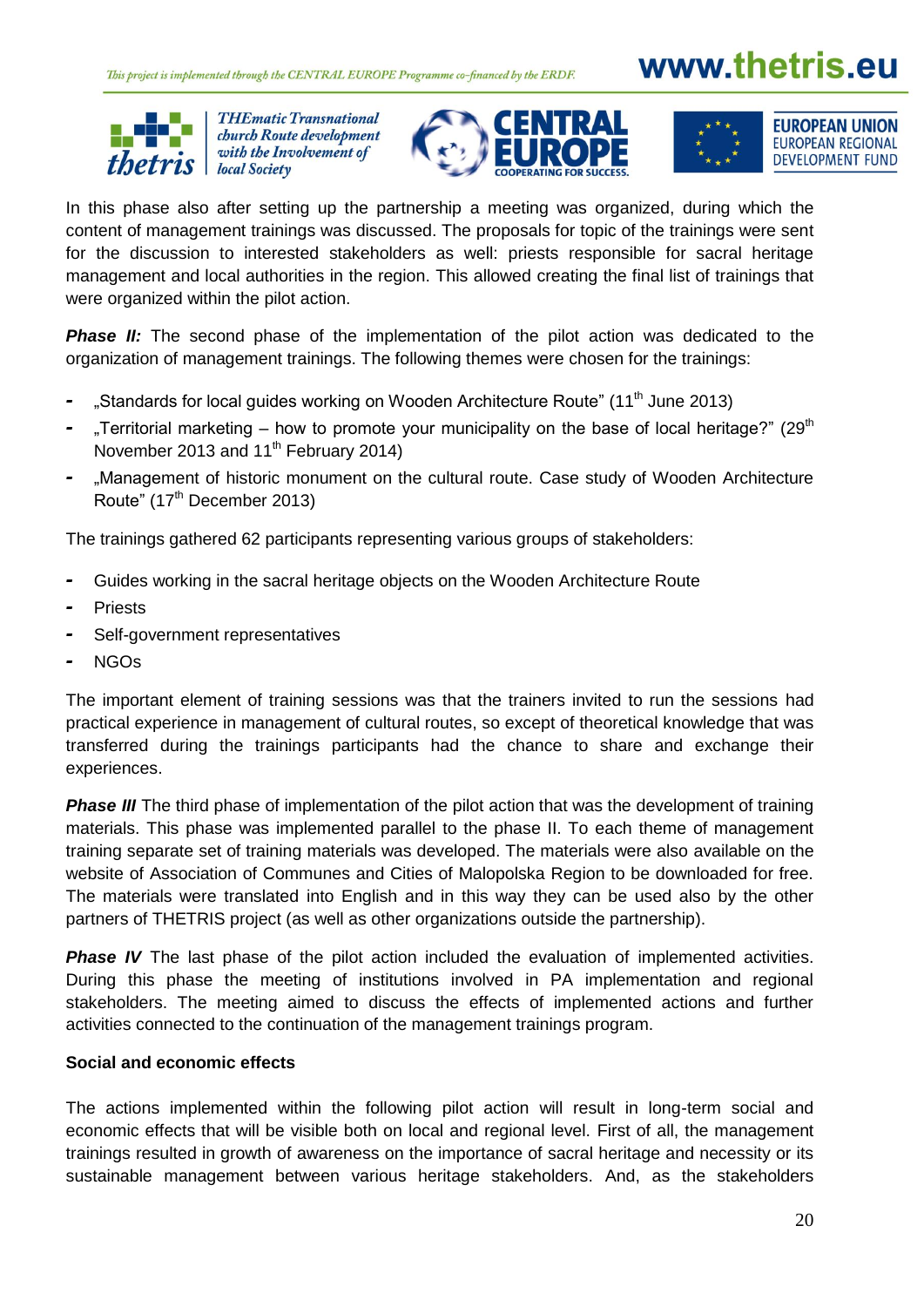

**THEmatic Transnational** church Route development with the Involvement of







participating in the trainings are currently implementing their new knowledge and skills into practice, it will have an impact on the community and its perception of sacral heritage management: in greater understanding and appreciation of sacral heritage on local level.

Also the implemented activities will have an economic effect. The guides who participated in the trainings will now offer better services for tourists and that will result in higher number of tourists willing to visit the sacral heritage objects on the route.

#### **Added value**

The added values of the pilot action are:

- *-* Implementation of more effective and aware management strategies of sacral heritage objects on local level
- *-* Better understanding for the necessity of the involvement of various stakeholders (e.g. local authorities, NGOs, priests, local community, tourists) in the process of sacral heritage management
- Sustainable local development
- Better policies on cultural heritage on local and regional level

#### **Transferability**

The elements of transferability of pilot actions are:

- *-* Program of management trainings, that after small adjustments to specific regional conditions (e.g. law) can be implemented in other countries and regions
- *-* Training materials, that are already translated into English. The materials after small adjustments to local circumstances can be implemented in other countries and regions
- *-* Due to the low costs connected with the realization of the proposed activities do does not require big financial resources during the implementation phase

## **VI. S ummary of pilot activities. Main results.**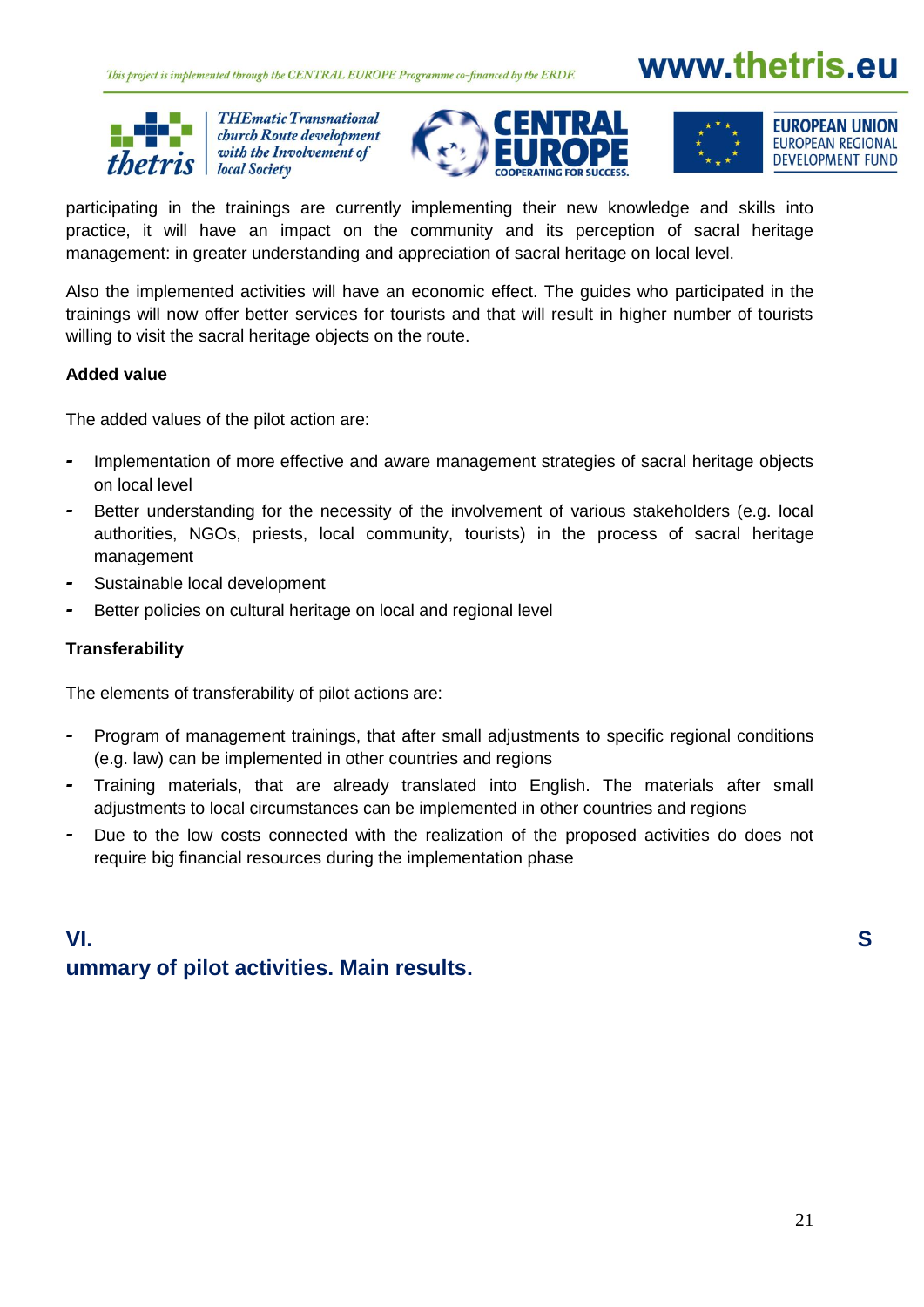# www.thetris.eu



**THEmatic Transnational** *church Route development*<br>with the Involvement of<br>local Society





## **VI.1. Used tools**

| <b>Pilot action</b>     | <b>Tool</b>                                       | <b>Dimension</b>                                                            | Aim, example, strengths,                                                                                                                                                                                                                                                                                                                                                                                                                                                                                                                                                                                                                                                                                                                                                                                                                                                                        |
|-------------------------|---------------------------------------------------|-----------------------------------------------------------------------------|-------------------------------------------------------------------------------------------------------------------------------------------------------------------------------------------------------------------------------------------------------------------------------------------------------------------------------------------------------------------------------------------------------------------------------------------------------------------------------------------------------------------------------------------------------------------------------------------------------------------------------------------------------------------------------------------------------------------------------------------------------------------------------------------------------------------------------------------------------------------------------------------------|
|                         |                                                   |                                                                             | weaknesses                                                                                                                                                                                                                                                                                                                                                                                                                                                                                                                                                                                                                                                                                                                                                                                                                                                                                      |
| <b>Cultural tourism</b> | - pocket guide application based on<br><b>GPS</b> | Improvement of sacral heritage<br>infrastructure, development of<br>tourism | The aim of implemented action was to<br>improve access to information about<br>sacral heritage in the region and to<br>propose a new solution for tourists<br>coming<br>Fehérgyarmat<br>to<br>Region/Upper-Tisza Area in Hungary.<br>The application is based on GPS<br>system and is available for mobile<br>devices (e.g. smartphones, tablets).<br>An advantage of the application is its<br>accessibility, as almost everyone has<br>a propose device for its usage<br>nowadays. Also it included information<br>not only about sacral heritage but<br>about other monuments in the region<br>linked by the bike route. In this way it<br>gives to tourists, and also local<br>communities,<br>possibility<br>a<br>to<br>experience and learn about local<br>cultural heritage in a new way. The<br>is available in three<br>application<br>English, German and<br>languages:<br>Hungarian. |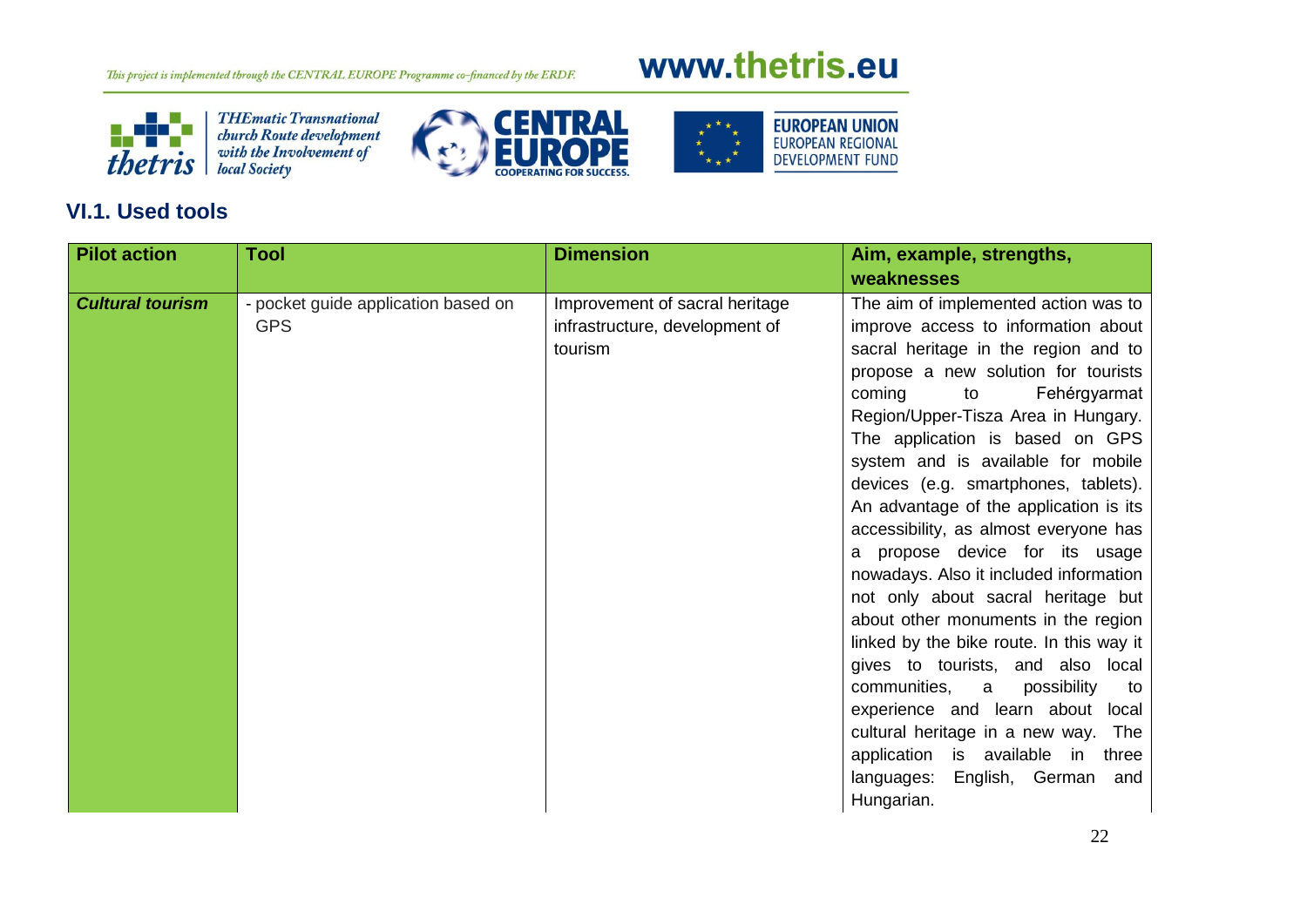# www.thetris.eu



THEmatic Transnational<br>church Route development<br>with the Involvement of<br>local Society





| <b>Accessibility</b> | - placement of information boards | Improvement of sacral heritage       | The aim of the implemented action                                           |
|----------------------|-----------------------------------|--------------------------------------|-----------------------------------------------------------------------------|
| model                | along the bicycle route           | infrastructure, involvement of new   | was to improve access to information                                        |
|                      |                                   | technologies in order to facilitate  | about sacral heritage in the region. In                                     |
|                      |                                   | access to information about heritage | the region the access to churches and                                       |
|                      |                                   |                                      | cultural<br>heritage is<br>difficult.<br>to                                 |
|                      |                                   |                                      | Although churches are quite close to<br>each other, roads are often in bad  |
|                      |                                   |                                      | condition and no signposts are                                              |
|                      |                                   |                                      | available. There is a lack of traditional                                   |
|                      |                                   |                                      | cycling routes, hiking paths, etc. The                                      |
|                      |                                   |                                      | pilot was aiming to combine a solution                                      |
|                      |                                   |                                      | for the problem with the accessibility                                      |
|                      |                                   |                                      | of churches, and for the preservation                                       |
|                      |                                   |                                      | of its heritage. The activities included                                    |
|                      |                                   |                                      | mapping the possible parts of the area                                      |
|                      |                                   |                                      | where the accessibility can be solved                                       |
|                      |                                   |                                      | this way, based on this, establishing                                       |
|                      |                                   |                                      | thematic path using the available                                           |
|                      |                                   |                                      | infrastructure of the river banks                                           |
|                      |                                   |                                      | with information<br>signposting<br>on                                       |
|                      |                                   |                                      | nearby attractions<br>cultural<br>and                                       |
|                      |                                   |                                      | heritage. In order to call the attention                                    |
|                      |                                   |                                      | of the locals as well as possible                                           |
|                      |                                   |                                      | visitors to the new opportunity of<br>the<br>getting access to<br>different |
|                      |                                   |                                      | important cultural sites this way,                                          |
|                      |                                   |                                      | leaflets and a map (digital and printed)                                    |
|                      |                                   |                                      | were prepared.                                                              |
|                      |                                   |                                      |                                                                             |
|                      |                                   |                                      |                                                                             |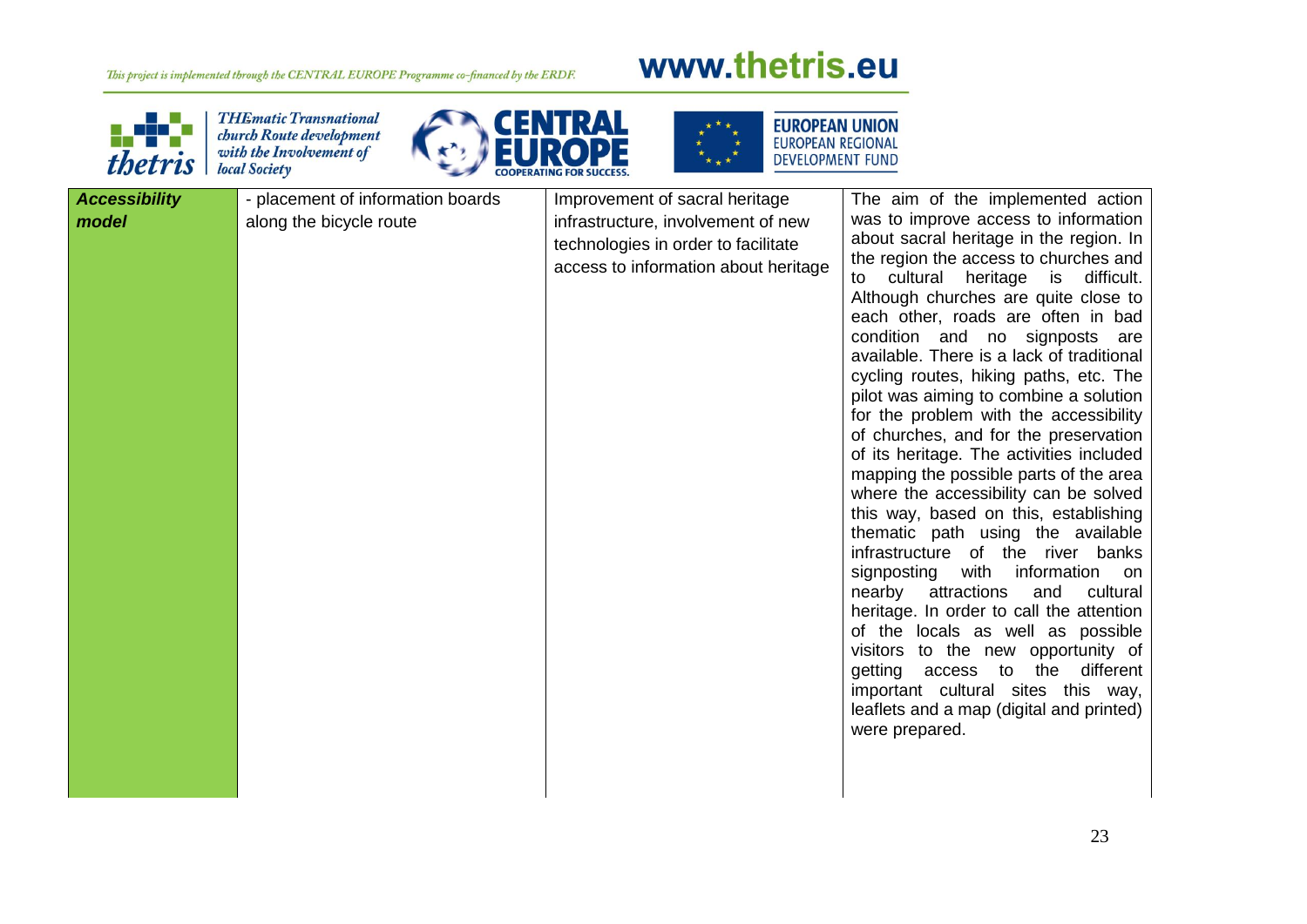# www.thetris.eu



**THEmatic Transnational** church Route development with the Involvement of **local Society** 





**Network** -setting up a network of local stakeholders Involvement of various stakeholders (participation) The aim of implemented action was to create a network that would gather various local and regional stakeholders (representing church, private and public sectors, NGO) interested in preservation and sustainable use of local sacral heritage resources. The network was supported by the development of a stamp system. The idea of the stamp system is that the visitors of the churches after the visit receive special stamps confirming their visit. Those stamps then can be used as discount cards in the premises of other local stakeholders included in the system (e.g. restaurants, shop, hotels). The difficult aspects of implementation of the pilot action were: - time, as more time is needed to implement the proposed activities - problem with gaining interest in the project from pastors and priests, who manage churches in the region - to build awareness and positive attitude towards tourism between priests and pastors in the region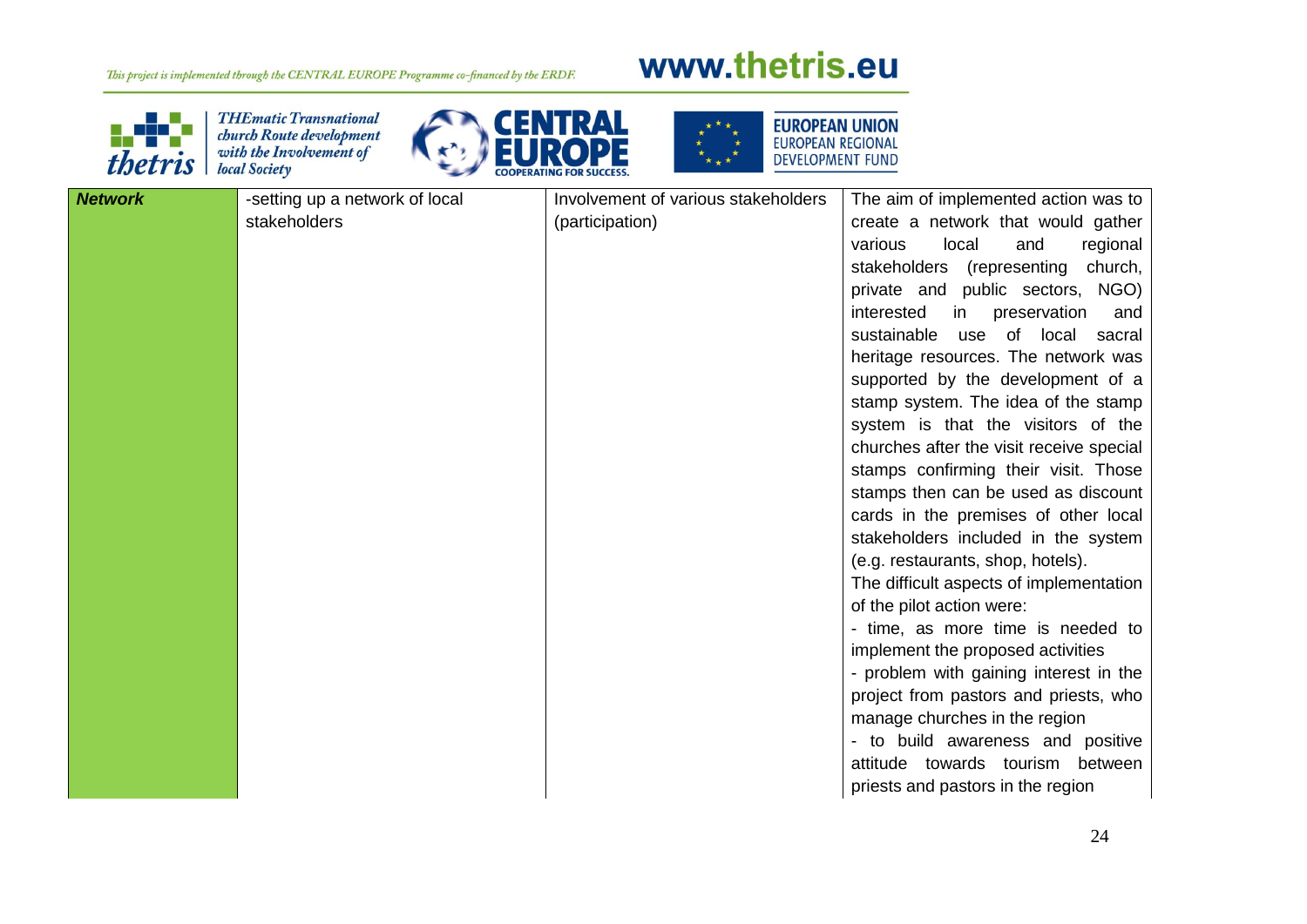# www.thetris.eu



**THEmatic Transnational** church Route development with the Involvement of **local Society** 





*Revitalization package* - revitalization plan for heritage sites, rising awareness of local stakeholders Revitalization of heritage objects, rising up awareness of various stakeholders on importance of cultural heritage The main issue of the action was to foster sustainable development of the city of Novalesa by development of "Revitalization Package" that could also be transferred to other regions. The pilot focused on the following activities: creation of archive collection about Via Mestra and city of Novalesa, rising awareness of local community of Novalesa about their cultural heritage and its development potential through open seminars and meetings, revitalization work in selected buildings along Via Mesta. The pilot action was finalized with the development of "Revitalization package" which is transferable to other regions. In order to ensure the sustainability of implemented actions there is a need for continuous work with the local community, for this reason an important element of the pilot action was development of cooperation with other local stakeholders (culture institutions and NGOs) that could continue the activities.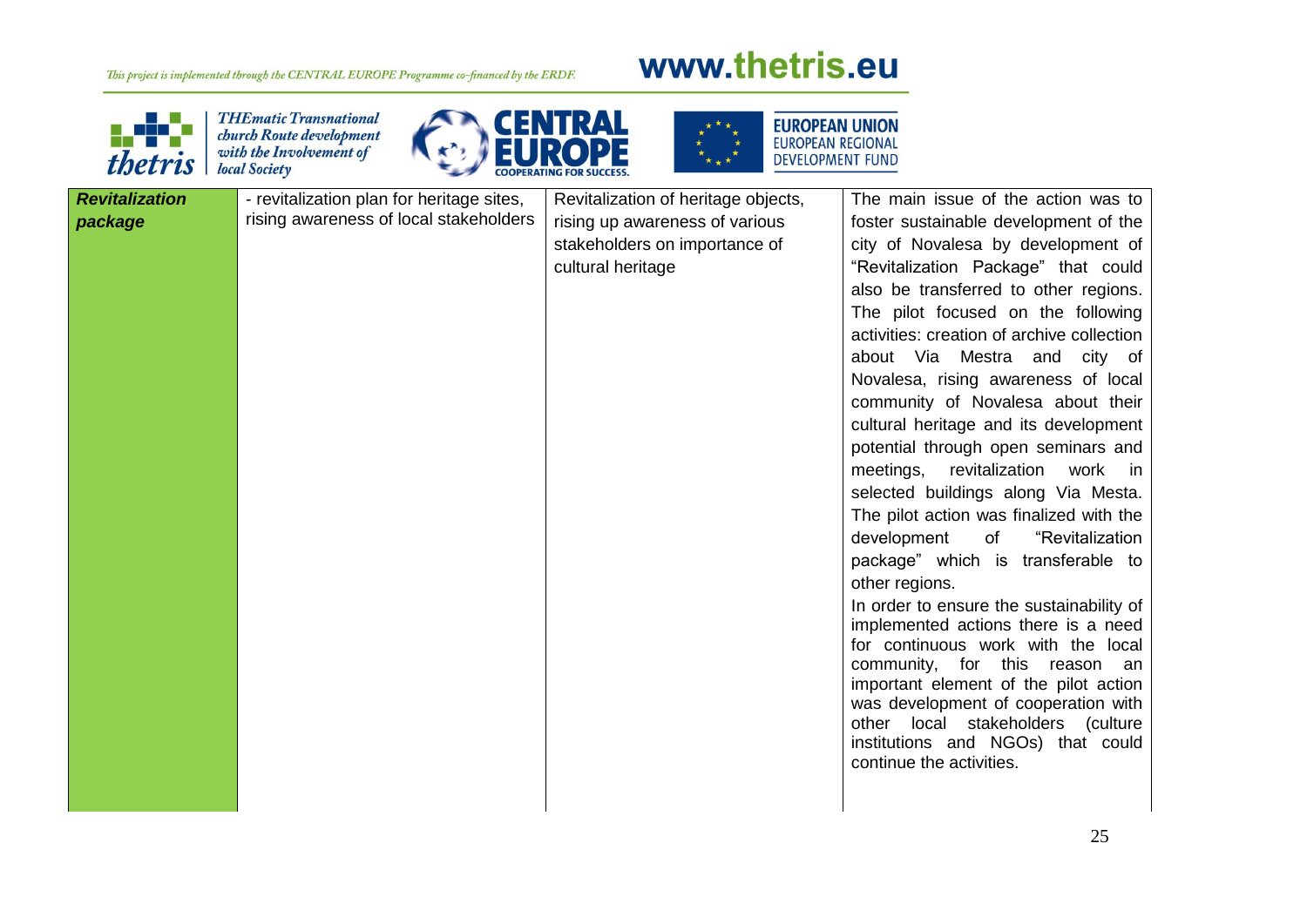# www.thetris.eu



*Governance* 

*model*

**THEmatic Transnational** church Route development with the Involvement of **local Society** 





- Social media platforms for management and promotion of cultural heritage Involvement of various stakeholders (participation), usage of social media The aim of the implemented action was to propose new solutions on cultural heritage management on local level. The activities focused on preparation of website dedicated to cultural heritage of the region and profiles in social media (Facebook) that would be used for promotion of this heritage between both citizens of the region and tourists. Also a set of training was organized in order to teach local stakeholders how to use social media platforms. The most important problem that was faced during the implementation process was the difficulty of individual stakeholders to work in the network in order to pursue common goals. There are many small associations at the local level that work for the promotion of our cultural heritage but an organization that coordinates the various actions is lacking. It was decided that in order to ensure the sustainability of the project an external association was founded that will be responsible for implementation of the model.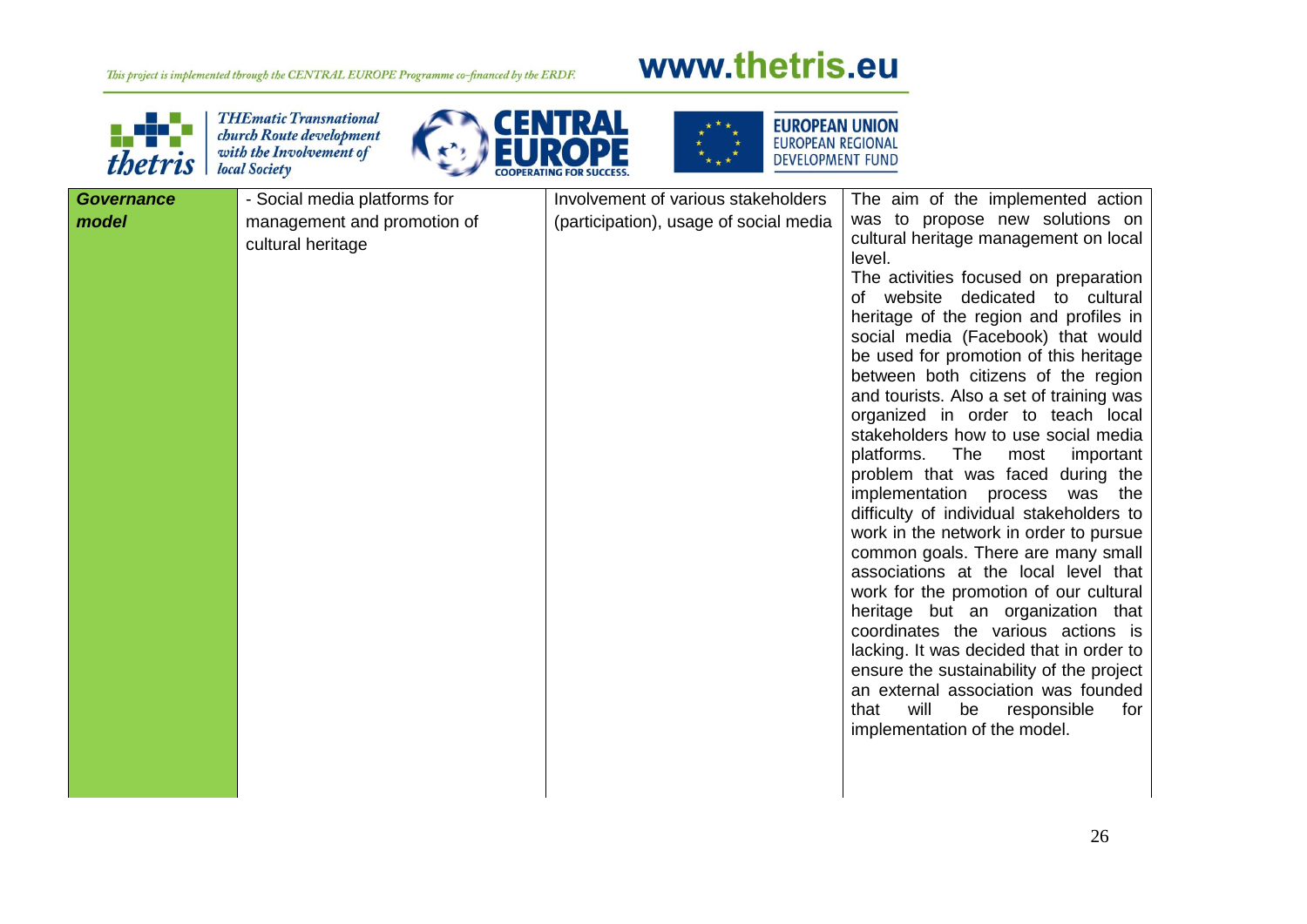# www.thetris.eu



**THEmatic Transnational** church Route development with the Involvement of **local Society** 





*IT solutions* - QR-code system - dedicated application "The Golden Cathedral" for smartphones Involvement of various stakeholders (participation), usage of new technologies The pilot action concentrated around the issue of attracting young people with sacral cultural heritage. As a result of consultations made with regional stakeholders there was a decision to develop a mobile quizadventure game for smartphones called "The Golden Cathedral". The application is available for Android systems in two language versions: English and German. The application was designed in a way that users need to visit the places included in the quiz in order to solve the riddles and questions that lead to discovery of the Golden Cathedral. Because of the technical and visual limitations it was not possible to include much information about the churches included in the project. However it was assumed that the game will attract the users enough to make them willing to deepen their knowledge by themselves. The game was designed for young people, but the first tests showed that it is also attractive for older users.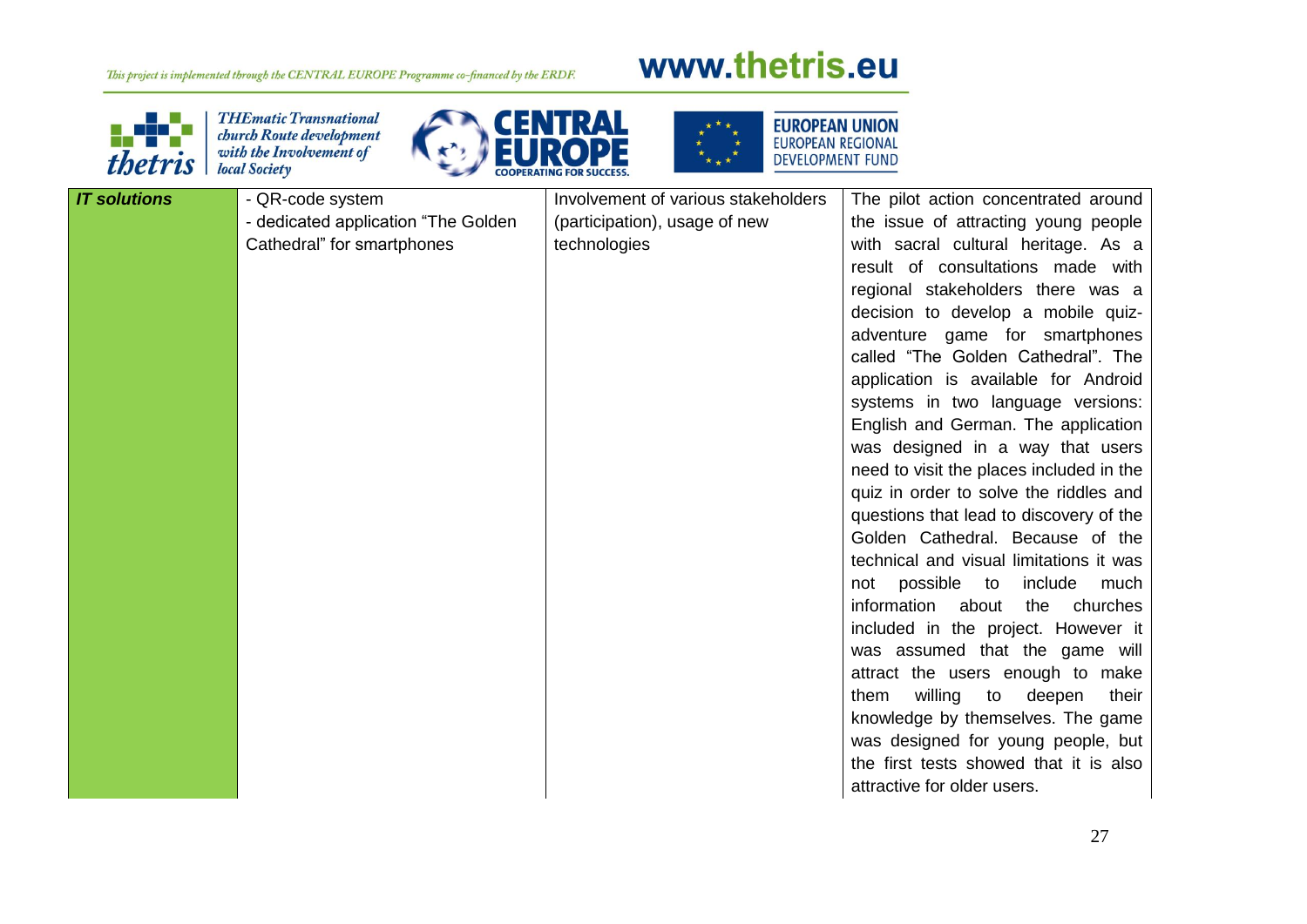# www.thetris.eu

 $\star$ 



THEmatic Transnational<br>church Route development<br>with the Involvement of<br>local Society





| <b>Management</b> | - Trainings for heritage stakeholders | Upskilling sacral heritage           | The aim of the proposed activities was   |
|-------------------|---------------------------------------|--------------------------------------|------------------------------------------|
| trainings         | - development of training materials   | stakeholders, rising up awareness of | to improve the qualifications of various |
|                   |                                       | various stakeholders on importance   | groups of stakeholders involved in       |
|                   |                                       | of cultural heritage                 | management of heritage objects on        |
|                   |                                       |                                      | the route.                               |
|                   |                                       |                                      | The trainings focused on three main      |
|                   |                                       |                                      | issues: quality of services provided in  |
|                   |                                       |                                      | the sacral objects (guides), territorial |
|                   |                                       |                                      | marketing and management of the          |
|                   |                                       |                                      | object on the cultural route. The        |
|                   |                                       |                                      | methods used during the trainings        |
|                   |                                       |                                      | were: case study, lecture, exchange      |
|                   |                                       |                                      | of experience.                           |
|                   |                                       |                                      | However the implementation process       |
|                   |                                       |                                      | showed<br>that<br>mainly the<br>has      |
|                   |                                       |                                      | stakeholders who are already active in   |
|                   |                                       |                                      | the field of heritage management and     |
|                   |                                       |                                      | quite successful in that were mostly     |
|                   |                                       |                                      | interested in the trainings. It would be |
|                   |                                       |                                      | much more effective if the trainings     |
|                   |                                       |                                      | would be included in the official        |
|                   |                                       |                                      | process of adding object to the route.   |
|                   |                                       |                                      | this<br>its<br>sustainable<br>way<br>In. |
|                   |                                       |                                      | management could be ensured.             |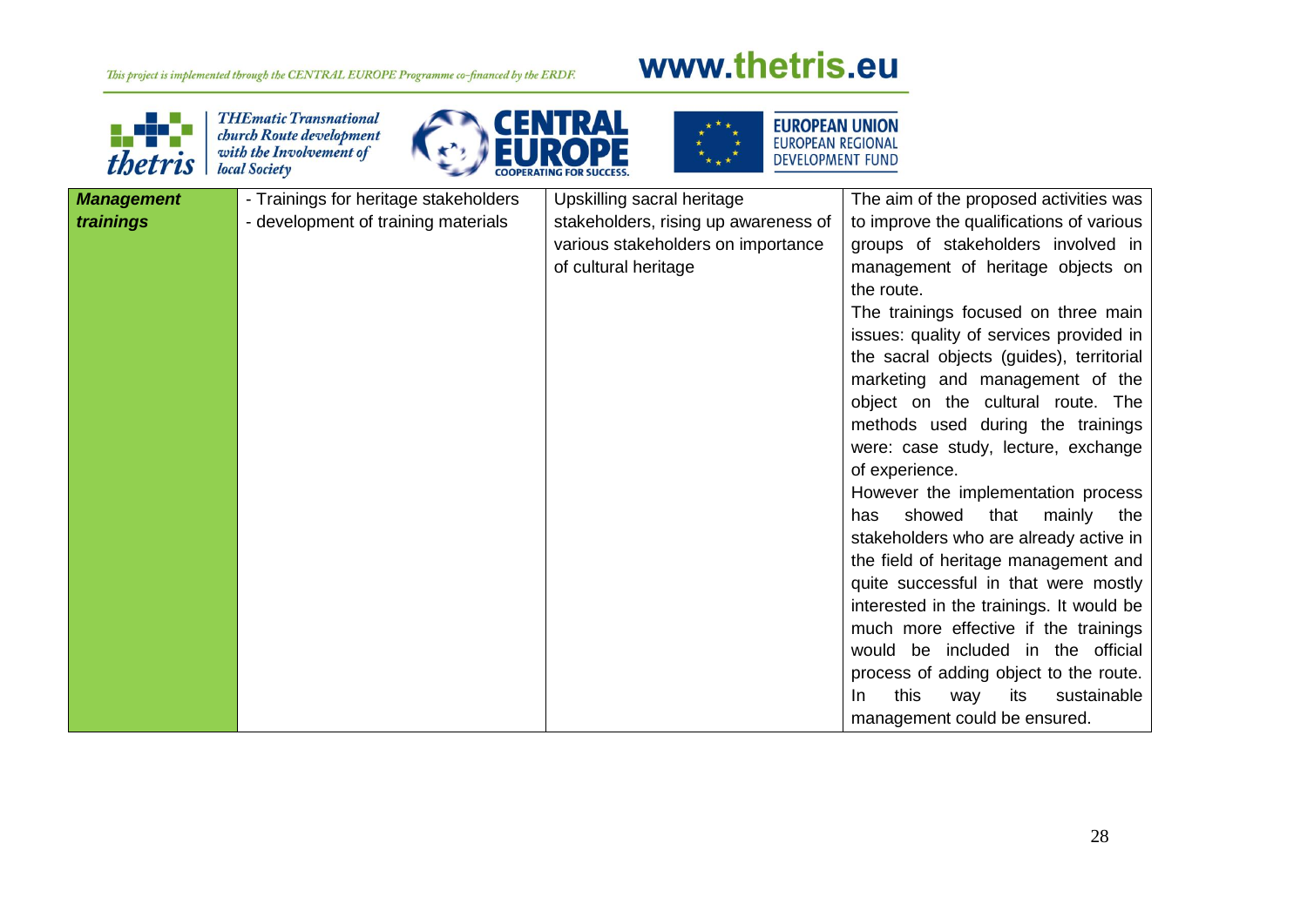

**THEmatic Transnational** church Route development with the Involvement of







### **VI.2. Knowledge sharing practices**

An integral element of activities conducted within WP4 of THETRIS project were pilot seminars organized by all Partners implementing pilot actions. Six pilot seminars were organized in the following dates:

| 3-4 Feb 2014, Italy     | seminar organized by Province of Turin                    |
|-------------------------|-----------------------------------------------------------|
| 19-21 Feb 2014, Hungary | seminar organized by Association of Municipalities in the |
|                         | Upper-Tisza Area                                          |
| 5-6 Mar 2014, Italy     | seminar organized by LAMORO Development Agency            |
| 11-12 Mar 2014, Poland  | seminar organized by Association of Communes and Cities   |
|                         | of Malopolska Region                                      |
| 2-3 Apr 2014, Austria   | seminar organized by Diocese Graz-Seckau                  |
|                         |                                                           |
| 16-17 Apr 2014, Germany | seminar organized by Centre for Technology Structure      |
|                         | Development                                               |

Each pilot seminar was divided into two parts:

- seminar dedicated to sharing the experiences, transferability and possibilities for continuation of undertaken activities
	- study tours showing the results of implemented actions

Pilot seminars were open both for Project Partners and for local stakeholders from areas where pilot actions were implemented.

After the seminars participating project partners were asked to fill in the feedback forms where they were focusing on the following issues concerning the implemented pilot actions:

- *-* Added value of the pilot action
- *-* Possibilities of transferability of implemented activities in your region
- *-* Remarks about what could be improved in the further activities in the proposed pilot action
- *-* Which new project ideas can these pilot actions generate

The results of pilot seminars were formulated in the conclusions and recommendations for improvement. Also they served project partners to formulate their development strategies, transferability and sustainability plans.

An important element of pilot seminars was the possibility for local stakeholders engaged in implementation of pilot activities to share their knowledge and experience with participants from other regions and discuss with them possibility of continuation of pilot activities.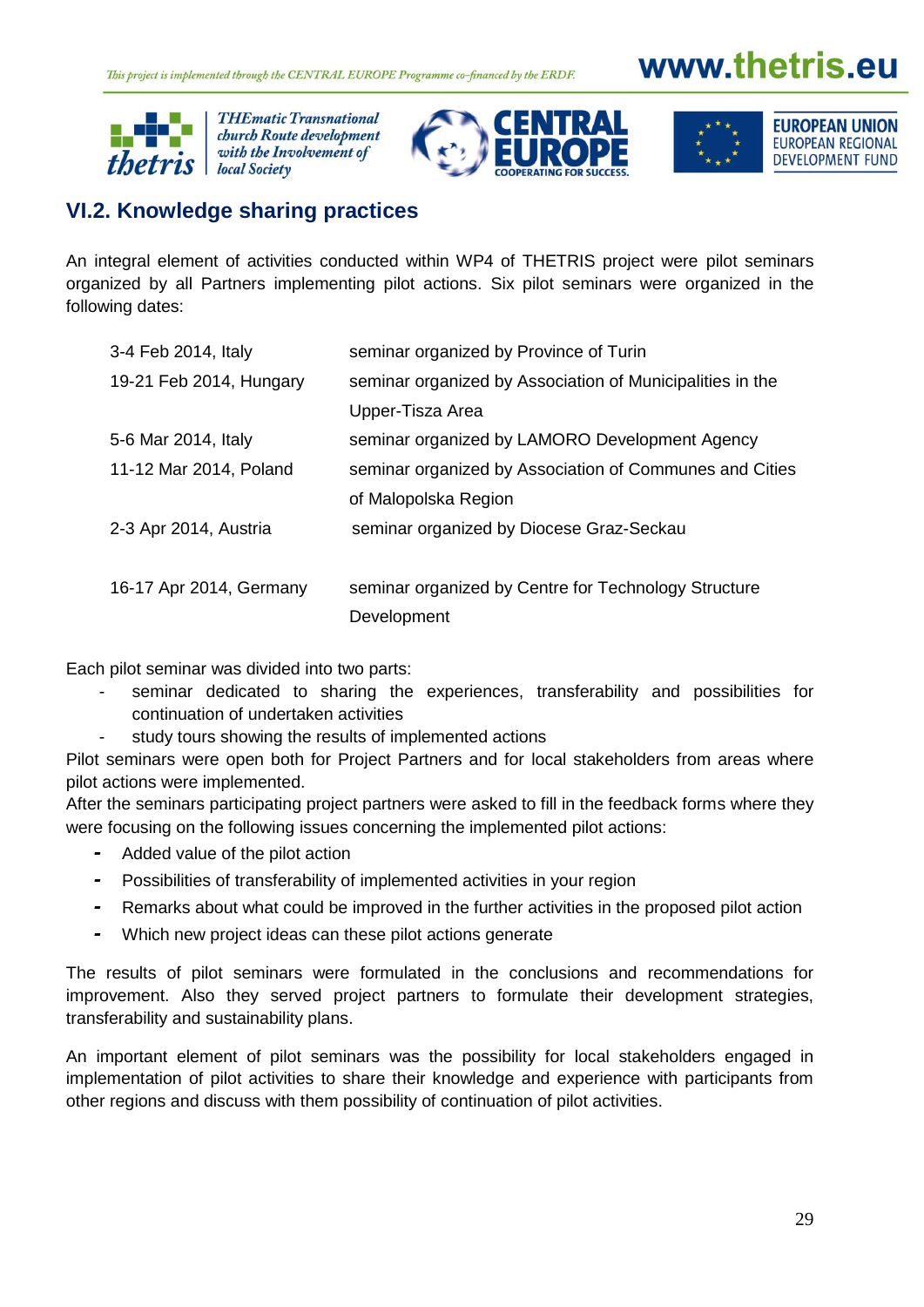

**THEmatic Transnational** church Route development with the Involvement of





## **VII. Conclusions and recommendations for improvement**

#### *relations with stakeholders*

Effective management usually includes engaging with stakeholders who influence (both positively and negatively) the site's values and who may be dependent on the site's resources. This requires involving parties other than managers in assessment processes to gain additional perspectives on the sacral heritage site and its management.

Pilot actions implemented within THETRIS project showed that local communities are a particularly important stakeholder group to engage. The following information should be collected to identify the relevant stakeholders and place their relationship with the site into context:

- Who are the stakeholders?
- What is their relationship to the site and its values?
- What is their level of engagement and participation?

The first step towards building good relations with heritage stakeholders is the proper identification of local and regional stakeholders. The list may include the following groups: the local population (i.e. indigenous and non-indigenous communities inside and outside the sacral heritage site), municipal and state government, armed forces, religious organizations, development banks, nongovernmental organizations, research organizations, development agencies and industry (e.g. logging, mining, large-scale agriculture or fishing). It is important to consider both active stakeholders (i.e. those that are participating with site managers) and inactive stakeholders (i.e. those not participating). The latter sometimes represent sizeable economic interests (i.e. largescale resource users such as logging companies and fishing fleets or the small entrepreneurs running local shops), or those who resent site protection and do not wish to cooperate with site managers. From this list, a selection should be made of the most important stakeholder groups who are or should be the focus of management action at the site (the number will depend on the site's management capacity to engage with stakeholders, but is likely to be between five and ten stakeholder groups).

In ideal circumstances, the involvement of stakeholders in management and assessment should involve a more participatory relationship than just consultation, what was confirmed especially by pilot actions implemented in Germany ("Networking") and Italy ("Revitalization package" and "Governance model"). The organization of a meeting or workshop with relevant stakeholders is recommended to identify and review stakeholder involvement at the site. These key stakeholder groups should then become part of steering group that will participate in decision-making process connected with most important issues of site management, e.g. revalorization, development of local spatial plans, investments within the site borders.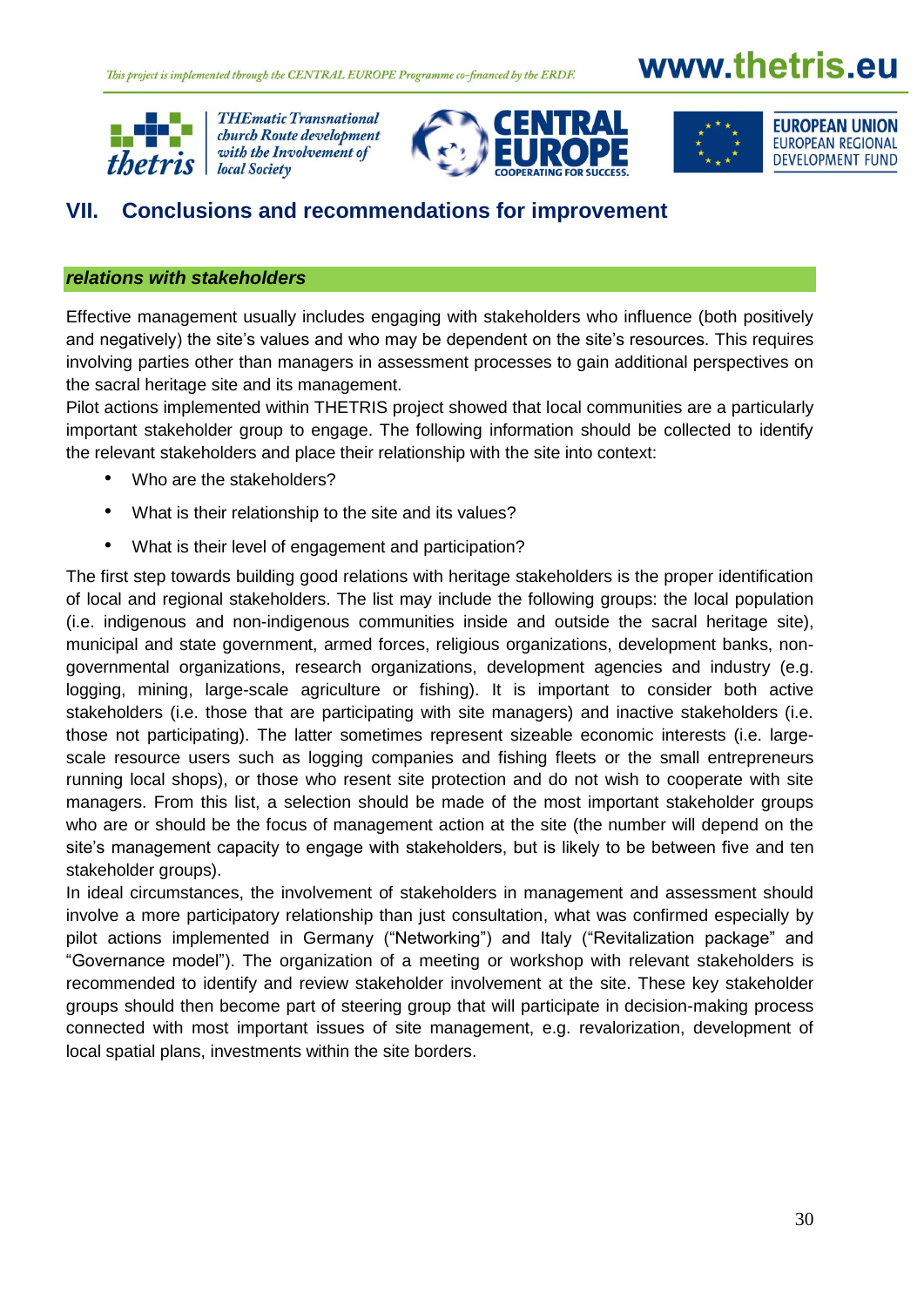

**THEmatic Transnational** church Route development with the Involvement of







#### *public-private partnership (PPP)*

An important question asked during the implementation of pilot actions was how to continue and expand activities after the end of financing from Central Europe Program. It was easier to realize the planned interventions with the financial support from EU funds. Additionally it was important factor that was encouraging various stakeholders to get involved in the project activities. Very often project partners were facing the problem of passive participation on the project activities from the side of stakeholders. stakeholders were not active because they assumed that the project partner needs to implement the action in any way, even without their support.

The self-evaluation reports and feedbacks from the partners outlined as priority the urgent need for public institutions to co-operate with private stakeholders in all phases of planning, implementing, monitoring and managing activities dedicated to sacral heritage management by jointly adapting strategies, objectives and activating resources. Further, they emphasized the value that effectively managed sacral heritage (and other types of heritage as well) enhancement adds to local communities by bringing economic development and social vitality. Heritage must be thought of in terms of socio-economic benefits and profits, they stressed; not in terms of costs and liabilities.

The following benefits coming from public-private partnership were identified:

- *-* PPP encourages creativity and flow of ideas
- *-* Entrepreneurial spirit and initiatives
- *-* Mutual trust between public authorities and citizens
- *-* Common responsibility for heritage
- *-* Better understanding of each other's needs and expectations
- *-* Sustainable use of cultural heritage resources

It is mainly the role of public authorities to encourage Public-Private Partnerships for safeguarding local cultural heritage resources. In order to make this process successful it is important to:

- *-* Work with private partners to delineate culturally, historically and economically coherent zones for multileveled preservation and development
- *-* Undertake and fund a comprehensive mapping of the region's natural, cultural and living (intangible) heritage in a register to assess the values that need protection within the municipality
- Find sustainable, self-sustaining and/or cost-effective functions for disused cultural heritage resources in order to create revenues for its proper maintenance
- Promote and support creative funding models and opportunities, including stimulus of resources from diverse sectors
- *-* Continue involvement and maintain responsibility in heritage regeneration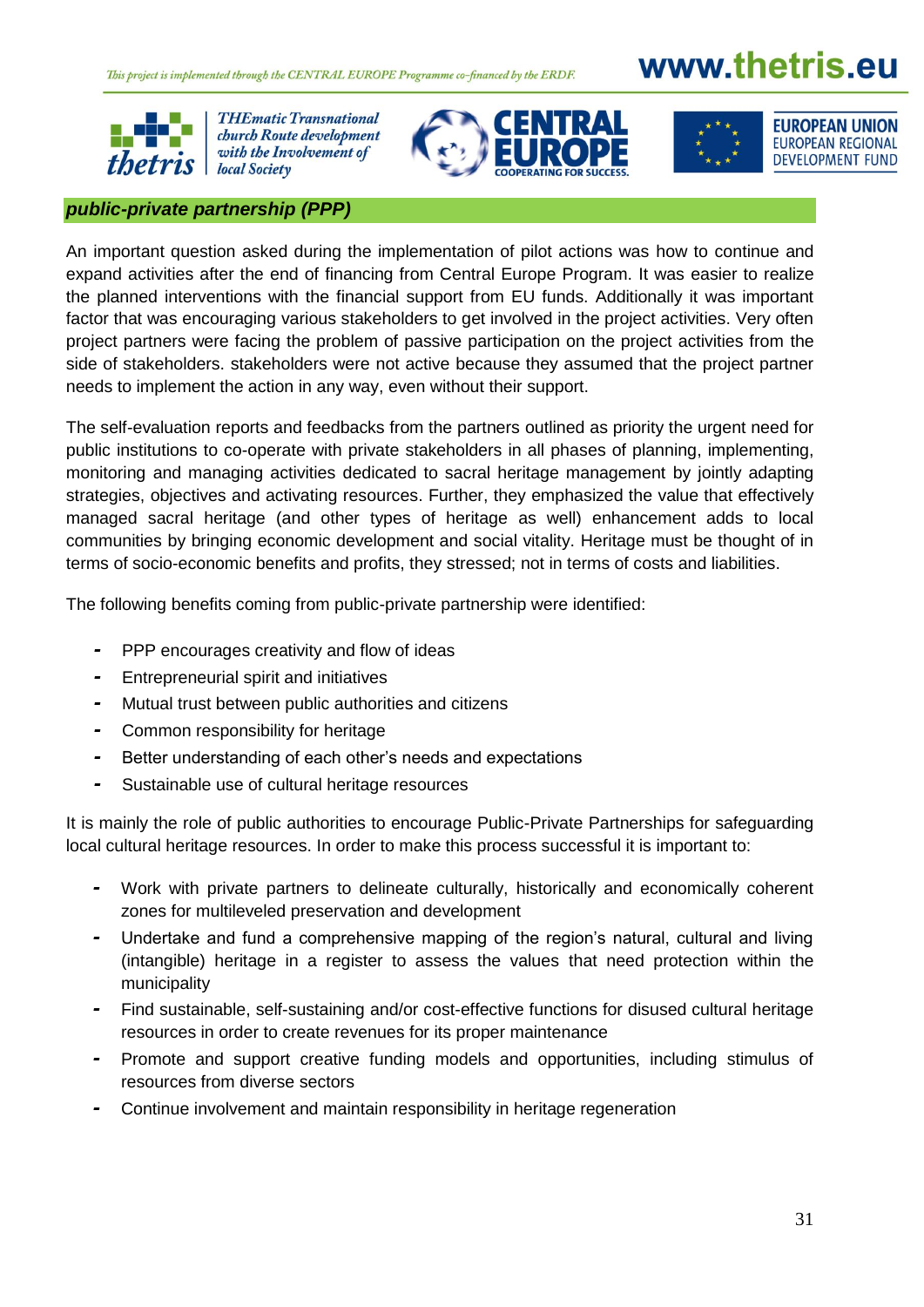

**THEmatic Transnational** church Route development with the Involvement of





#### *communication & knowledge management based on ICT*

All of the implemented pilot actions showed that one of the crucial things for successful implementation of activities aim for better management of sacral heritage resources is effective communication with all interested parties. Also part of implemented pilot actions was based on usage of various technologies and social media. The following tools were tested within the THETRIS pilot actions:

- **-** PocketGuide Application
- **-** Game application for smartphones (designed for Android system)
- **-** Facebook
- **-** Internet website

The reason for choosing the above-mentioned tools were: their high usability and accessibility (both for partners willing to implement them and for further potential users). One of the reflection after the implementation of pilot action refers to the fact that the only way to keep culture and heritage alive is through communication. New technologies can assist in preserving our memory (knowledge), but we must strike a balance between its use as a recorded memory tool and its use as a communication tool. In addition to recording elements of our heritage through using ICT, we must strive to keep it alive through its communication and use. New technologies and social media are very significant for culture in the information society, as they do not only provide means of preservation of our collective memory through recording cultural heritage resources, but also as the means of preservation of today's culture and creativity.

ICT will be effective for preserving heritage only if it results in keeping alive particular elements of our heritage for its use by citizens. This highlights the importance of cooperation and joint projects but it also implies that real actions must link the virtual with the real world. Thus virtual heritage resources, cultural industries, cultural tourism, art, etc., are all important segments in which our heritage is reflected and through which people find connections to it.

An important issue connected with effectiveness of communication and knowledge management dedicated to cultural heritage is the need for its sustainable, continuous development. An interesting solution was proposed by LAMORO, which focused on development of governance model: in order to ensure the continuity of implemented actions they decided to establish external association that would be responsible for maintenance of pilot action.

The second conclusion coming from implemented pilot action focusing on new technologies is related to the financial aspects connected with their usage, e.g. the game application for smartphones may generate in future extra costs connected with preparation of updates or adjustments to new system that may appear for smartphones. Thus it is important to plan from the beginning the development strategy that will describe the steps to be taken after the end of pilot action towards continuation and development of implemented activities.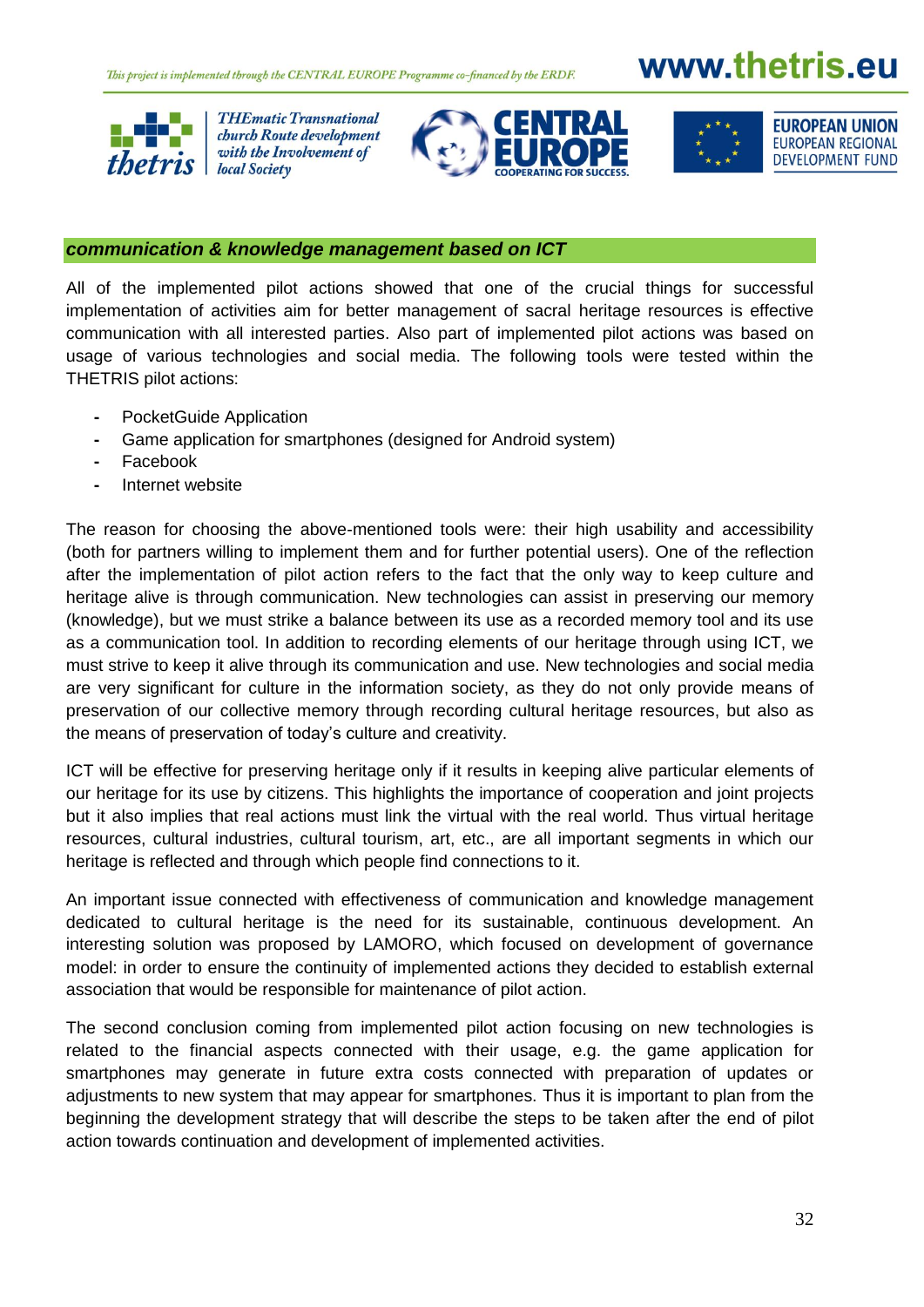

**THEmatic Transnational** church Route development with the Involvement of





#### *sustainable use of sacral heritage resources*

The ideal situation is when a visit to a sacral site is an essentially spiritual experience, uncontaminated by technical or commercial realities. At the same time it is expected that the sacral site will serve a local community in various ways: as a spiritual place, as a place empowering local community in its social and economic dimension:

- **-** Representatives of church would like to focus on only spiritual experience of the site
- **-** Local entrepreneurs see in sacral heritage resources a potential for their development, mainly in the field of cultural tourism
- **-** NGOs and local communities consider a church or other sacral monument as a place/object which can stimulate the social development, e.g. to have an impact on education, to stimulate the creativity in the region or unite the people and represent their cultural roots and identity
- **-** Tourists who are coming to heritage sites expecting to have certain cultural experiences

It is a difficult task for the site managers to combine all those expectations and manage the sacral heritage resources in sustainable way. The sustainable use of sacral heritage resources should be based on the following presumptions:

- **-** To identify all sacral heritage stakeholders and their expectations towards its resources
- **-** To initiate dialogue with all interested stakeholders in order to include their needs in the management strategies and to find a common understanding about the meaning and role of sacral heritage in development of local communities
- **-** It is important to remember that the heritage exists thanks to local communities which are the bearers of its meaning and which give the particular meanings to certain places and objects. That is why local communities should be actively involved at all stages of sacral heritage management
- **-** To make stakeholders realize that they are all responsible for the sacral heritage and on their action depends its future existence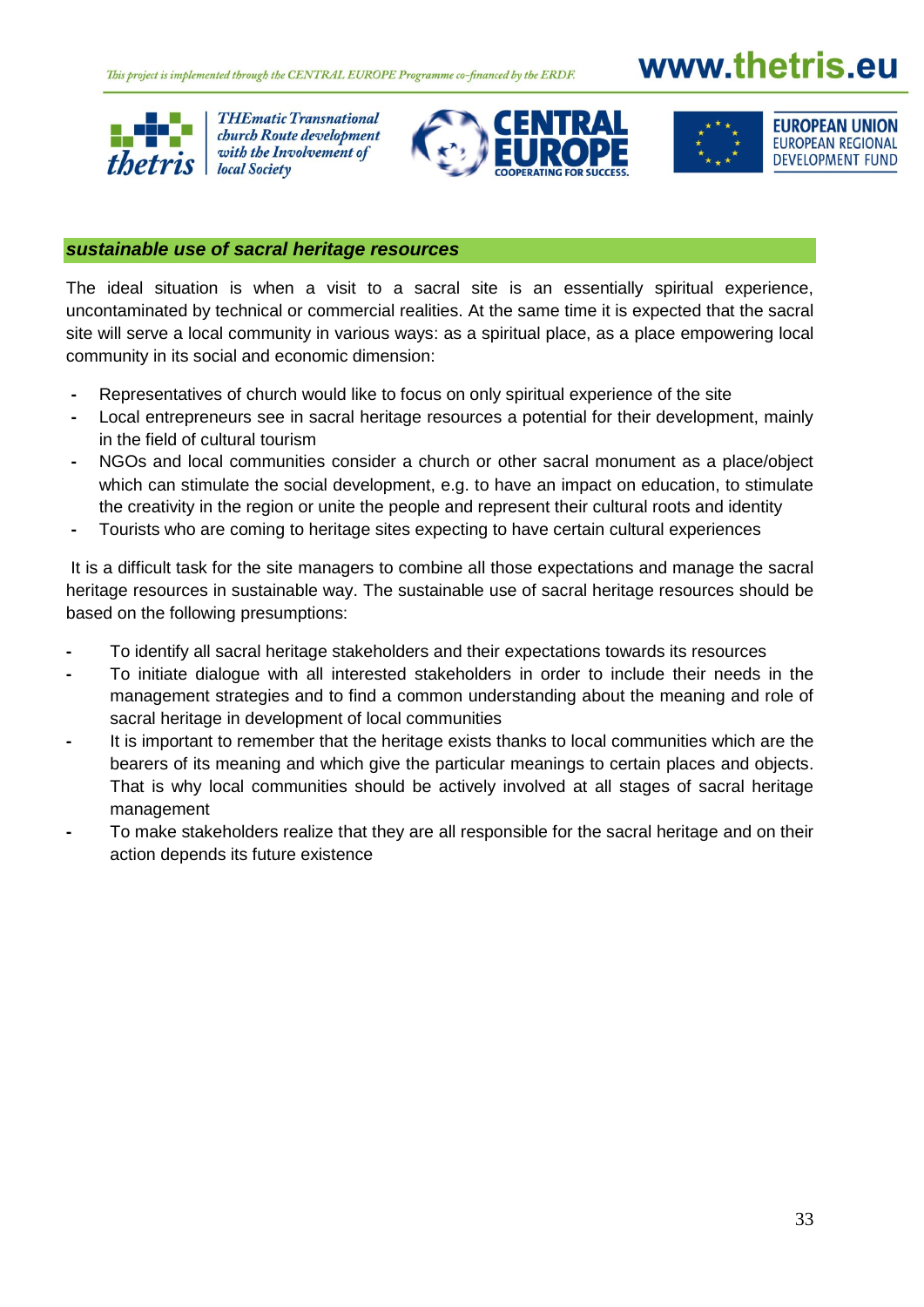







### **VIII. Attachments: self-evaluation forms from all Project Partners implementing Pilot Actions**

### **VIII.1. Self-evaluation from "Accessibility model" Pilot Action**

| Name of Project Partner | <b>Lead Partner</b>                                            |
|-------------------------|----------------------------------------------------------------|
| Contact person          | <b>Bauer Anett</b>                                             |
| Country/Region          | Hungary, Association of Municipalities in the Upper-Tisza Area |
| Emil                    | baueranett72@gmail.com                                         |
| Phone numer             | +36 20 945 0483 and +36 30 701 7812                            |
| Address                 | 4900 Fehérgyarmat, Kölcsey Ferenc utca 27                      |

| Title of implemented pilot         | <b>Accessibility Model</b>                                                                                                       |
|------------------------------------|----------------------------------------------------------------------------------------------------------------------------------|
| action                             |                                                                                                                                  |
| Short description of area where    | The area of Upper-Tisza is a rural area of Hungary, with many small villages and towns having remarkable tangible and            |
| pilot was implemented              | intangible cultural heritage. In Upper-Tisza area it is difficult to get access churches and to cultural heritage. Although      |
|                                    | churches are quite close to each other, roads are often in bad condition and no signposts are available. There is a lack of      |
|                                    | traditional cycling routes, hiking paths  etc.                                                                                   |
|                                    | However the area has many small rivers, and causeways of river banks, that can serve as an alternative ways of making the        |
|                                    | different cultural sites accessible for example.                                                                                 |
| Description of actions             | During this pilot action we developed the accessibility model. We placed information tables on the cycle paths, most of which    |
| implemented (including             | are located on the dams along the river in beautiful surroundings. The information boards placed on the cycle path help the      |
| stakeholders involved, main        | tourists to easily inform. The pilot is aiming to combine a solution for the problem with the accessibility of churches, and for |
| goals, elements of sustainability) | the preservation of its heritage.                                                                                                |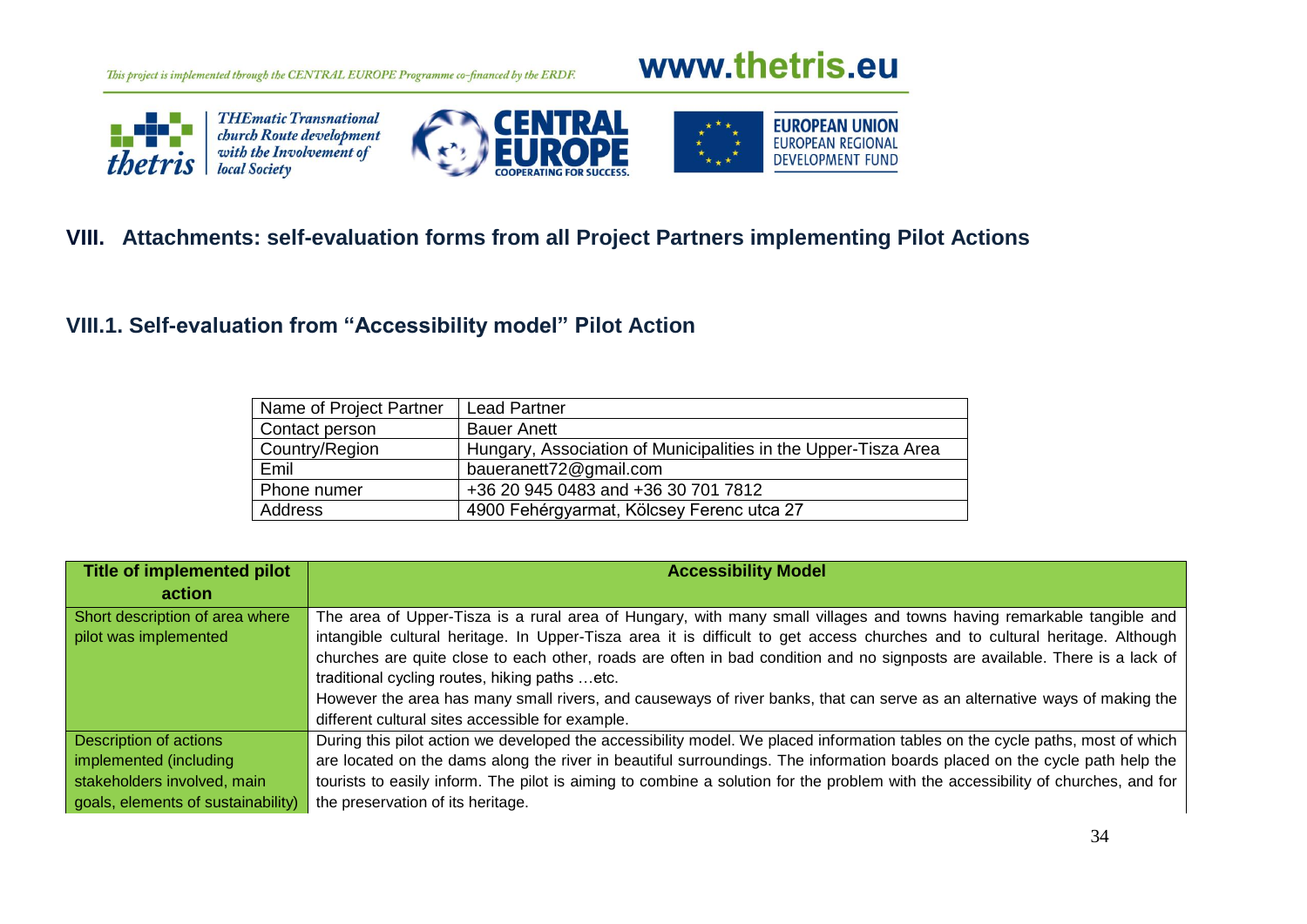# www.thetris.eu



**THEmatic Transnational** *church Route development*<br>with the Involvement of<br>local Society





|                               | The activities would include mapping the possible parts of the area where the accessibility can be solved this way, based on<br>this, establishing thematic path using the available infrastructure of the river banks signposting with information on nearby<br>attractions and cultural heritage. In order to call the attention of the locals as well as possible visitors to the new opportunity<br>of getting access to the different important cultural sites this way, leaflets and a map (digital and printed) will be prepared.<br>The GPS based visitor guide developed in the first pilot of the LP will be also available for the users of this path. This<br>navigation system can guide them along the path as well. Network of regional partners are created (churches, majors, local<br>citizens) and decide together about the exact content of the map, and the sign-posts. During the pilot seminar partners will be<br>informed about how accessibility of churches could be achieved. |                        |  |
|-------------------------------|------------------------------------------------------------------------------------------------------------------------------------------------------------------------------------------------------------------------------------------------------------------------------------------------------------------------------------------------------------------------------------------------------------------------------------------------------------------------------------------------------------------------------------------------------------------------------------------------------------------------------------------------------------------------------------------------------------------------------------------------------------------------------------------------------------------------------------------------------------------------------------------------------------------------------------------------------------------------------------------------------------|------------------------|--|
| Timetable of pilot actions    | Name of the action                                                                                                                                                                                                                                                                                                                                                                                                                                                                                                                                                                                                                                                                                                                                                                                                                                                                                                                                                                                         | timing                 |  |
|                               | to find companies for implementation of audio guide and table sign<br>$\bullet$                                                                                                                                                                                                                                                                                                                                                                                                                                                                                                                                                                                                                                                                                                                                                                                                                                                                                                                            | July-August 2013       |  |
|                               | determination of the GPS coordinates of the boards                                                                                                                                                                                                                                                                                                                                                                                                                                                                                                                                                                                                                                                                                                                                                                                                                                                                                                                                                         |                        |  |
| (add more lines if necessary) | searching developer and contractor                                                                                                                                                                                                                                                                                                                                                                                                                                                                                                                                                                                                                                                                                                                                                                                                                                                                                                                                                                         |                        |  |
|                               | making business contracts                                                                                                                                                                                                                                                                                                                                                                                                                                                                                                                                                                                                                                                                                                                                                                                                                                                                                                                                                                                  |                        |  |
|                               | to obtain necessary permission from Road Management, Water                                                                                                                                                                                                                                                                                                                                                                                                                                                                                                                                                                                                                                                                                                                                                                                                                                                                                                                                                 | September-October 2013 |  |
|                               | Management and municipalities                                                                                                                                                                                                                                                                                                                                                                                                                                                                                                                                                                                                                                                                                                                                                                                                                                                                                                                                                                              |                        |  |
|                               | writing of text to GPS based navigation system                                                                                                                                                                                                                                                                                                                                                                                                                                                                                                                                                                                                                                                                                                                                                                                                                                                                                                                                                             |                        |  |
|                               | text translation                                                                                                                                                                                                                                                                                                                                                                                                                                                                                                                                                                                                                                                                                                                                                                                                                                                                                                                                                                                           | November-December 2013 |  |
|                               | ongoing consultation with table designers and audio guide developers                                                                                                                                                                                                                                                                                                                                                                                                                                                                                                                                                                                                                                                                                                                                                                                                                                                                                                                                       |                        |  |
|                               | in content development                                                                                                                                                                                                                                                                                                                                                                                                                                                                                                                                                                                                                                                                                                                                                                                                                                                                                                                                                                                     |                        |  |
|                               | preparation of tour scripts                                                                                                                                                                                                                                                                                                                                                                                                                                                                                                                                                                                                                                                                                                                                                                                                                                                                                                                                                                                |                        |  |
|                               | setting the location of tables and placement them                                                                                                                                                                                                                                                                                                                                                                                                                                                                                                                                                                                                                                                                                                                                                                                                                                                                                                                                                          |                        |  |
|                               | making an inventory                                                                                                                                                                                                                                                                                                                                                                                                                                                                                                                                                                                                                                                                                                                                                                                                                                                                                                                                                                                        |                        |  |
|                               | handover for bicycle rental                                                                                                                                                                                                                                                                                                                                                                                                                                                                                                                                                                                                                                                                                                                                                                                                                                                                                                                                                                                |                        |  |
|                               | Placing guiding and information boars                                                                                                                                                                                                                                                                                                                                                                                                                                                                                                                                                                                                                                                                                                                                                                                                                                                                                                                                                                      | January 2014           |  |
|                               | Completion of implementation                                                                                                                                                                                                                                                                                                                                                                                                                                                                                                                                                                                                                                                                                                                                                                                                                                                                                                                                                                               |                        |  |
|                               |                                                                                                                                                                                                                                                                                                                                                                                                                                                                                                                                                                                                                                                                                                                                                                                                                                                                                                                                                                                                            |                        |  |
|                               |                                                                                                                                                                                                                                                                                                                                                                                                                                                                                                                                                                                                                                                                                                                                                                                                                                                                                                                                                                                                            |                        |  |
|                               |                                                                                                                                                                                                                                                                                                                                                                                                                                                                                                                                                                                                                                                                                                                                                                                                                                                                                                                                                                                                            |                        |  |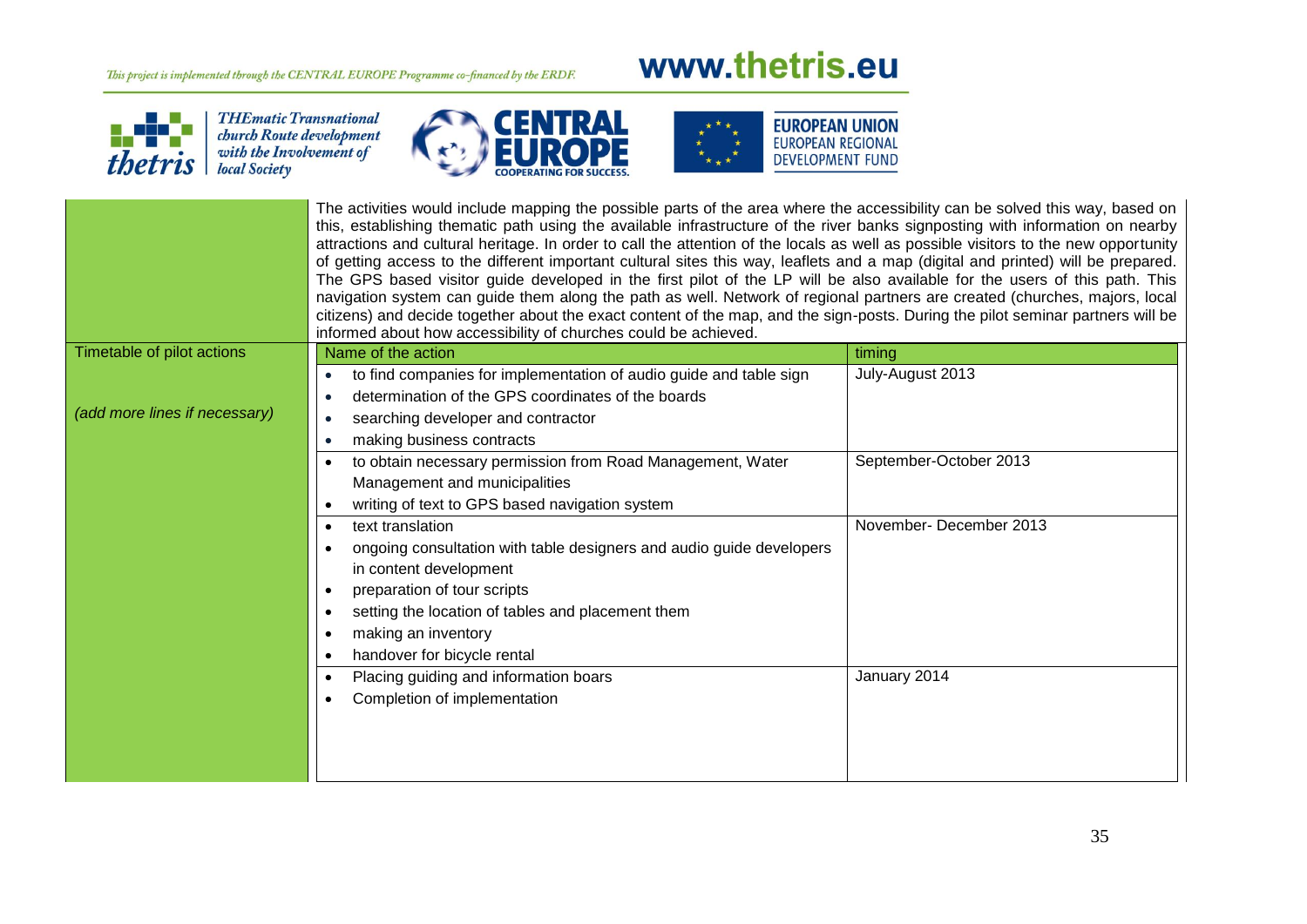# www.thetris.eu



THEmatic Transnational<br>church Route development<br>with the Involvement of<br>local Society





| <b>Achieved results</b>                              | please focus here more on qualitative results. The quantitative results you can describe in the table at the end of report                                                                                                                                                                                                                                                                  |
|------------------------------------------------------|---------------------------------------------------------------------------------------------------------------------------------------------------------------------------------------------------------------------------------------------------------------------------------------------------------------------------------------------------------------------------------------------|
|                                                      | We created the thematic map, on which two tours is illustrated. During this pilot action we developed two church routes:<br>Fehérgyarmat - Tiszacsécse<br>Fehérgyarmat - Cégénydányád                                                                                                                                                                                                       |
|                                                      | Guiding and information signs were placed along the bike tour.<br>Multilingual leaflets, publications, digital and printed maps were presented.<br>In front of Churches information boards were placed.                                                                                                                                                                                     |
| Problems identified during<br>project implementation | provide also information of you managed to solve the problems. If not please write which impact they had on implemented<br>actions and on goals' achievement                                                                                                                                                                                                                                |
|                                                      | We did not face any problems during the implementation of pilot action                                                                                                                                                                                                                                                                                                                      |
| Added value of pilot at<br>local/regional level      | describe here what kind of impact the implemented actions have socio-economic situation of the region                                                                                                                                                                                                                                                                                       |
|                                                      | The implemented pilot action leads to the better use of the potential economic growth opportunities provided by the culture<br>economy in the different European regions.                                                                                                                                                                                                                   |
|                                                      | During the implementation of pilot action direction board, information board, multi-lingual leaflets, brochures as well as printed<br>and digital maps were prepared. These materials that were distributed between the regional stakeholders have a very high<br>value. We think that it will greatly contribute to the preservation of cultural heritage at the local and regional level. |
|                                                      | describe here what kind of impact the implemented actions have on accessibility of the route                                                                                                                                                                                                                                                                                                |
|                                                      | GPS based visitor guide system can help rural areas to introduce a better way to its visitors the cultural heritage.<br>This GPS system navigates visitors throughout the THETRIS regional church route.                                                                                                                                                                                    |
|                                                      | Due to the measures, we believe that the number of tourists coming to the region. The cultural heritage has become more<br>accessible for them.                                                                                                                                                                                                                                             |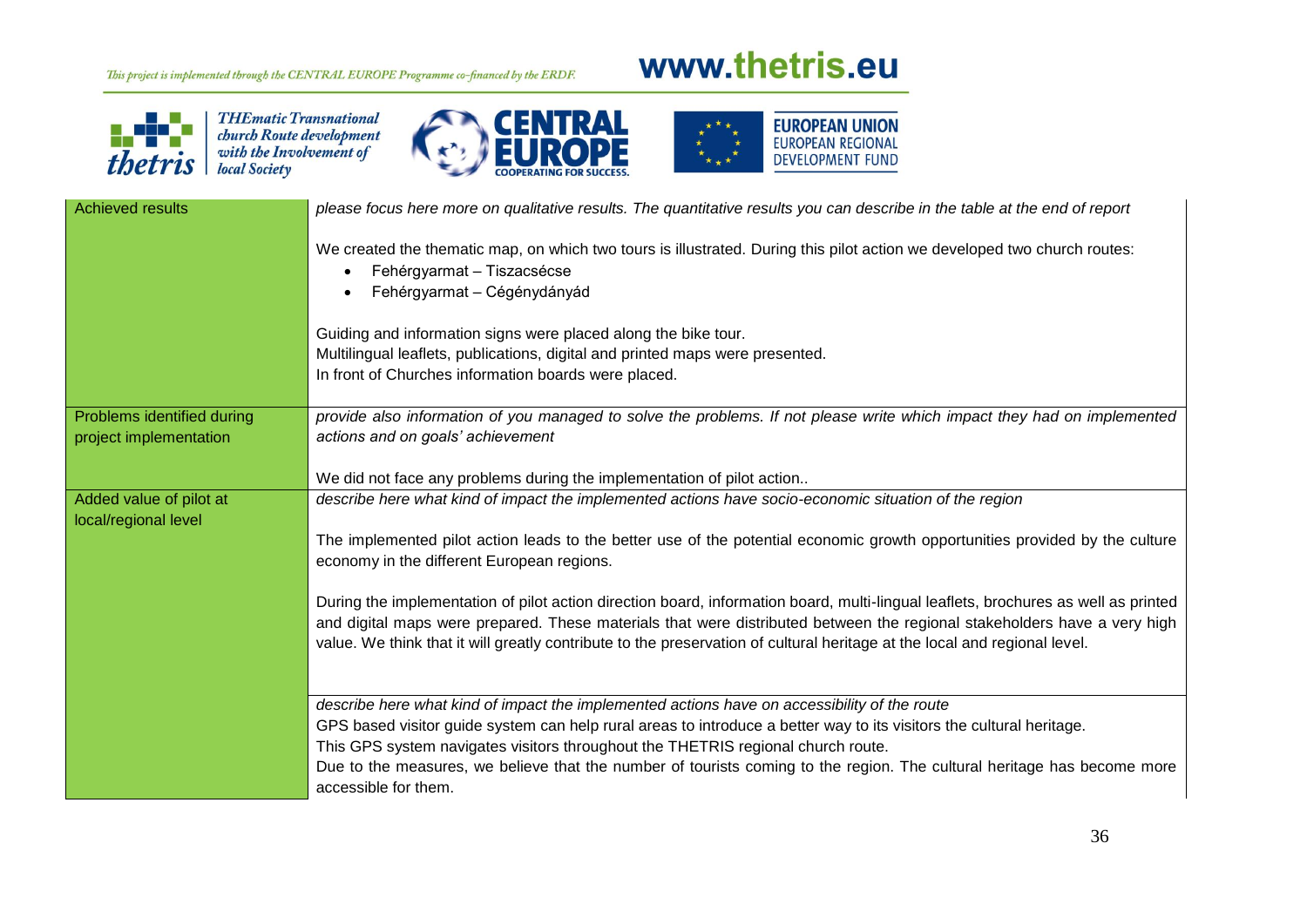|                                  | <i><b>unsnational</b></i><br><b>EUROPEAN UNION</b><br>evelopment<br><b>EUROPEAN REGIONAL</b>                                                                                                                                                                                                                                                                                                                                                          |
|----------------------------------|-------------------------------------------------------------------------------------------------------------------------------------------------------------------------------------------------------------------------------------------------------------------------------------------------------------------------------------------------------------------------------------------------------------------------------------------------------|
|                                  | vement of<br><b>DEVELOPMENT FUND</b>                                                                                                                                                                                                                                                                                                                                                                                                                  |
|                                  | describe here what kind of impact the implemented actions have on preservation of cultural heritage                                                                                                                                                                                                                                                                                                                                                   |
|                                  | The implemented pilot action will help to improve the cultural tourism in small towns and villages in the Central Europe area.<br>We believe that due to the bicycle tour, the leaflets, the brochures, and the printed and digital map the people living here will<br>be more aware of the consequences of their actions and will be making more aware decisions about preservation of local<br>cultural heritage.                                   |
|                                  | describe here what kind of impact the implemented actions have on identity and local commitment                                                                                                                                                                                                                                                                                                                                                       |
|                                  | Unfortunately, during the implementation period it was not possible to observe an impact on identity and local commitment,<br>since there was no opportunity to test the implemented pilot action. However in our opportunities that it will be visible in a<br>long-term perspective. For example: when the local people see that tourists coming from abroad, they would like to better<br>preserve the natural values, and good condition of dams. |
| Possibilities of continuation of | do you do think about continuation/development of implemented actions in future?(if not, why?)                                                                                                                                                                                                                                                                                                                                                        |
| activities                       | Yes, we think about continuation of implemented action in future, because Szabolcs-Szatmár-Bereg county is one of the<br>richest areas in medieval church in Hungary. Therefore the church tour could be expanded in the future.                                                                                                                                                                                                                      |
|                                  | Do you have an idea how to do it? What kind of resources you will need to continue pilot activities? will it be easy for you to<br>find them?                                                                                                                                                                                                                                                                                                         |
|                                  | We have no concrete ideas.                                                                                                                                                                                                                                                                                                                                                                                                                            |
|                                  | Other comments                                                                                                                                                                                                                                                                                                                                                                                                                                        |
|                                  |                                                                                                                                                                                                                                                                                                                                                                                                                                                       |
|                                  |                                                                                                                                                                                                                                                                                                                                                                                                                                                       |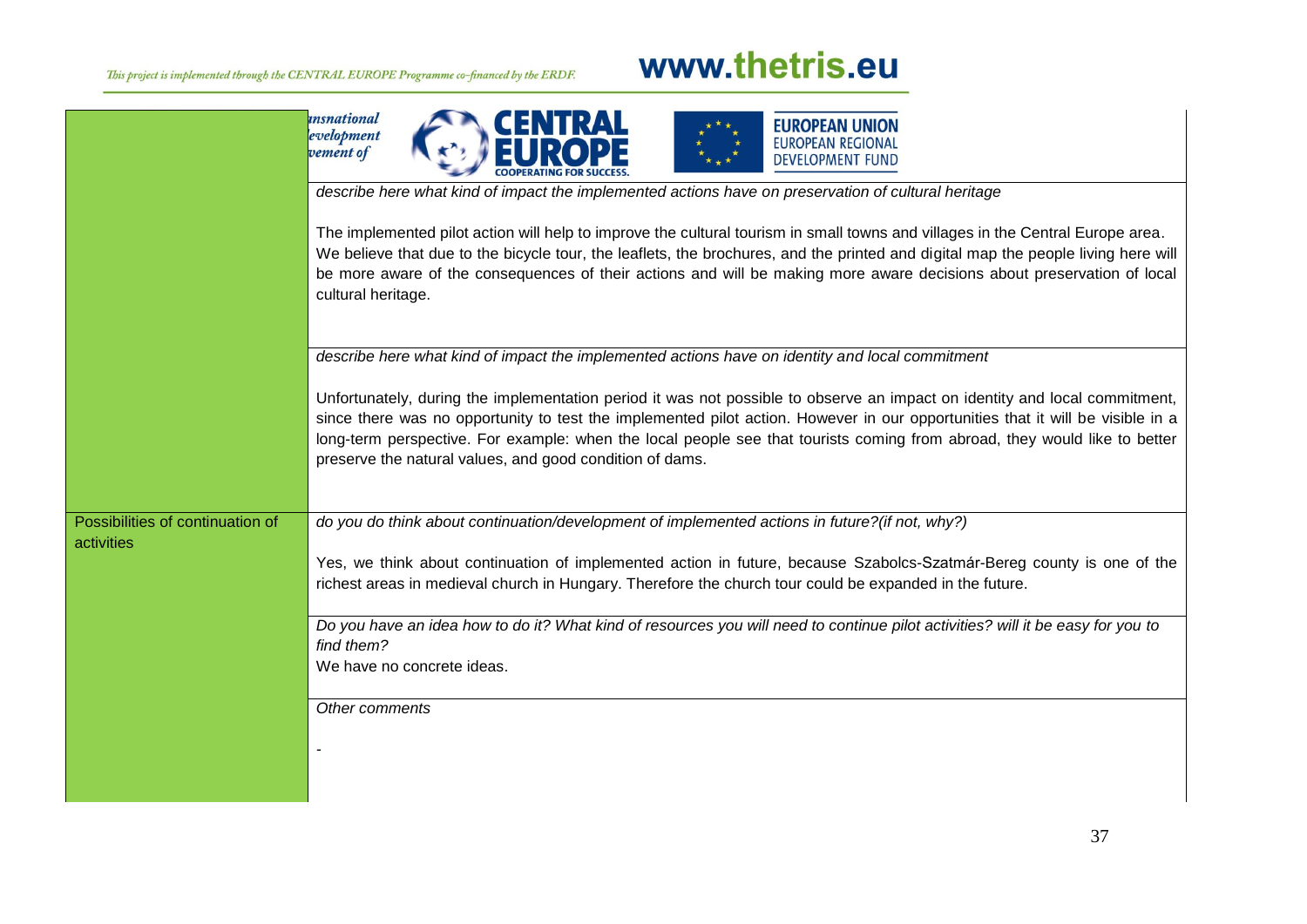# www.thetris.eu

 $\star$ 



THEmatic Transnational<br>church Route development<br>with the Involvement of<br>local Society





| Remarks about what could be<br>improved in the further activities   | Choosing professional companies for implementation making our job easier<br>Determining the exact position of table signs by GPS<br>After obtaining permission to place table signs<br>Table sign placement no in winter time                                                                                                                                                                                                                                                                                                                                                                                                                                                                                                                                                                                                                                                                                                           |
|---------------------------------------------------------------------|-----------------------------------------------------------------------------------------------------------------------------------------------------------------------------------------------------------------------------------------------------------------------------------------------------------------------------------------------------------------------------------------------------------------------------------------------------------------------------------------------------------------------------------------------------------------------------------------------------------------------------------------------------------------------------------------------------------------------------------------------------------------------------------------------------------------------------------------------------------------------------------------------------------------------------------------|
| Describe elements of<br>transferability at a transnational<br>level | PocketGuide system is also available for other partners; they can contact the company and can connect to the<br>system.<br>Information board and direction board: their content (which was translated into English) in mainly universal so after<br>small adaptations also other partners in different regions/countries can use them.<br>Accessibility model is also available for other partners, and it serve as a model for all partners in the preparation of<br>analysis.<br>In this respect, it is very important PocketGuide system, the route and connection of churches. The application not only been<br>included the separate churches, but also the two tours. Thus, the cultural and historical values are linked. The interests of<br>local people are to preserve the cultural and historical, as well as the natural values.<br>In the interest of development questionnaire satisfaction-measurements were performed. |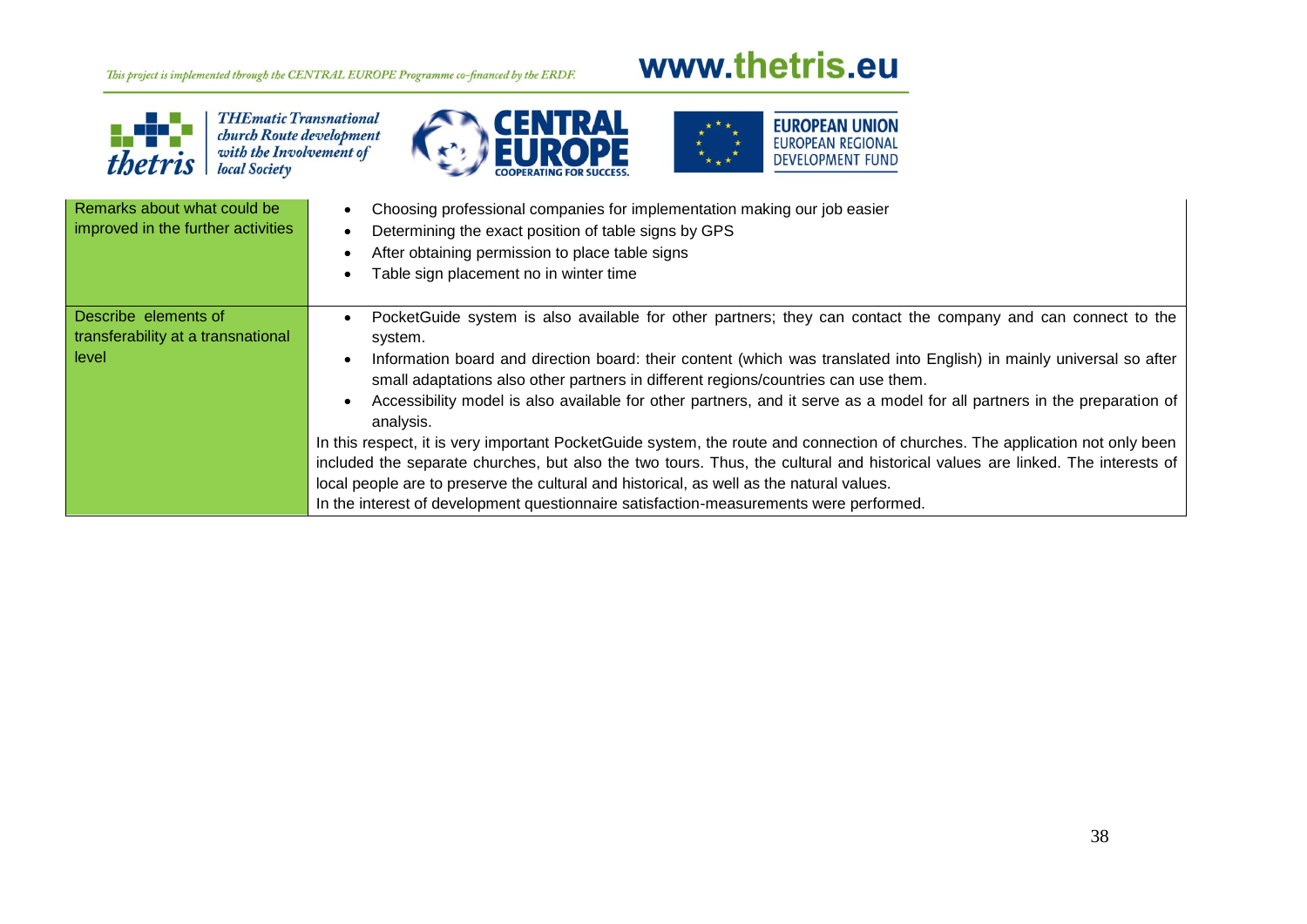s. S.

thetris

# www.thetris.eu



## **VIII.2. Self-evaluation from "Cultural tourism" Pilot Action**

| Name of Project Partner | <b>Lead Partner</b>                                            |
|-------------------------|----------------------------------------------------------------|
| Contact person          | <b>Bauer Anett</b>                                             |
| Country/Region          | Hungary, Association of Municipalities in the Upper-Tisza Area |
| Emil                    | baueranett72@gmail.com                                         |
| Phone numer             | +36 20 945 0483 and +36 30 701 7812                            |
| Address                 | 4900 Fehérgyarmat, Kölcsey Ferenc utca 27                      |

| Title of implemented pilot                                                                                               | <b>Cultural Tourism</b>                                                                                                                                                                                                                                                                                                                                                                                                                                                                                                                                                         |
|--------------------------------------------------------------------------------------------------------------------------|---------------------------------------------------------------------------------------------------------------------------------------------------------------------------------------------------------------------------------------------------------------------------------------------------------------------------------------------------------------------------------------------------------------------------------------------------------------------------------------------------------------------------------------------------------------------------------|
| action                                                                                                                   |                                                                                                                                                                                                                                                                                                                                                                                                                                                                                                                                                                                 |
| Short description of area where<br>pilot was implemented                                                                 | The area of Upper-Tisza is a rural area of Hungary, with many small villages and towns having remarkable tangible and<br>intangible cultural heritage. In Upper-Tisza area it is difficult to get access churches and to cultural heritage. Although churches<br>are quite close to each other, roads are often in bad condition and no signposts are available. There is a lack of traditional<br>cycling routes, hiking paths  etc.                                                                                                                                           |
| Description of actions<br>implemented (including<br>stakeholders involved, main<br>goals, elements of<br>sustainability) | In churches involved in the project we placed audio guide instruments. Using the tools the foreign tourist can obtain a lot of<br>information about the history of the churches and cultural heritage linked to the churches.<br>The GPS-based navigation system navigates visitors throughout the church route, introducing each church, giving information<br>about history, and hints to the other members of the transnational church route.<br>Main goals:<br>to test innovative ways of improving cultural tourism in small towns and villages in the Central Europe area |
|                                                                                                                          | digitalization and dissemination of cultural heritage<br>to test a GPS based visitor guide system can help rural areas to introduce a better way to its visitors the cultural heritage<br>to achieve visitors stay more and visit more sights<br>to navigate visitors throughout the Thetris regional church route<br>as the individual tourism spreading user can discover the cultural heritage in own individual rhythm                                                                                                                                                      |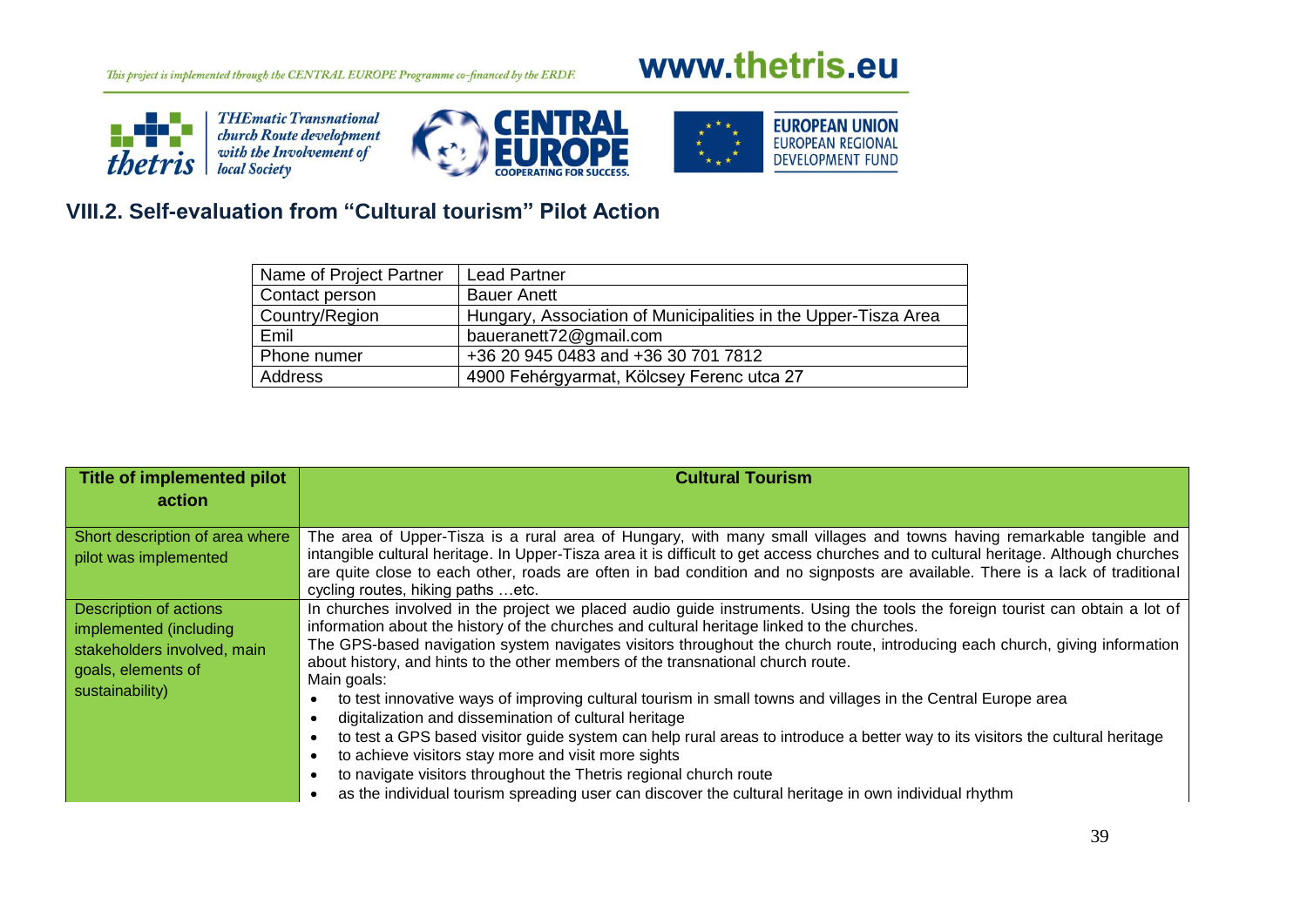# www.thetris.eu



**THEmatic Transnational** *church Route development*<br>with the Involvement of<br>local Society





| Timetable of pilot actions    | Name of the action                                                                                                                                                                                                                                                                                                                                                                                                                                                        | timing                 |
|-------------------------------|---------------------------------------------------------------------------------------------------------------------------------------------------------------------------------------------------------------------------------------------------------------------------------------------------------------------------------------------------------------------------------------------------------------------------------------------------------------------------|------------------------|
| (add more lines if necessary) | meetings and discussions with the priests<br>collecting material in the archives<br>collecting audio materials<br>taking photos                                                                                                                                                                                                                                                                                                                                           | July-August 2013       |
|                               | selection of photos<br>construction and composition of audio materials<br>selection of audioguide instruments<br>request for proposal<br>cooperation with priests in content development<br>planning and going along the route<br>making and collecting photos to the tours<br>to obtain necessary permission from Road Management, Water<br>Management and municipalities                                                                                                | September-October 2013 |
|                               | text translation<br>$\bullet$<br>ordering of audioguide instruments<br>$\bullet$<br>set-up of audioguide instruments<br>$\bullet$<br>ongoing consultation with table designers and audio guide<br>$\bullet$<br>developers in content development<br>preparation of tour scripts<br>$\bullet$<br>setting the location of tables and placing them<br>$\bullet$<br>testing audio guide<br>$\bullet$<br>making an inventory<br>$\bullet$<br>handover for priests<br>$\bullet$ | November-December 2013 |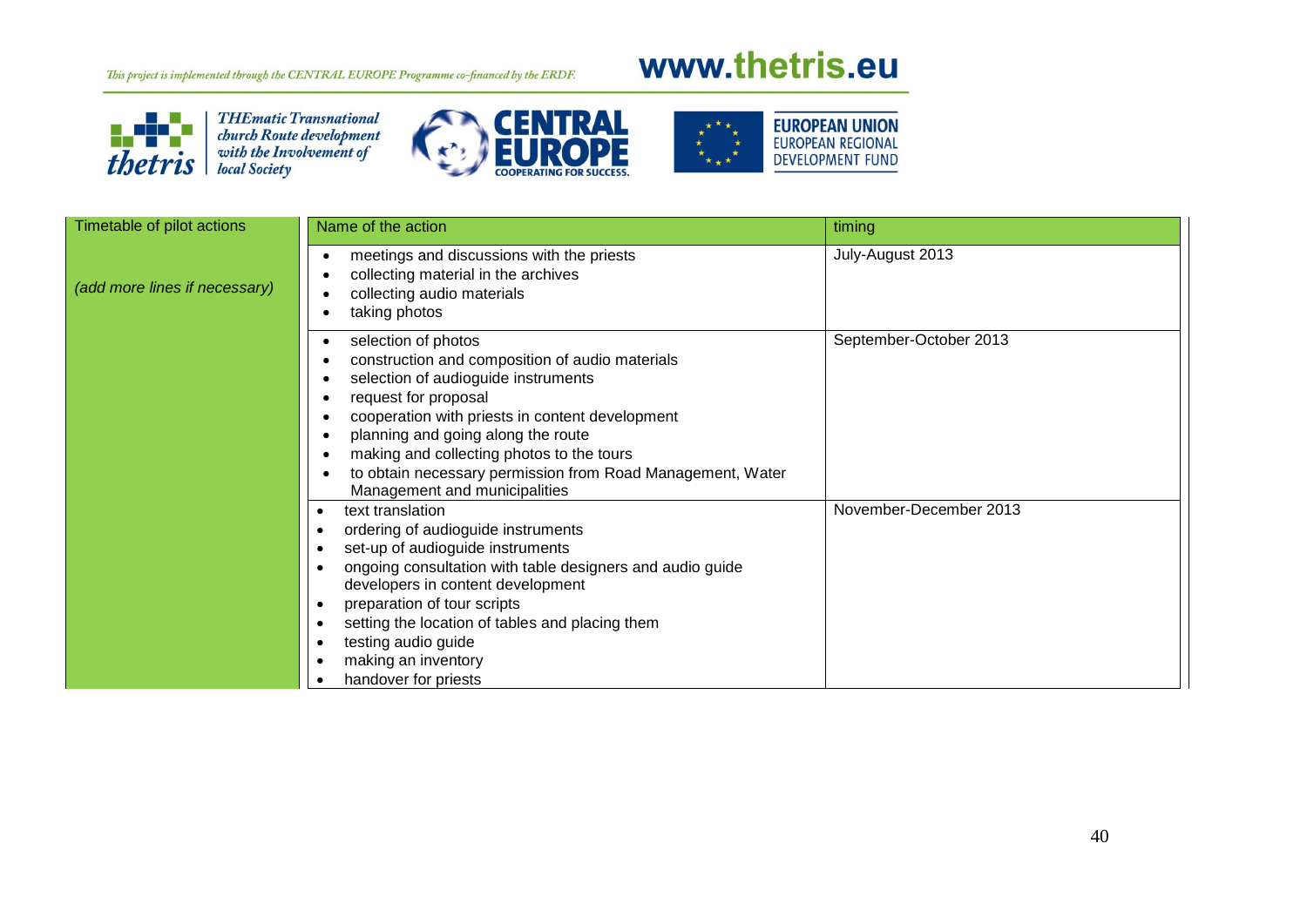# www.thetris.eu

 $\star$ 



**THEmatic Transnational** *church Route development*<br>with the Involvement of<br>local Society





| <b>Achieved results</b>                              | Audio guide instruments were placed in eight churches. The equipment operates in 3 languages (Hungarian, English,<br>German).<br>introducing each church giving information on history and attractions<br>hints to the other part of the Thetris transnational church route<br>operates in 3 languages (Hungarian, English, German)<br>middle age music in the background<br>2 cycle tours available in each church<br>GPS-based navigation system was developed for 2 cycle tours.<br>starting point at bike rental where tablets can be borrowed<br>$\bullet$<br>introduction of 8 churches and sights during the trip<br>operates in 3 languages (Hungarian, English, German)<br>connection with table signs (QR codes provided)<br>available on smart phones anywhere in the world<br>available on websites and leaflet<br>questionnaire requested as basis of self-evaluation |
|------------------------------------------------------|------------------------------------------------------------------------------------------------------------------------------------------------------------------------------------------------------------------------------------------------------------------------------------------------------------------------------------------------------------------------------------------------------------------------------------------------------------------------------------------------------------------------------------------------------------------------------------------------------------------------------------------------------------------------------------------------------------------------------------------------------------------------------------------------------------------------------------------------------------------------------------|
| Problems identified during<br>project implementation | Unfortunately we have no regional tourism destination office. That's why in future we have to found it, which allows<br>enhancement of Szatmár region along with cultural heritage through integrated tourist packages.                                                                                                                                                                                                                                                                                                                                                                                                                                                                                                                                                                                                                                                            |
| Added value of pilot at<br>local/regional level      | describe here what kind of impact the implemented actions have socio-economic situation of the region<br>The implemented pilot action will help that the visitors stay more and visit more sights in this area.<br>During the implementation of pilot action audio guide equipment, printed materials, maps, and number of leaflets were placed<br>in churches and bicycle rental. These materials can be available for the people living here. If the participants test this pilot<br>action, in our opinion, it will greatly contribute to the preservation of cultural heritage at the local and regional level.                                                                                                                                                                                                                                                                |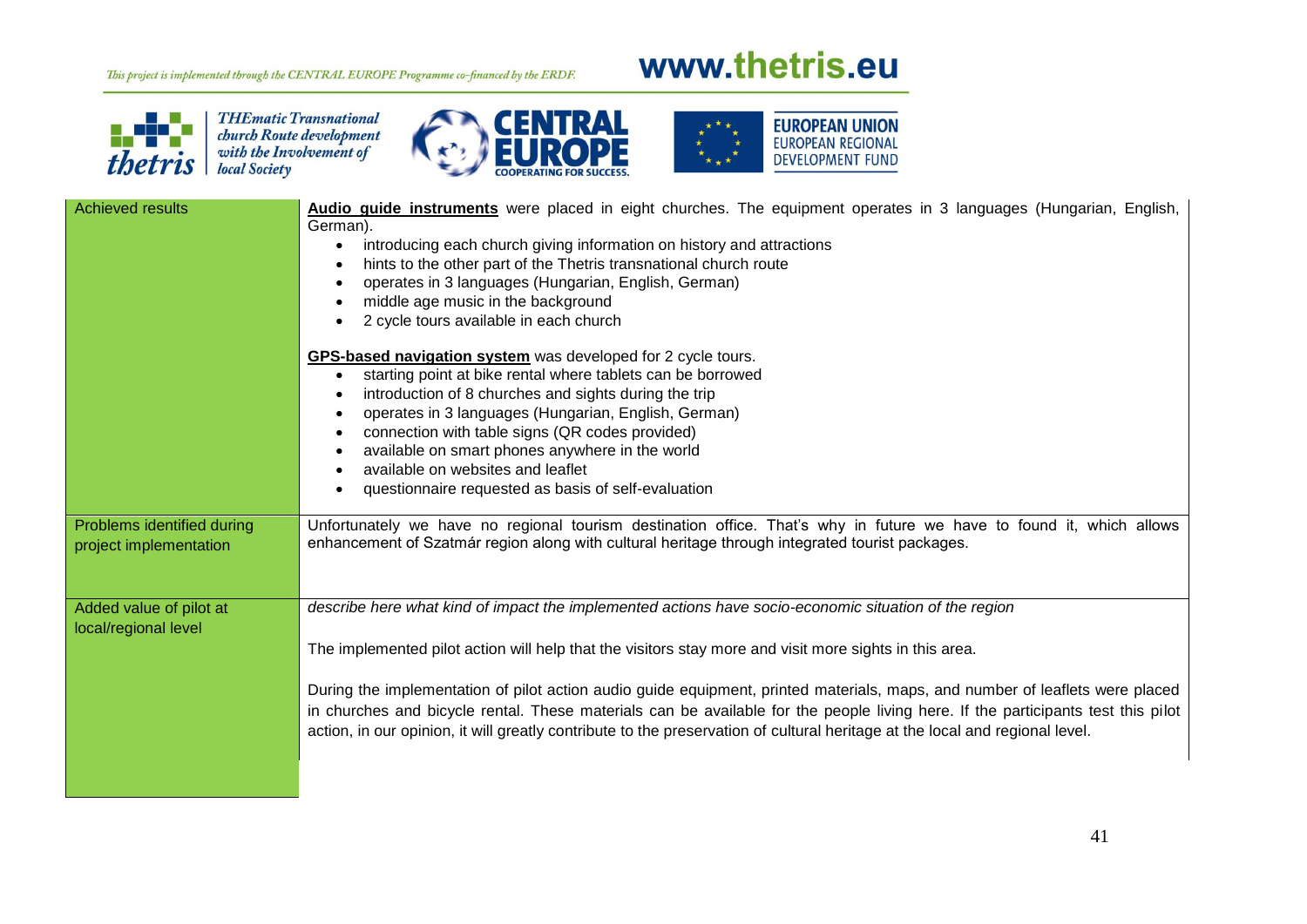|                                                | ransnational<br><b>EUROPEAN UNION</b><br>development<br><b>EUROPEAN REGIONAL</b><br><i>dvement</i> of<br><b>DEVELOPMENT FUND</b>                                                                                                                                                                                                                                                                                                                                                 |  |  |
|------------------------------------------------|----------------------------------------------------------------------------------------------------------------------------------------------------------------------------------------------------------------------------------------------------------------------------------------------------------------------------------------------------------------------------------------------------------------------------------------------------------------------------------|--|--|
|                                                | describe here what kind of impact the implemented actions have on accessibility of the route                                                                                                                                                                                                                                                                                                                                                                                     |  |  |
|                                                | GPS based visitor guide system can help rural areas to introduce a better way to its visitors the cultural heritage.<br>This GPS system navigates visitors throughout the THETRIS regional church route.<br>Due to the measures, we believe that the number of tourists coming to the region. The cultural heritage has become more<br>accessible for them.                                                                                                                      |  |  |
|                                                | describe here what kind of impact the implemented actions have on preservation of cultural heritage                                                                                                                                                                                                                                                                                                                                                                              |  |  |
|                                                | The implemented pilot action will help to improve the cultural tourism in small towns and villages in the Central Europe area.<br>We believe that due to the audio guide system, which were placed in churches and bicycle rental, the leaflets, the brochures,<br>and the printed and digital map the people living here will be more aware of the consequences of their actions and will be<br>making more aware decisions about preservation of local cultural heritage.      |  |  |
|                                                | describe here what kind of impact the implemented actions have on identity and local commitment                                                                                                                                                                                                                                                                                                                                                                                  |  |  |
|                                                | Unfortunately, during the implementation period it was not possible to observe an impact on identity and local commitment,<br>since there was no opportunity to test the implemented pilot action. However in our opportunities that it will be visible in a long-<br>term perspective. For example: if the locals see foreigners that come into the church, it is expected that more attention will be<br>paid to preserve their cultural value (even the younger generations). |  |  |
| Possibilities of continuation of<br>activities | Yes, we think about continuation of implemented action in future, because Szabolcs-Szatmár-Bereg county is one of the<br>richest areas in medieval church in Hungary. Therefore the chucrh tour could be expanded in the future.                                                                                                                                                                                                                                                 |  |  |
|                                                | There are no concrete ideas.                                                                                                                                                                                                                                                                                                                                                                                                                                                     |  |  |
|                                                |                                                                                                                                                                                                                                                                                                                                                                                                                                                                                  |  |  |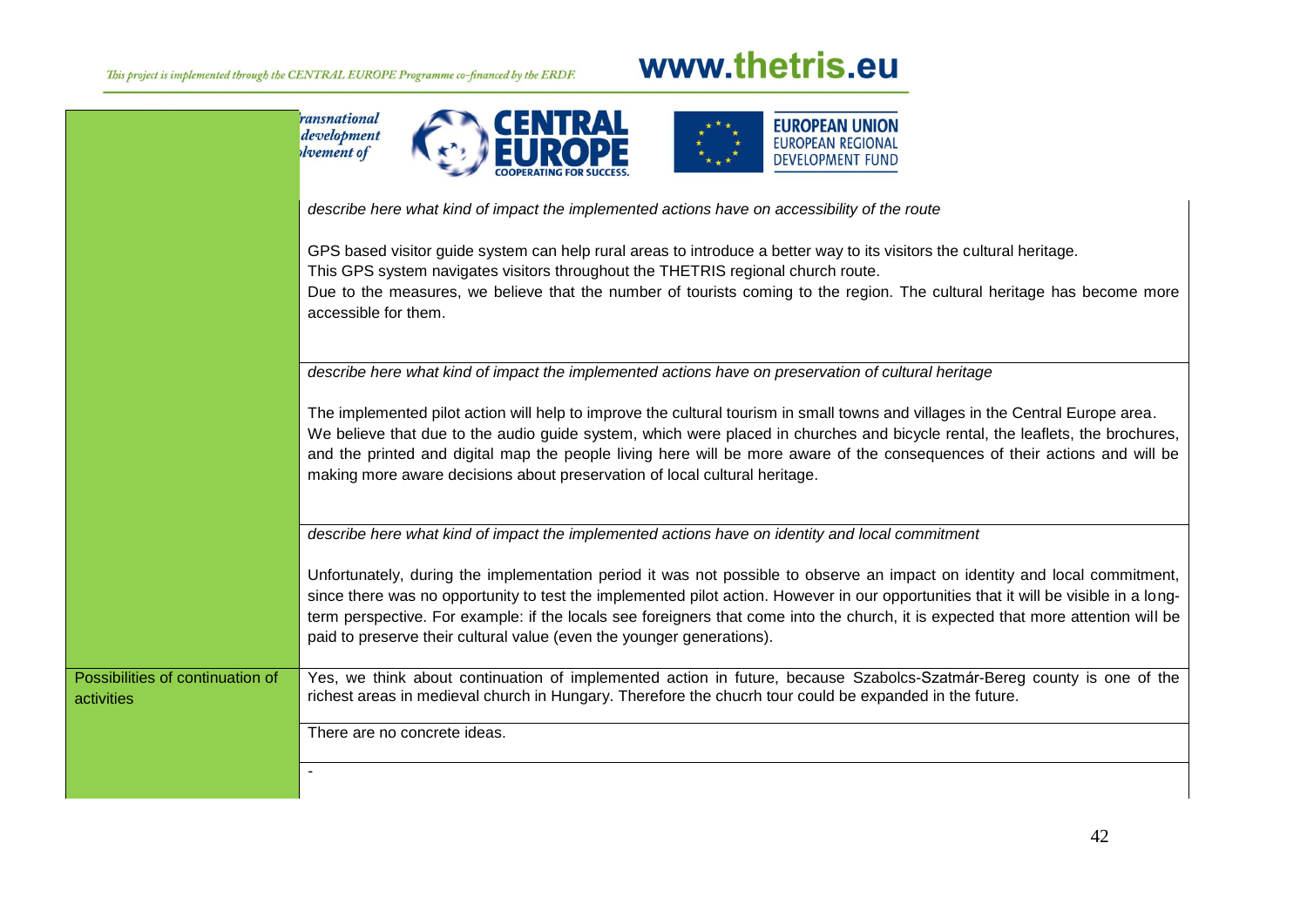# www.thetris.eu



THEmatic Transnational<br>church Route development<br>with the Involvement of<br>local Society





| Remarks about what could be<br>improved in the further<br>activities | Choosing professional companies for implementation making our job easier<br>If application is used not necessary to provide audio guide equipment<br>Determining the exact position of table signs by GPS<br>After obtaining permission to place table signs<br>winter time is not appropriate to place table signs                                                                                                                                  |  |
|----------------------------------------------------------------------|------------------------------------------------------------------------------------------------------------------------------------------------------------------------------------------------------------------------------------------------------------------------------------------------------------------------------------------------------------------------------------------------------------------------------------------------------|--|
| Describe elements of<br>transferability at a transnational<br>level  | PocketGuide system is also available for other partners; they can contact the company and can connect to the system.<br>The maps, leaflets and questionnaires, which were placed in bicycle rental and churches, in mainly universal so after small<br>adaptations also other partners in different regions/countries can use them.                                                                                                                  |  |
|                                                                      | In this respect, it is very important PocketGuide system, the route and connection of churches. The application not only been<br>included the separate churches, but also the two tours. Thus, the cultural and historical values are linked. The interests of local<br>people are to preserve the cultural and historical, as well as the natural values.<br>In the interest of development questionnaire satisfaction-measurements were performed. |  |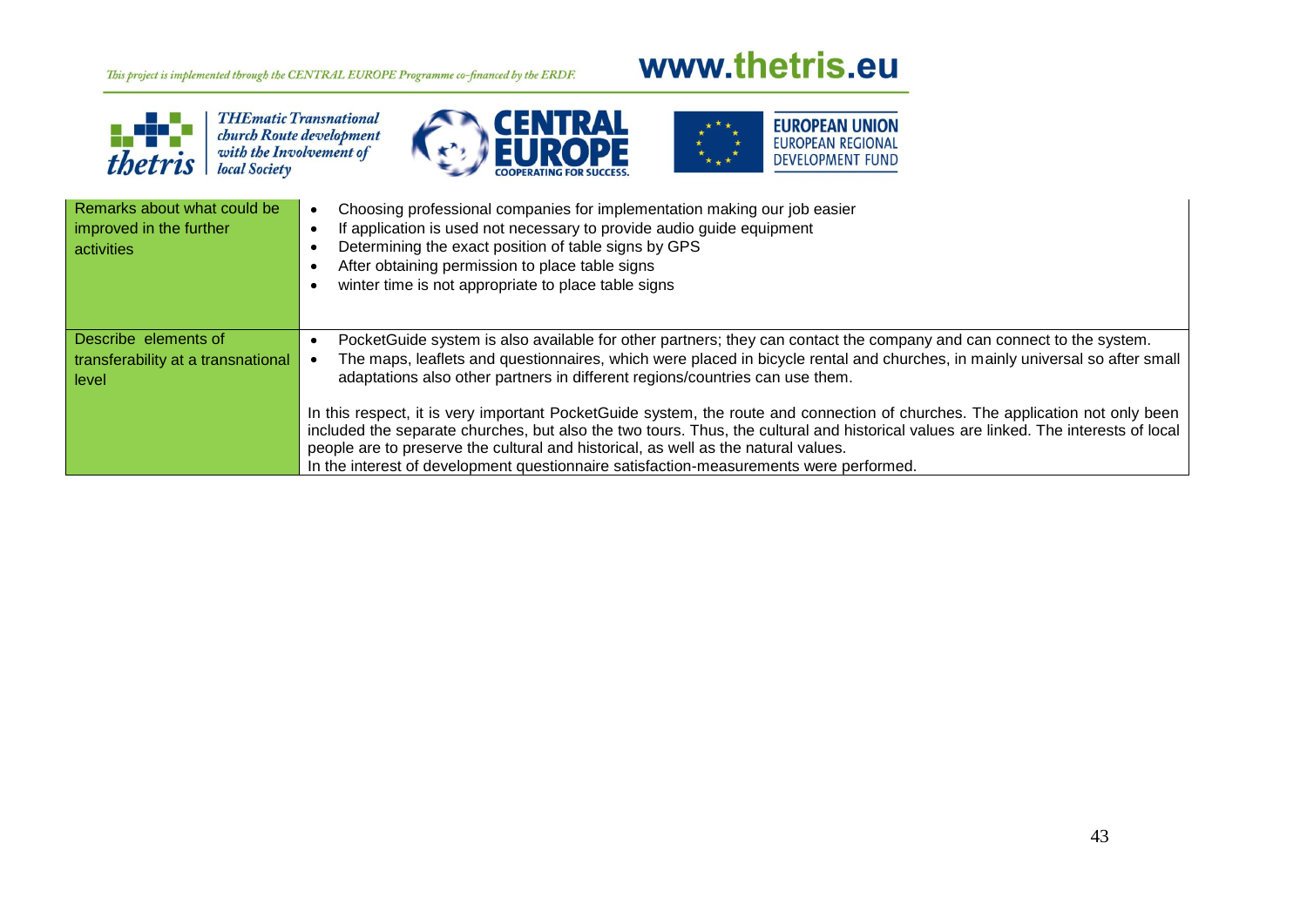## www.thetris.eu







## **VIII.3. Self-evaluation from "Setting up a local network" Pilot Action**

| Name of Project Partner | ZTS, PP3                                  |
|-------------------------|-------------------------------------------|
| Contact person          | Jana Barth                                |
| Country/Region          | Saxony, County Meissen+County Nordsachsen |
| Email                   | barth@zts.de                              |
| Phone numer             | 0049 35265 51102                          |
| Address                 | Industriestraße A11, 01612 Glaubitz       |

| Title of implemented pilot  | Setting up a local network-> to link churches and local actors                                                                                                   |  |
|-----------------------------|------------------------------------------------------------------------------------------------------------------------------------------------------------------|--|
| action                      | (including development of a stamp system)                                                                                                                        |  |
| Short description of area   | The area: is located in the Freestate of Saxony. It is one of 16 "federal states", which are the partly sovereign constituent states                             |  |
| where pilot was implemented | of the Federal Republic of Germany. Saxony is divided into 10 districts, whereas County Meissen and County Nordsachsen are<br>involved into the THETRIS project. |  |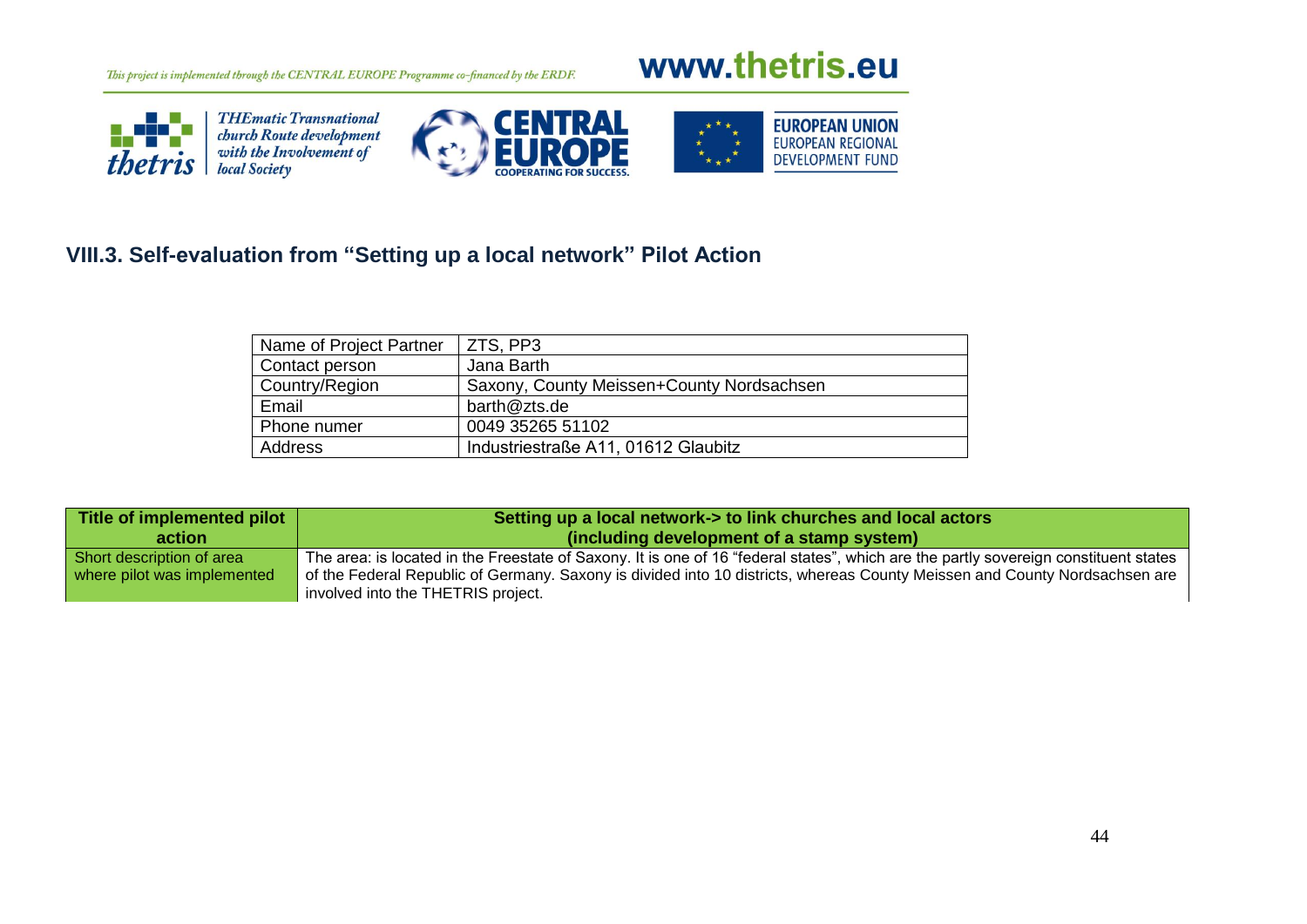## www.thetris.eu

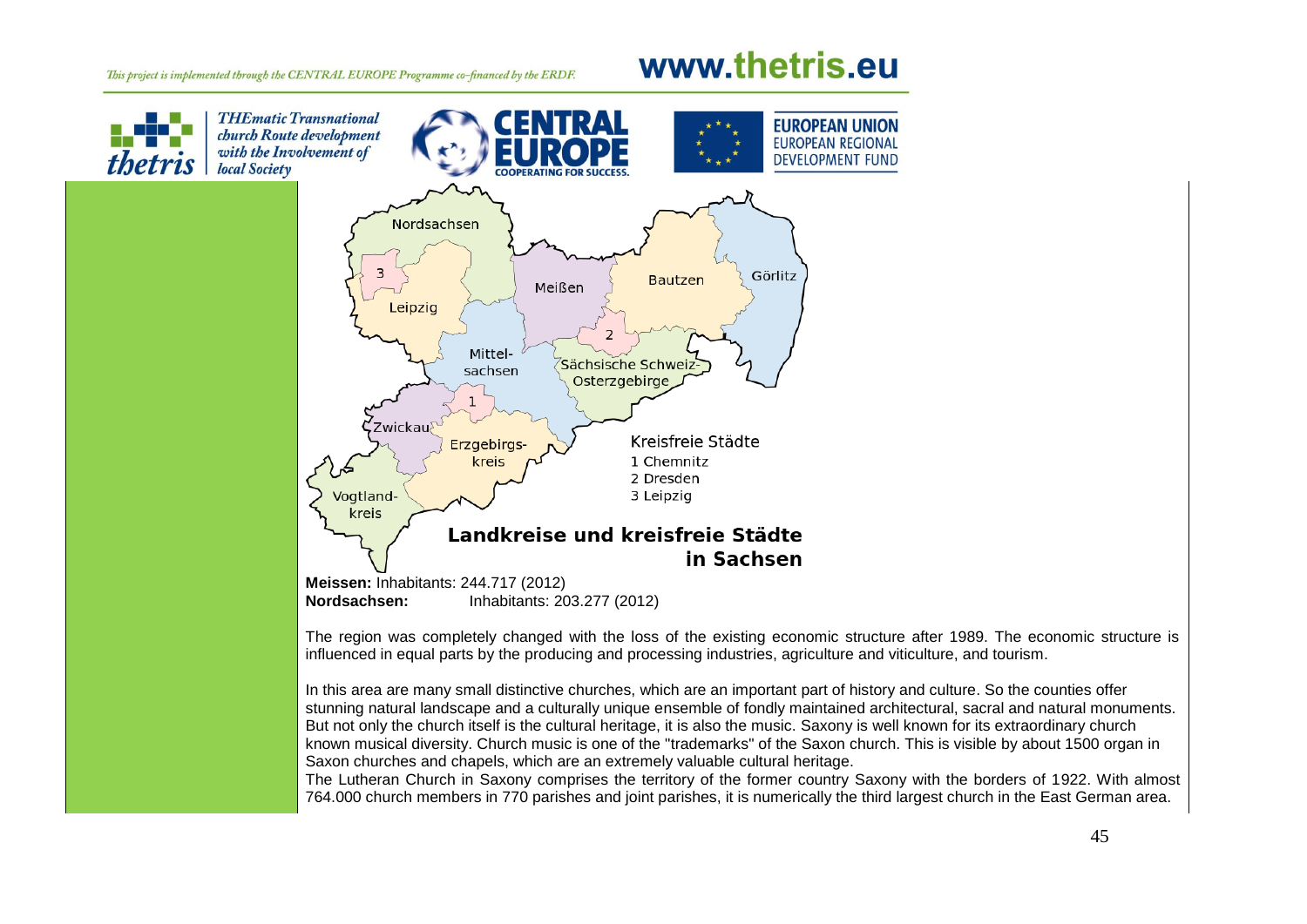## 40 *thetris*

**THEmatic Transnational** church Route development with the Involvement of **local Society** 



## www.thetris.eu



#### **Why THETRIS?** We have rural areas, which own unique monuments of cultural heritage and natural landscape are within the main focus Often residents do not know which rich cultural heritage owns their region ("just a few steps away") - tourism is not well developed in bigger citirism around highlights likees and around famous highlights-> There is a concentration of tou big cities such as Dresden, Leipzig or the area around the vineyards, which is only in the focus of big tourism associations and marketing activities lack of information in rural areas: no international promotion material are available in this rural areas, partially private persons develop their own "communication materials" to promote their village or town- not professional Description of actions implemented (including stakeholders involved, main goals, elements of sustainability) **Description of action:** - Establish **a stamp system, which will help to connect churches with local actors-> (**- the stamps, which are available at any church can be collected by cyclists via a regional THETRIS map/ after a collected number of stamps the cyclist gets from selected local actors ( which are located on the route) an special discounts or special advantage when using the services(like special prices for tickets or regional specialities, etc.) **Stakeholders involved:**  -> churches (altogether: 26/5 on the international church route) priests and their communes, local actors from gastronomy, tourist information's and associations, Saxon National church, museums, small farmers shops, regional management institutions, representatives from municipalities, communes, counties, majors… **Goals:** - > preserve cultural heritage by raising awareness for it (local identity) -> "open" church institutions for tourism as a chance to highlight and preserve their cultural heritage - > gain more interest and awareness for local cultural heritage from inhabitants and tourists - > Strengthen the touristic section/ economy -> Offer an incentive to tourists, to stay longer than one night (in the region, esp.rural area) in this area - > Development of multilingual promotion materials ( English and German) -> Prepare a strategy (based on results of WP3) to become sustainable and continue the operation after the projects lifetime as well as to find international transferable elements **Elements of sustainability:** -> At the end of THETRIS a **network** will be established which works **sustainable** and **organizes itself** -> map with **stamp system**-> after the end of the project the stamp system and map will be further usable and updated by local acctors -> the map and stamp system will also offer new possibilities to develop additional touristic offers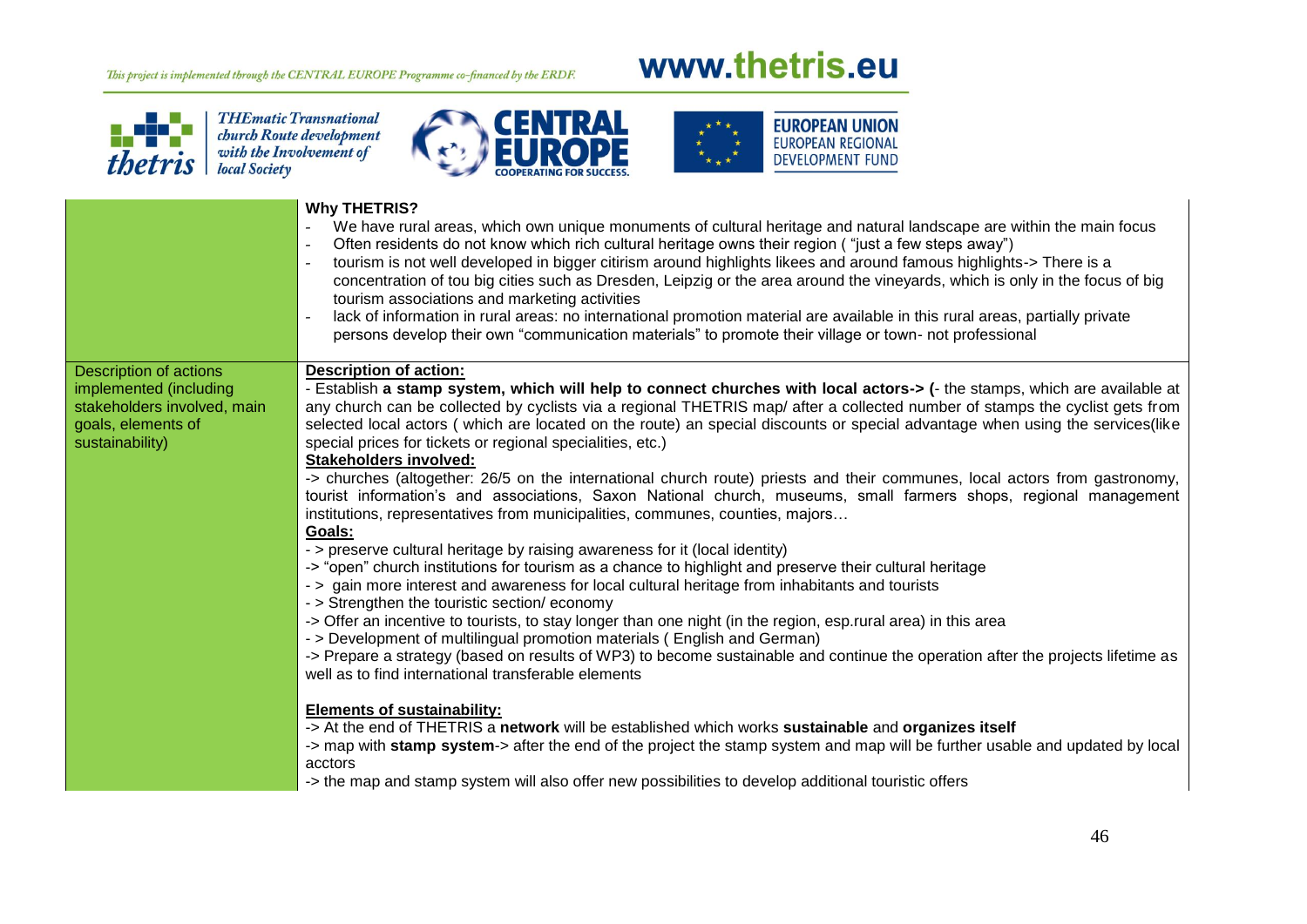# www.thetris.eu



**THEmatic Transnational** *church Route development*<br>with the Involvement of<br>local Society





| Timetable of pilot actions                           | Name of the action                                                                                                                                                                                                                                                                                                                                                                                                                                                                                                                                                                                                                                                                                                                                                                                                                                                                                                                                                                                                                                                                                                                                                                                                     | timing                            |  |
|------------------------------------------------------|------------------------------------------------------------------------------------------------------------------------------------------------------------------------------------------------------------------------------------------------------------------------------------------------------------------------------------------------------------------------------------------------------------------------------------------------------------------------------------------------------------------------------------------------------------------------------------------------------------------------------------------------------------------------------------------------------------------------------------------------------------------------------------------------------------------------------------------------------------------------------------------------------------------------------------------------------------------------------------------------------------------------------------------------------------------------------------------------------------------------------------------------------------------------------------------------------------------------|-----------------------------------|--|
|                                                      | Set up a local network                                                                                                                                                                                                                                                                                                                                                                                                                                                                                                                                                                                                                                                                                                                                                                                                                                                                                                                                                                                                                                                                                                                                                                                                 | December 2013                     |  |
|                                                      | The pilot includes a stamp system                                                                                                                                                                                                                                                                                                                                                                                                                                                                                                                                                                                                                                                                                                                                                                                                                                                                                                                                                                                                                                                                                                                                                                                      | December 2013-> there is a delay: |  |
| (add more lines if necessary)                        |                                                                                                                                                                                                                                                                                                                                                                                                                                                                                                                                                                                                                                                                                                                                                                                                                                                                                                                                                                                                                                                                                                                                                                                                                        | realization in this period (2014) |  |
| <b>Achieved results</b>                              | please focus here more on qualitative results. The quantitative results you can describe in the table at the end of report                                                                                                                                                                                                                                                                                                                                                                                                                                                                                                                                                                                                                                                                                                                                                                                                                                                                                                                                                                                                                                                                                             |                                   |  |
|                                                      | - > start a communication platform between church members and local actors<br>-> create a network which will be sustainable and continue after the projects end<br>-> "open" church institutions for tourism as a chance to highlight and preserve their cultural heritage<br>-> Offer an incentive for tourists, to stay longer than one night (in the region, esp. rural area) in this area<br>- > Development of multilingual promotion materials (English and German)<br>->during pilot seminars we have attended: exchange know how and strategies from partner countries                                                                                                                                                                                                                                                                                                                                                                                                                                                                                                                                                                                                                                         |                                   |  |
|                                                      |                                                                                                                                                                                                                                                                                                                                                                                                                                                                                                                                                                                                                                                                                                                                                                                                                                                                                                                                                                                                                                                                                                                                                                                                                        |                                   |  |
| Problems identified during<br>project implementation | provide also information of you managed to solve the problems. If not please write which impact they had on implemented<br>actions and on goals' achievement<br>- more time was needed to:<br>- convince pastors about the added value of the project,<br>- reduce prejudices when churches are open (theft,)<br>- to create awareness and to open their churches for tourism                                                                                                                                                                                                                                                                                                                                                                                                                                                                                                                                                                                                                                                                                                                                                                                                                                          |                                   |  |
| Added value of pilot at<br>local/regional level      | describe here what kind of impact the implemented actions have socio-economic situation of the region<br>With the project a new touristic offer was created. Not even the network and map will be "hold alive" after the project's end, but<br>also an absolutely necessary offer which connects the "hidden" potential of the rural area, will be created and make the cultural<br>heritage and locals visible to tourists. Further materials for foreign tourists will be developed also.<br>describe here what kind of impact the implemented actions have on accessibility of the route<br>during the network the awareness of communes, municipalities or regional management institutions was raising, so<br>beside sign posting of churches and the international churches, the most parts of the route will be signed and involved<br>into the Saxon bicycle toad network (financed by the respective municipality)-> this would never happen before<br>the network and route are the first, which connects two sides of the Elbe river in this rural area, ferries and bridges will<br>further be used to connect those sides<br>churches will be connected which would never be found by the "usual" tourist |                                   |  |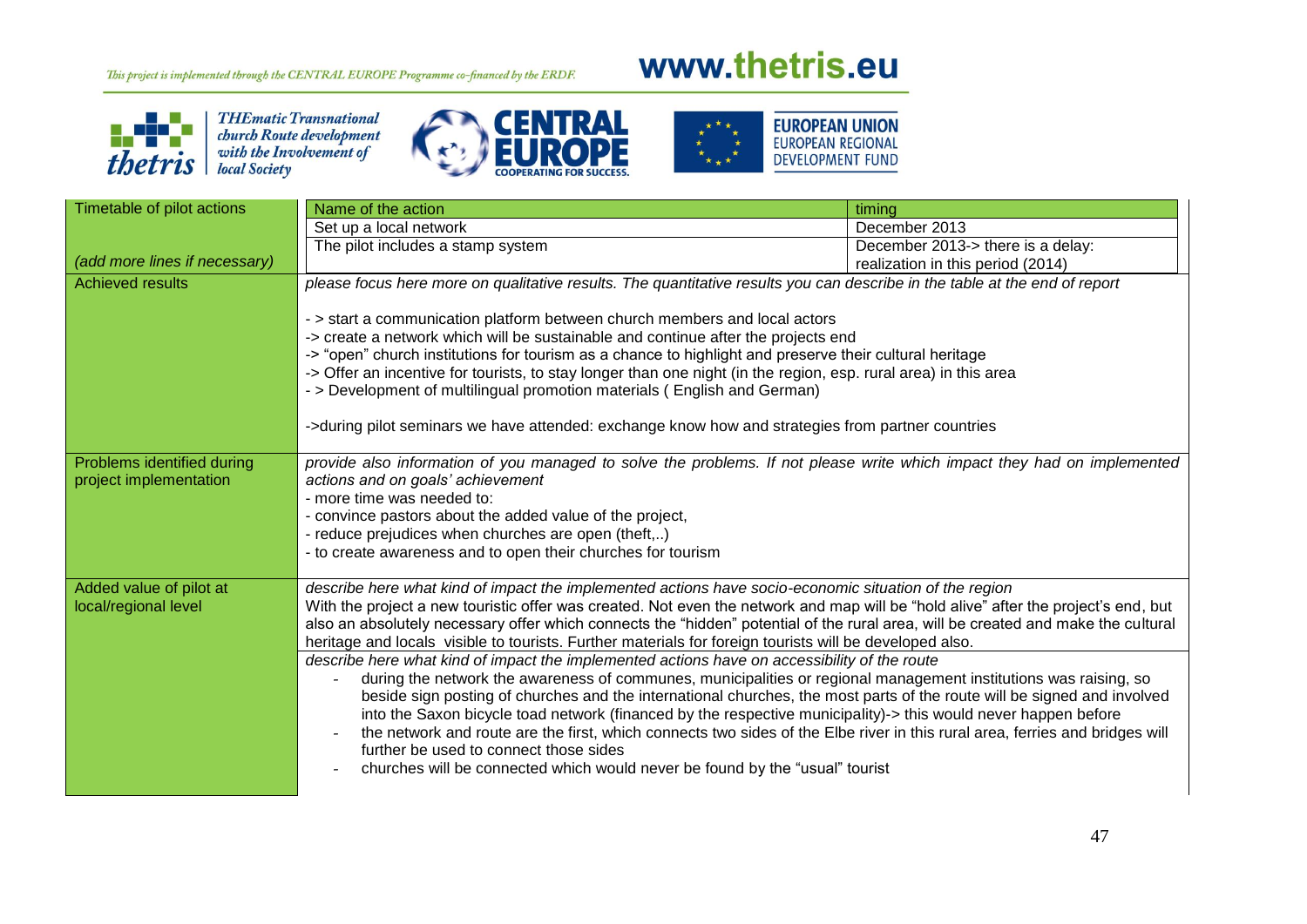|                                                                      | ransnational<br><b>EUROPEAN UNION</b><br>development<br><b>EUROPEAN REGIONAL</b><br>olvement of<br><b>DEVELOPMENT FUND</b>                                                                                                                                                                                                                                                                                                                                                                                                                                                                                                              |  |  |
|----------------------------------------------------------------------|-----------------------------------------------------------------------------------------------------------------------------------------------------------------------------------------------------------------------------------------------------------------------------------------------------------------------------------------------------------------------------------------------------------------------------------------------------------------------------------------------------------------------------------------------------------------------------------------------------------------------------------------|--|--|
|                                                                      | describe here what kind of impact the implemented actions have on preservation of cultural heritage<br>the project offers a unique possibility for leisure activities of residents, along the route offers for different ages are<br>offered<br>churches will be visited more and are connected                                                                                                                                                                                                                                                                                                                                         |  |  |
|                                                                      | describe here what kind of impact the implemented actions have on identity and local commitment<br>local commitment of administrations and local society will increase<br>the more the pilot/ network was growing the support of the locals was visible                                                                                                                                                                                                                                                                                                                                                                                 |  |  |
| Possibilities of continuation of<br>activities                       | do you do think about continuation/development of implemented actions in future?(if not, why?)<br>definitive!                                                                                                                                                                                                                                                                                                                                                                                                                                                                                                                           |  |  |
|                                                                      | Do you have an idea how to do it? What kind of resources you will need to continue pilot activities? will it be easy for you to find<br>them?<br>According to great pilot activities of partners a mixture of them might be created<br>It is planned to promote the church route further on, to stimulate the network and to create accompanying offers<br>The network itself will be further will be able to organize itself and further activities<br>After having the network and the results reached so far it is easier to get financial support -> eg awareness of<br>priests/from church side to open their churches for tourism |  |  |
|                                                                      | Other comments                                                                                                                                                                                                                                                                                                                                                                                                                                                                                                                                                                                                                          |  |  |
| Remarks about what could be<br>improved in the further<br>activities |                                                                                                                                                                                                                                                                                                                                                                                                                                                                                                                                                                                                                                         |  |  |
| Describe elements of<br>transferability at a<br>transnational level  | Transferability:<br>The idea and implementation (strategy) of the network- a system, which offers an added value for tourists or residents when<br>visiting places of cultural heritage and local actors is transferable                                                                                                                                                                                                                                                                                                                                                                                                                |  |  |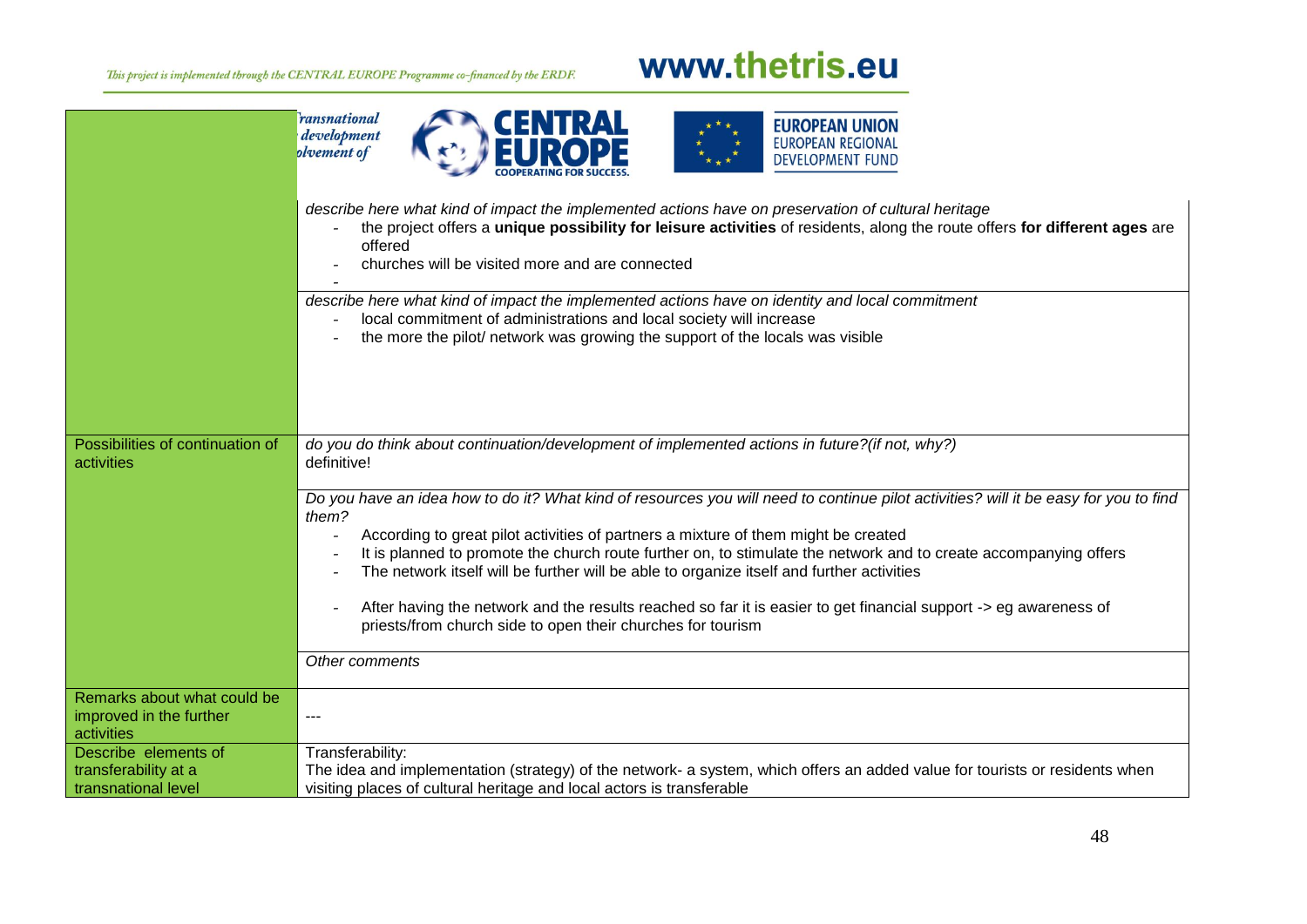# www.thetris.eu







## **VIII.4. Self-evaluation from "Revitalization package to Novalesa Abbey" Pilot Action**

| Name of Project Partner | Province of Turin (PP5)                          |
|-------------------------|--------------------------------------------------|
| Contact person          | Sandro Petruzzi                                  |
| Country/Region          | Italy                                            |
| Email                   | sandro.petruzzi@provincia.torino.it              |
| Phone numer             | +390118616060 (office)<br>+393494163311 (mobile) |
| <b>Address</b>          | Via Maria Vittoria 12                            |

| Title of implemented pilot                               | <b>NOVALESA: A VILLAGE WITHIN A VILLAGE</b>                                                                                                                                                                                                                                                                                                                                                                                                                                                                                                                                                                                                                                                                                                                                                                                                                                                                                                                                             |  |
|----------------------------------------------------------|-----------------------------------------------------------------------------------------------------------------------------------------------------------------------------------------------------------------------------------------------------------------------------------------------------------------------------------------------------------------------------------------------------------------------------------------------------------------------------------------------------------------------------------------------------------------------------------------------------------------------------------------------------------------------------------------------------------------------------------------------------------------------------------------------------------------------------------------------------------------------------------------------------------------------------------------------------------------------------------------|--|
| action                                                   | Pilot project for integrated cultural enhancement, social development and enterprise                                                                                                                                                                                                                                                                                                                                                                                                                                                                                                                                                                                                                                                                                                                                                                                                                                                                                                    |  |
| Short description of area<br>where pilot was implemented | The Susa Valley is located in Northwest Italy at the border with France, from which it is separated by the Alps, 3600 meters<br>high. It is the widest valley in the Western Alps; in fact, it is a natural corridor stretching from East to West. The two sides of the<br>valley benefit from different sun exposure and this makes them quite different from one another. The left side is dry, while the<br>right side is humid, shady and cold. The natural environment, and particularly the flora, are deeply affected by this peculiarity,<br>resulting in a valley with extremely variegated and interesting sites and habitats. In particular, the Susa Valley is defined as a<br>Site of Community Importance (SCI) according to the so-called European Commission "Habitats Directive" (92/43/EEC), within<br>the network "Natura 2000".<br>The Dora Riparia River runs through the valley, and there are abundant springs and superficial aquifers. In the high part of the |  |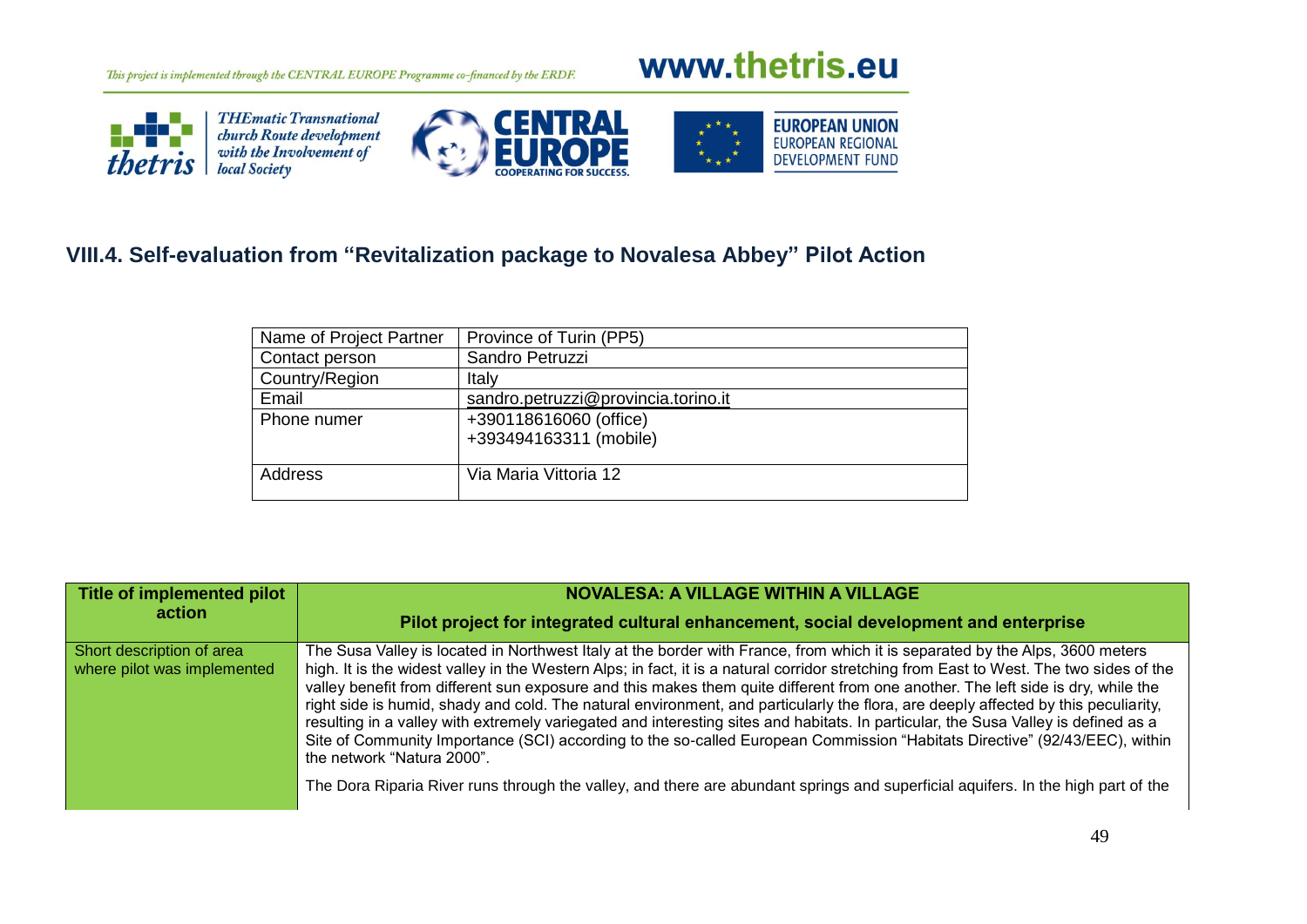**THEmatic Transnational** 

*church Route development*<br>with the Involvement of<br>local Society

a di T

thetris

# www.thetris.eu



|                                                       | valley there are pastures, while at lower heights (1300–1800 meters) there are steep crevasses. The Susa Valley is among the<br>most developed alpine valleys from economic and infrastructural points of view. It is crossed by two main roads through the<br>passes Monginevro and Moncenisio. Moreover, a motorway and an international railway reach France through the Fréjus<br>tunnel. The Valley hosts three hydroelectric dams and is crossed by two electric lines. The total resident population at 1<br>January 2011 amounted to 85.959 people, with a strong imbalance between the low and the high valley, inhabited by 71.820<br>and 14.139 people respectively. It is divided into 37 Municipalities and it extends for about 1,110 km square. There is a well-<br>established tourist industry, as it is evident by the presence of "second homes", hotels and motorway traffic. Notwithstanding<br>the heavy human presence, the Susa Valley features wide semi-natural and wild areas, which host many examples of alpine<br>fauna (deer, chamois, roe deer, wild boar, eagles, hawk, partridges and wolves) and a very rich diversity of flower species:<br>there are four natural parks, two natural reserves and many areas of European interest. Livestock rearing, which was very<br>intense until the end of World War II and subsequently declined, is now in a new phase of growth, albeit slow, and consists of<br>about 7000 cattle, 10000 sheep and 500 goats. |                               |  |
|-------------------------------------------------------|----------------------------------------------------------------------------------------------------------------------------------------------------------------------------------------------------------------------------------------------------------------------------------------------------------------------------------------------------------------------------------------------------------------------------------------------------------------------------------------------------------------------------------------------------------------------------------------------------------------------------------------------------------------------------------------------------------------------------------------------------------------------------------------------------------------------------------------------------------------------------------------------------------------------------------------------------------------------------------------------------------------------------------------------------------------------------------------------------------------------------------------------------------------------------------------------------------------------------------------------------------------------------------------------------------------------------------------------------------------------------------------------------------------------------------------------------------------------------------------------|-------------------------------|--|
| Description of actions                                | Explanation of the project and share of actions/aims with the population;                                                                                                                                                                                                                                                                                                                                                                                                                                                                                                                                                                                                                                                                                                                                                                                                                                                                                                                                                                                                                                                                                                                                                                                                                                                                                                                                                                                                                    |                               |  |
| implemented (including<br>stakeholders involved, main | analysis of social and architectural aspects related to the pilot action;                                                                                                                                                                                                                                                                                                                                                                                                                                                                                                                                                                                                                                                                                                                                                                                                                                                                                                                                                                                                                                                                                                                                                                                                                                                                                                                                                                                                                    |                               |  |
| goals, elements of<br>sustainability)                 | build, with local stakeholder, material and immaterial cultural paths between the Abbey and village with focus on<br>relevant places:                                                                                                                                                                                                                                                                                                                                                                                                                                                                                                                                                                                                                                                                                                                                                                                                                                                                                                                                                                                                                                                                                                                                                                                                                                                                                                                                                        |                               |  |
|                                                       | sharing purpose of public buildings along "via Maestra".                                                                                                                                                                                                                                                                                                                                                                                                                                                                                                                                                                                                                                                                                                                                                                                                                                                                                                                                                                                                                                                                                                                                                                                                                                                                                                                                                                                                                                     |                               |  |
| Timetable of pilot actions                            | Name of the action                                                                                                                                                                                                                                                                                                                                                                                                                                                                                                                                                                                                                                                                                                                                                                                                                                                                                                                                                                                                                                                                                                                                                                                                                                                                                                                                                                                                                                                                           | timing                        |  |
|                                                       | Meetings with population and tourists                                                                                                                                                                                                                                                                                                                                                                                                                                                                                                                                                                                                                                                                                                                                                                                                                                                                                                                                                                                                                                                                                                                                                                                                                                                                                                                                                                                                                                                        | 24 may 2013<br>23 august 2013 |  |
| (add more lines if necessary)                         | Sharing with Novalesa Citizens of the Project contents and presentation<br>by Novalesa Mayor and Turin Province                                                                                                                                                                                                                                                                                                                                                                                                                                                                                                                                                                                                                                                                                                                                                                                                                                                                                                                                                                                                                                                                                                                                                                                                                                                                                                                                                                              | July $-$ august 2013          |  |
|                                                       | <b>Politecnico Survey</b>                                                                                                                                                                                                                                                                                                                                                                                                                                                                                                                                                                                                                                                                                                                                                                                                                                                                                                                                                                                                                                                                                                                                                                                                                                                                                                                                                                                                                                                                    | 15 march 2013 12 June 2013    |  |
|                                                       | Meetings with the owner of "Via Maestra" buildings                                                                                                                                                                                                                                                                                                                                                                                                                                                                                                                                                                                                                                                                                                                                                                                                                                                                                                                                                                                                                                                                                                                                                                                                                                                                                                                                                                                                                                           | 27 June 2013 20 November 2013 |  |
|                                                       | Meetings and interview with citizens for gathering of memories, mental<br>images and documents (photos and postcards).                                                                                                                                                                                                                                                                                                                                                                                                                                                                                                                                                                                                                                                                                                                                                                                                                                                                                                                                                                                                                                                                                                                                                                                                                                                                                                                                                                       | april/july 2013               |  |
|                                                       | Innovative transferable revitalization package                                                                                                                                                                                                                                                                                                                                                                                                                                                                                                                                                                                                                                                                                                                                                                                                                                                                                                                                                                                                                                                                                                                                                                                                                                                                                                                                                                                                                                               | december 2013                 |  |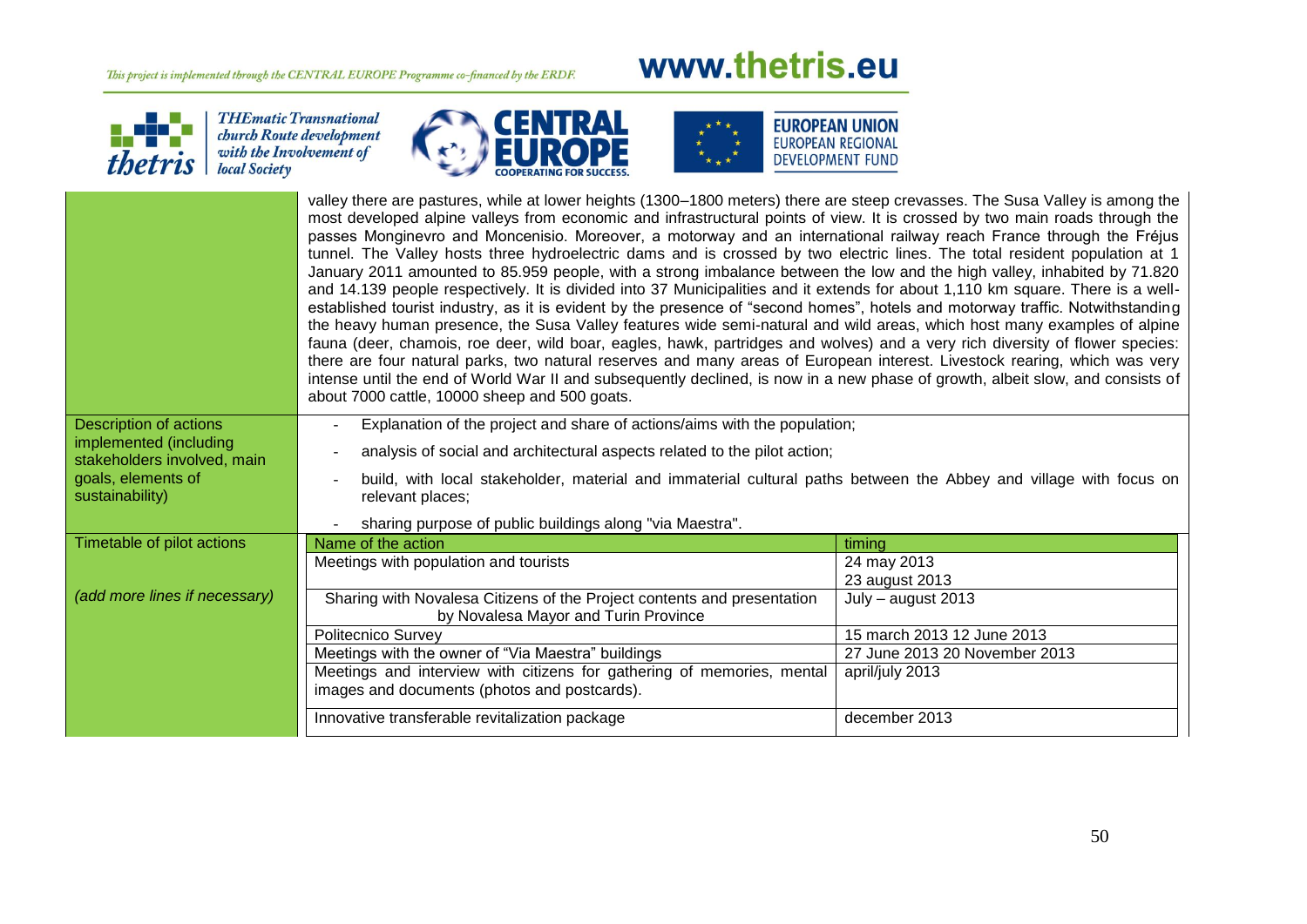# www.thetris.eu



**THEmatic Transnational** *church Route development*<br>with the Involvement of<br>local Society





| <b>Achieved results</b>                              | There has been 4 technical meetings in the work sites along "via Maestra", where were invitated 100 owners' center buildings<br>and a consultancy service and support to designers and contractors in the concrete running of individual restoration sites (5).                                                                                                                                                                                                                                                                                                                                                                                                                                                                                                          |
|------------------------------------------------------|--------------------------------------------------------------------------------------------------------------------------------------------------------------------------------------------------------------------------------------------------------------------------------------------------------------------------------------------------------------------------------------------------------------------------------------------------------------------------------------------------------------------------------------------------------------------------------------------------------------------------------------------------------------------------------------------------------------------------------------------------------------------------|
|                                                      | There has been meetings with 10 native families of Novalesa with the aim to rebuild the lifestyle of the village through the<br>memories, mental images and documents (photos and postcards).                                                                                                                                                                                                                                                                                                                                                                                                                                                                                                                                                                            |
|                                                      | Project Thetris realized:                                                                                                                                                                                                                                                                                                                                                                                                                                                                                                                                                                                                                                                                                                                                                |
|                                                      | 100 architectural cataloguing of the buildings along the "Via Maestra";                                                                                                                                                                                                                                                                                                                                                                                                                                                                                                                                                                                                                                                                                                  |
|                                                      | databases (pictures, postcards, transcription of texts and stories) as evidence of lifestyle in the past;                                                                                                                                                                                                                                                                                                                                                                                                                                                                                                                                                                                                                                                                |
|                                                      | the guidelines for the enhancement and restoration of cultural heritage according with the requirements of the<br>municipal administration aimed in particular to the buildings along the "Via Maestra".                                                                                                                                                                                                                                                                                                                                                                                                                                                                                                                                                                 |
|                                                      | Three operations to recovery of properties have been carried out (2 private and 1 public)                                                                                                                                                                                                                                                                                                                                                                                                                                                                                                                                                                                                                                                                                |
|                                                      | and three are in progress (1 private and 2 public).                                                                                                                                                                                                                                                                                                                                                                                                                                                                                                                                                                                                                                                                                                                      |
| Problems identified during<br>project implementation | We started the implementation in the month 12 - (June 2013) and we have to finish the activities in the month $20 - (Februar)$<br>2014), so that the effective duration of work is 8 months, even though the AF at page 46 (Summary description and approach)<br>defines that "each piloting partner have 11 months to implement its pilot action"<br>Moreover we have to coordinate our Pilot Project results with PP6 pilot action, in time for the study tour (3-4 February 2014).<br>To respect the scheduled program we have to complete our auto-evaluation in January, therefore it will be very difficult to<br>analyze the effective impact and receive feedback by local stakeholders.<br>That means that might be some delays in the implementation of the PA |
| Added value of pilot at                              | describe here what kind of impact the implemented actions have on socio-economic situation of the region                                                                                                                                                                                                                                                                                                                                                                                                                                                                                                                                                                                                                                                                 |
| local/regional level                                 | Favours the aggregation of different players (public bodies, associations, owners of cultural assets, business<br>operators, individual members of the public, etc.) around a shared development plan;                                                                                                                                                                                                                                                                                                                                                                                                                                                                                                                                                                   |
|                                                      | promotes sustainable development actions aimed at generating value from the local cultural heritage;                                                                                                                                                                                                                                                                                                                                                                                                                                                                                                                                                                                                                                                                     |
|                                                      | facilitates the local activation of processes for the on-line management of the cultural heritage;                                                                                                                                                                                                                                                                                                                                                                                                                                                                                                                                                                                                                                                                       |
|                                                      | promotes the development of forms of sustainable tourism development                                                                                                                                                                                                                                                                                                                                                                                                                                                                                                                                                                                                                                                                                                     |
|                                                      |                                                                                                                                                                                                                                                                                                                                                                                                                                                                                                                                                                                                                                                                                                                                                                          |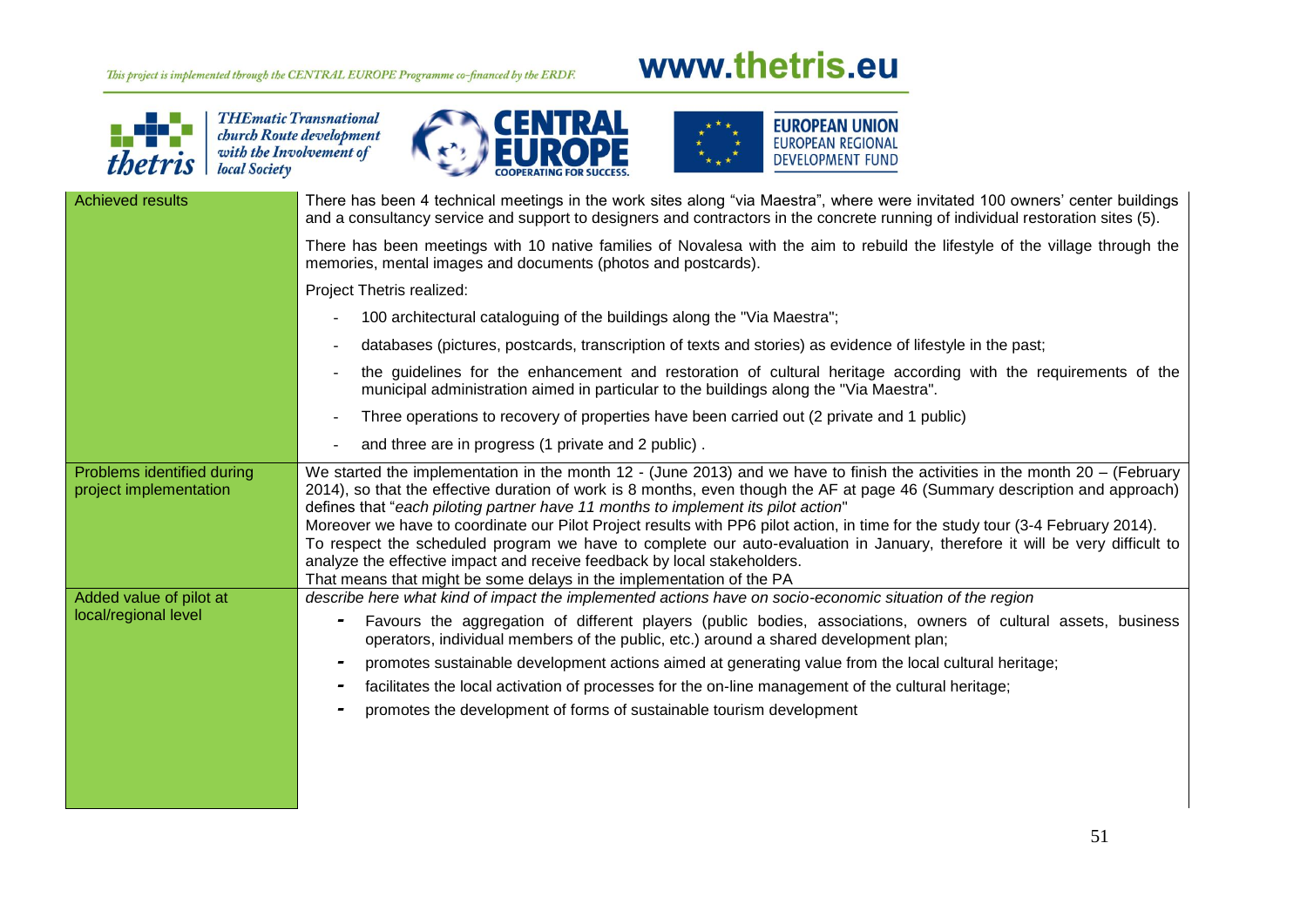**ransnational** development olvement of





*describe here what kind of impact the implemented actions have on accessibility of the route*

*describe here what kind of impact the implemented actions have on preservation of cultural heritage* Definition of guidelines for the recovery of the architectural heritage,

in line with the needs of the municipal administration, which requires direction for the correct recovery of the heritage, guidelines for the buildings on the main street were drawn up to converge with the municipal building regulations.

Through the recovery and enhancement of the old town, the intention is to recovery and enhance points of historical and architectural interest of great beauty and rarity, capable of highlighting the way of living and working of an alpine village at the foot of a great pass and alongside an important abbey. Offering new integrated products to the cultural tourism market.

In this sense, the project contribute to creating an eco-friendly historical and cultural tourism offer which complements that existing today, founded mainly on religious heritage and connected to the excursionist and sporting use of the territory. This can trigger an increase in the presence of tourists and in the exchange of national and international tourism, with an economic effect on local hospitality and commerce and the possibility for new occupational opportunities for young people who intend to continue living and working in the mountains.

In addition to the all-round recovery of the architectural heritage, a series of coordinated operations were launched in relation to the accessibility and use of public space and the village's artistic and architectural heritage.

In particular, there were interventions for the requalification of open space, with the creation of parking areas and access to the village, restoration of the road surface and the installation of new urban furnishings, restoring and replacing signs and the lighting system.

In terms of cultural communication, a display is planned inside the recently restored Casa degli Affreschi, in order to create a point for the interpretation and communication of the village's history and culture inside the building.

A last intervention consists in restoring the ancient inscriptions in the old town that state the local place names in Franco-Provençale.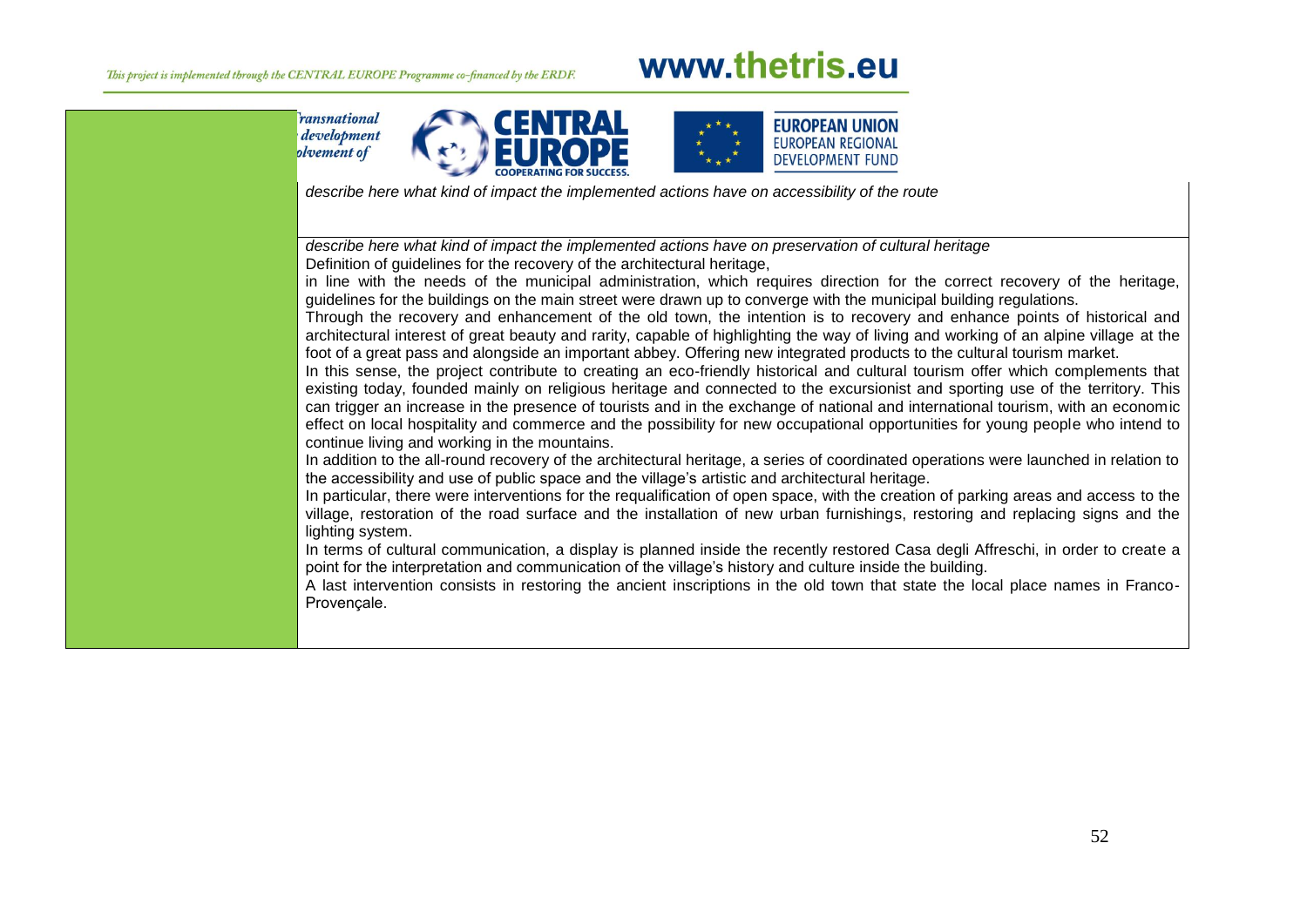|                                  | ransnational<br><b>EUROPEAN UNION</b><br>development                                                                                                                                                                                                                                                                      |  |  |
|----------------------------------|---------------------------------------------------------------------------------------------------------------------------------------------------------------------------------------------------------------------------------------------------------------------------------------------------------------------------|--|--|
|                                  | <b>EUROPEAN REGIONAL</b><br>plvement of                                                                                                                                                                                                                                                                                   |  |  |
|                                  | <b>DEVELOPMENT FUND</b>                                                                                                                                                                                                                                                                                                   |  |  |
|                                  |                                                                                                                                                                                                                                                                                                                           |  |  |
|                                  | describe here what kind of impact the implemented actions have on identity and local commitment                                                                                                                                                                                                                           |  |  |
|                                  | The Alpine civilisation and, consequently, that of Novalesa, is closely linked to the history of its territory, its reference cultures                                                                                                                                                                                    |  |  |
|                                  | and the path that has characterised its development processes.                                                                                                                                                                                                                                                            |  |  |
|                                  | The population's initial diffidence was the challenge to be undertaken, working on the promotion of actions aimed at achieving                                                                                                                                                                                            |  |  |
|                                  | renewed self-awareness and on offering tangible and verifiable opportunities for economic growth to the community that still                                                                                                                                                                                              |  |  |
|                                  | lives in Novalesa.                                                                                                                                                                                                                                                                                                        |  |  |
|                                  | The project made a preliminary analysis containing the geographic, historical-cultural and socio-economic characterisation, the                                                                                                                                                                                           |  |  |
|                                  | legislative instructions and those for territorial planning, as well as identification of the strengths and weaknesses in the study                                                                                                                                                                                       |  |  |
|                                  | area:                                                                                                                                                                                                                                                                                                                     |  |  |
|                                  | the survey on constructive traditions and on the customs and everyday practices in the area examined, aimed at recovering                                                                                                                                                                                                 |  |  |
|                                  | knowledge of the ancient construction features in the architecture of Novalesa and everyday life in the community;                                                                                                                                                                                                        |  |  |
|                                  | the creation of a catalogue of the buildings that overlook the village's main street, a matter discussed with the owners and                                                                                                                                                                                              |  |  |
|                                  | completed thanks to their cooperation;<br>meetings with the community to gather elements useful to their perception of the Abbey of Novalesa and its relationship with<br>the village;<br>the preparation of a book of memories, containing texts, appeals and pictures collected during the meeting with every family in |  |  |
|                                  |                                                                                                                                                                                                                                                                                                                           |  |  |
|                                  |                                                                                                                                                                                                                                                                                                                           |  |  |
|                                  |                                                                                                                                                                                                                                                                                                                           |  |  |
|                                  | Novalesa, completing the search made in the historical archives to document life in the community over the last three centuries;                                                                                                                                                                                          |  |  |
|                                  | the handbook of good practices for the recovery of the urban building heritage, containing the characterisation of the buildings,                                                                                                                                                                                         |  |  |
|                                  | the typological analysis and the plans and ideas for recovery;                                                                                                                                                                                                                                                            |  |  |
|                                  | the guidelines discussed with the Administration and the population, containing suggestions for the<br>recovery of the                                                                                                                                                                                                    |  |  |
|                                  | architectural heritage.                                                                                                                                                                                                                                                                                                   |  |  |
|                                  |                                                                                                                                                                                                                                                                                                                           |  |  |
| Possibilities of continuation of | do you do think about continuation/development of implemented actions in future?(if not, why?)                                                                                                                                                                                                                            |  |  |
| activities                       |                                                                                                                                                                                                                                                                                                                           |  |  |
|                                  | -maintenance of consulting activity                                                                                                                                                                                                                                                                                       |  |  |
|                                  | - in-depth analysis of feasibility study (socio-economic analysis and finaniial sustainability of achieved solutions like for example                                                                                                                                                                                     |  |  |
|                                  | casa Quarsot and casa Affreschi                                                                                                                                                                                                                                                                                           |  |  |
|                                  |                                                                                                                                                                                                                                                                                                                           |  |  |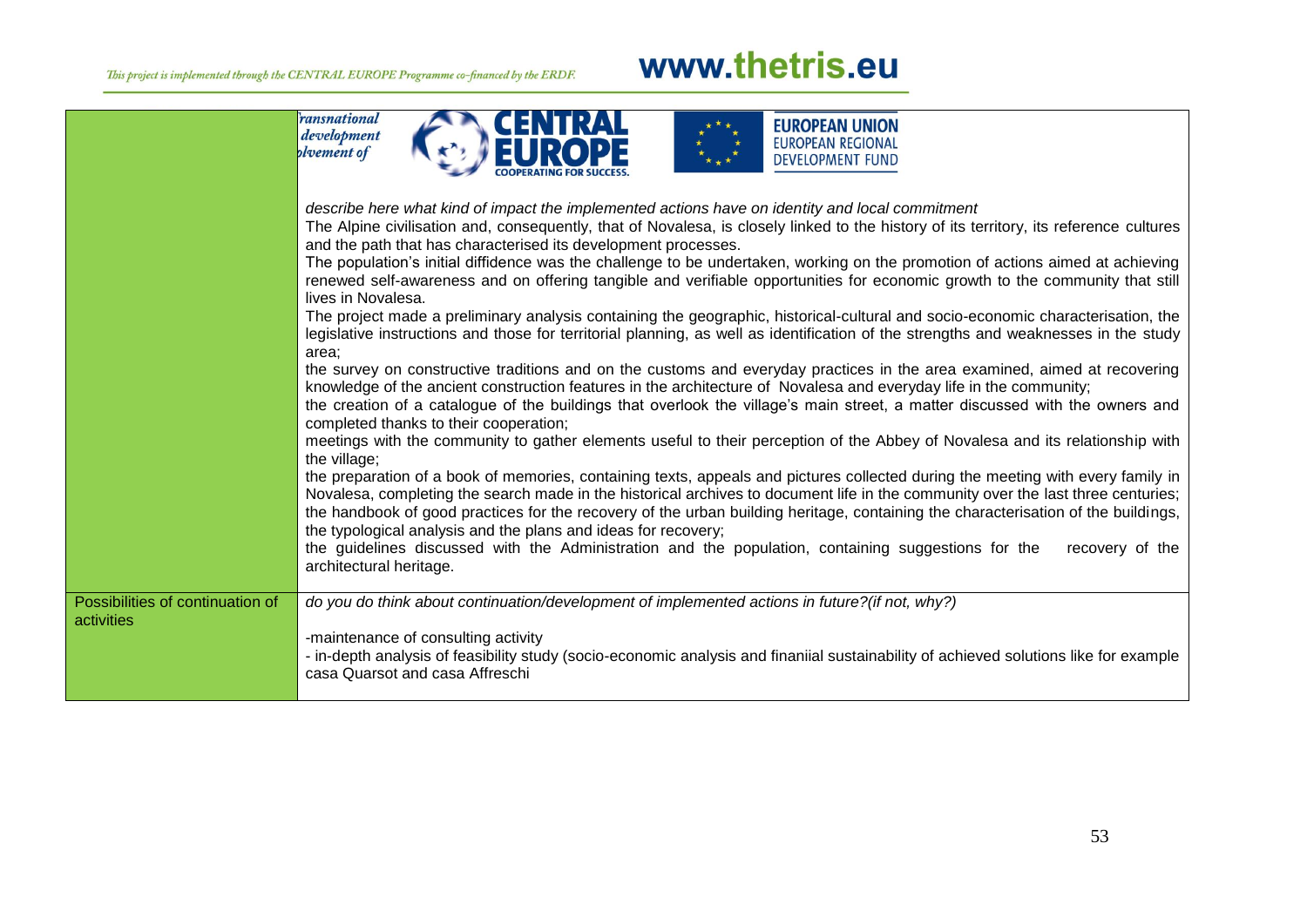|                                                                      | ransnational<br><b>EUROPEAN UNION</b><br>development<br><b>EUROPEAN REGIONAL</b><br>plvement of<br><b>DEVELOPMENT FUND</b>                                                                                                                                                                                                                                                                                                                                                                                                                                      |  |  |  |
|----------------------------------------------------------------------|-----------------------------------------------------------------------------------------------------------------------------------------------------------------------------------------------------------------------------------------------------------------------------------------------------------------------------------------------------------------------------------------------------------------------------------------------------------------------------------------------------------------------------------------------------------------|--|--|--|
|                                                                      | Do you have an idea how to do it? What kind of resources you will need to continue pilot activities? will it be easy for you to find<br>them?                                                                                                                                                                                                                                                                                                                                                                                                                   |  |  |  |
|                                                                      | Cost-benefit analysis and management model for public/private collaboration through multi criteria and multi-purpose analysis<br>which could define economic and financial plan in order to reach the best solution to gather the maximum number of<br>stakeholder.<br>Anyway it's very difficult to find money for begin a second level of study necessary to the implementation of the project,<br>especially in our region or country.                                                                                                                       |  |  |  |
|                                                                      | Other comments                                                                                                                                                                                                                                                                                                                                                                                                                                                                                                                                                  |  |  |  |
| Remarks about what could be<br>improved in the further<br>activities | Tutorial activity for fund raising (in Europe and in Italy) in order to turn into a real project the designed sustainable solution<br>Identification and easing of managing models of public/private collaboration.                                                                                                                                                                                                                                                                                                                                             |  |  |  |
| Describe elements of<br>transferability at a                         | The way to define revitalization and a development<br>Citizen involvement in social-politics decision by:                                                                                                                                                                                                                                                                                                                                                                                                                                                       |  |  |  |
| transnational level                                                  | definition of shared procedures between citizen and administration<br>choices and knowledge sharing<br>valorisation of local voluntary association                                                                                                                                                                                                                                                                                                                                                                                                              |  |  |  |
|                                                                      | requalification of the cultural heritage by:<br>guidelines for the architectural buildings renovation;<br>public building renovation ();<br>public strategic planning by:<br>definition and following of public strategy in short-medium term<br>support and tutoring public activity of the local private business community by:<br>select orientation and helping in definition of public strategic necessities;<br>incentive of public/private linked actions;<br>tutoring and consulting in European public competition;<br>local system and net incentive; |  |  |  |
|                                                                      | local business community training;                                                                                                                                                                                                                                                                                                                                                                                                                                                                                                                              |  |  |  |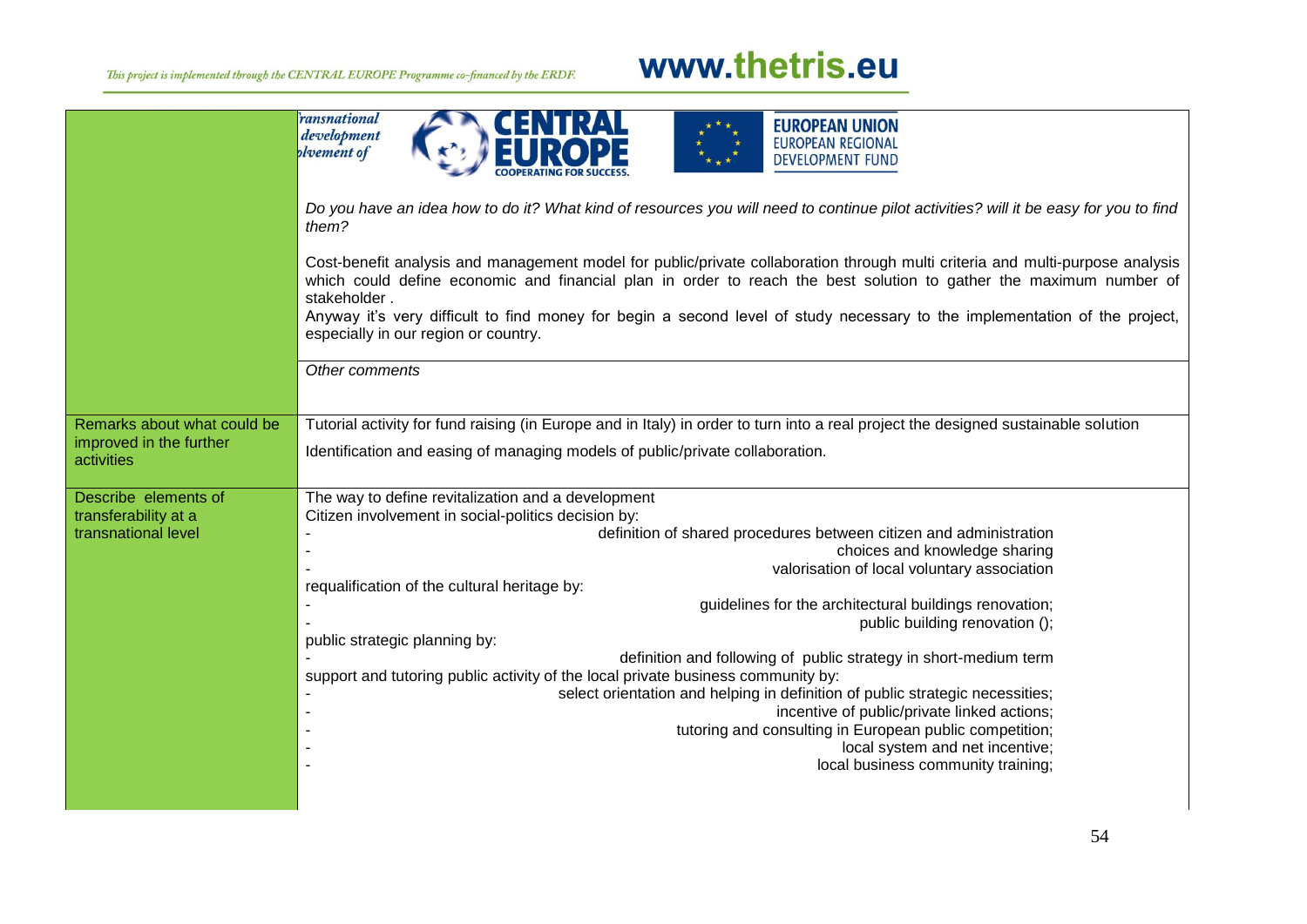

**THEmatic Transnational** *church Route development*<br>with the Involvement of<br>local Society





Definition of special touristic suggestions by:

| potentiality analysis;                                                                                                          |
|---------------------------------------------------------------------------------------------------------------------------------|
| referential target identification;                                                                                              |
| communication strategy definition                                                                                               |
| assimilated governance tools;                                                                                                   |
| Meetings with citizen in order to know their perceptions about the Novalesa Abbey and its relationship with Novalesa town.      |
| Writing of a memory book through pictures, tales, memories, papers from each Novalesa family, in order to complete with the     |
| historic archives aid the description of the community life in the last 3 centuries;                                            |
| Good practice handbook for the rehabilitation of the urban building heritage, in which find the buildings characterisation, the |
| codification analysis and the design ideas for the rehabilitation;                                                              |
| Guidelines shared between Administration and Population about advices on the architectonic heritage rehabilitation;             |
| The preliminary analysis highlights the social-economic features of the background, the cultural and historical aspects of Susa |
| Valley, the traditional activities linked to the productive building structures                                                 |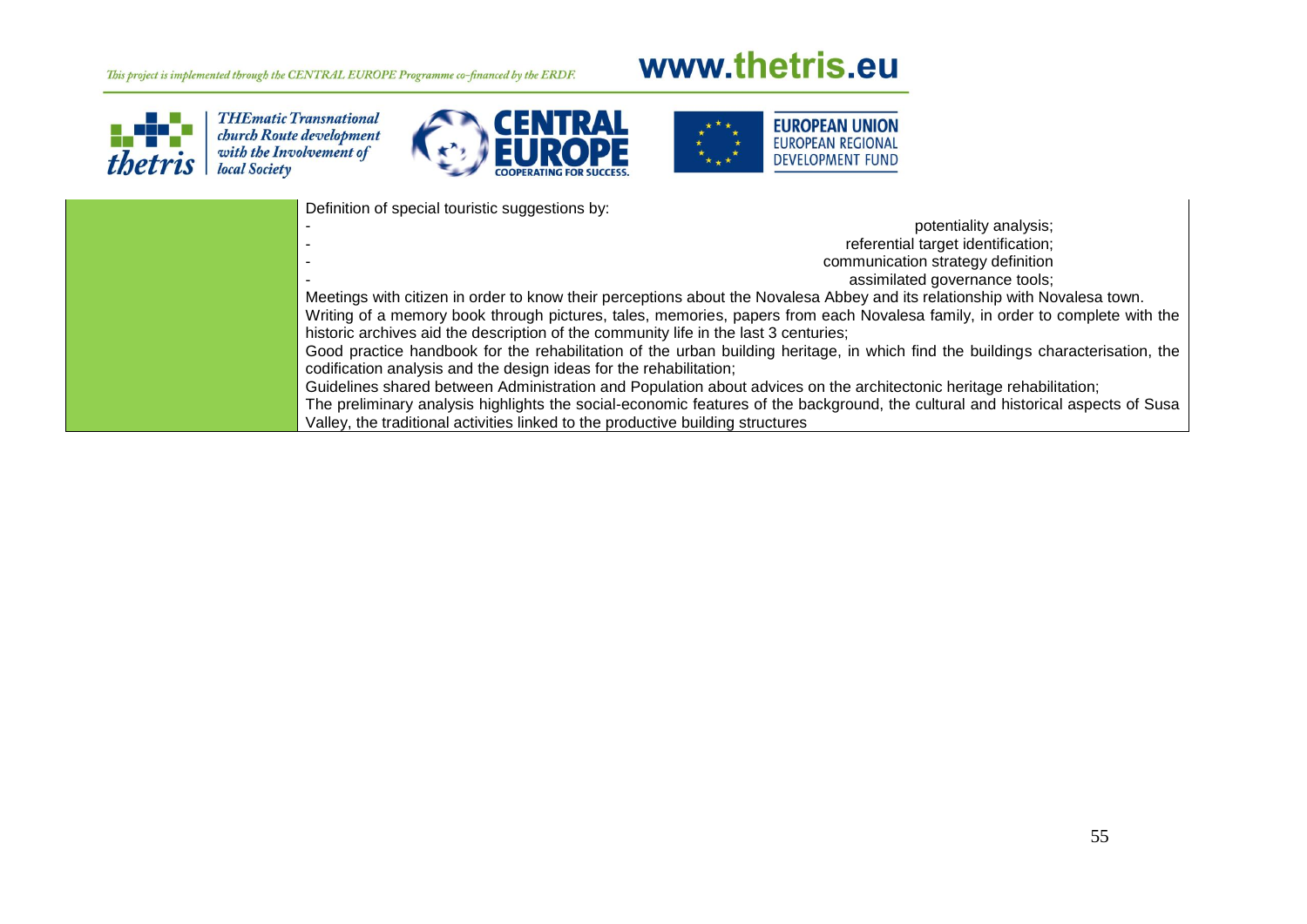# www.thetris.eu







## **VIII.5. Self-evaluation from "Governance model" Pilot Action**

| Name of Project Partner | <b>LAMORO DEVELOPMENT AGENCY</b> |
|-------------------------|----------------------------------|
|                         | PP <sub>6</sub>                  |
| Contact person          | <b>SONIA ABLUTON</b>             |
| Country/Region          | <b>ITALY</b>                     |
| Emil                    | sonia@lamoro.it                  |
| Phone numer             | +39 0141 532516                  |
|                         | +39 335 599 1081                 |
| <b>Address</b>          | Via Leopardi, 4                  |
|                         | 14100 ASTI                       |

| Title of implemented pilot<br>action                     | <b>GOVERNANCE MODEL at the local level</b>                                                                                                                                                                                                                                                                                                                                                                                                                                                                                                                                                                                                                                                                                                                                                                                                                                                                                                                                                                                                                                                                                                                                                                                        |  |  |
|----------------------------------------------------------|-----------------------------------------------------------------------------------------------------------------------------------------------------------------------------------------------------------------------------------------------------------------------------------------------------------------------------------------------------------------------------------------------------------------------------------------------------------------------------------------------------------------------------------------------------------------------------------------------------------------------------------------------------------------------------------------------------------------------------------------------------------------------------------------------------------------------------------------------------------------------------------------------------------------------------------------------------------------------------------------------------------------------------------------------------------------------------------------------------------------------------------------------------------------------------------------------------------------------------------|--|--|
| Short description of area<br>where pilot was implemented | The pilot area includes the territory of three municipalities of the province of Alessandria: Bosco Marengo, Sezzadio and<br>Cassine.<br>A short route out of the main itineraries connect these three municipalities, villages of Roman ages origins in the Alessandria<br>region area between the plane and the hills, close to ancient ways, historical and cultural routes (from the pre-Roman age to<br>Napoleon) natural preservation areas and enogastronomic itineraries in an area of local quality productions.<br>Each one of the three religious complexes has a peculiar place inside the area, its history and landscape and presents peculiar<br>architectural features and artworks. Cassine is a medieval village that preserved its structure and several churches among<br>which the San Francesco gothic monastery (XIII century). Santa Giustina in Sezzadio is a former Benedectine abbey founded<br>in the XI century, still nowadays related to agricultural works. Santa Croce in Bosco Marengo is a XVI century huge monastery<br>founded by Pope Pius V in the countryside of its birth village.<br>The area has a consolidate historical identity and host traditional festivals and artistic events. |  |  |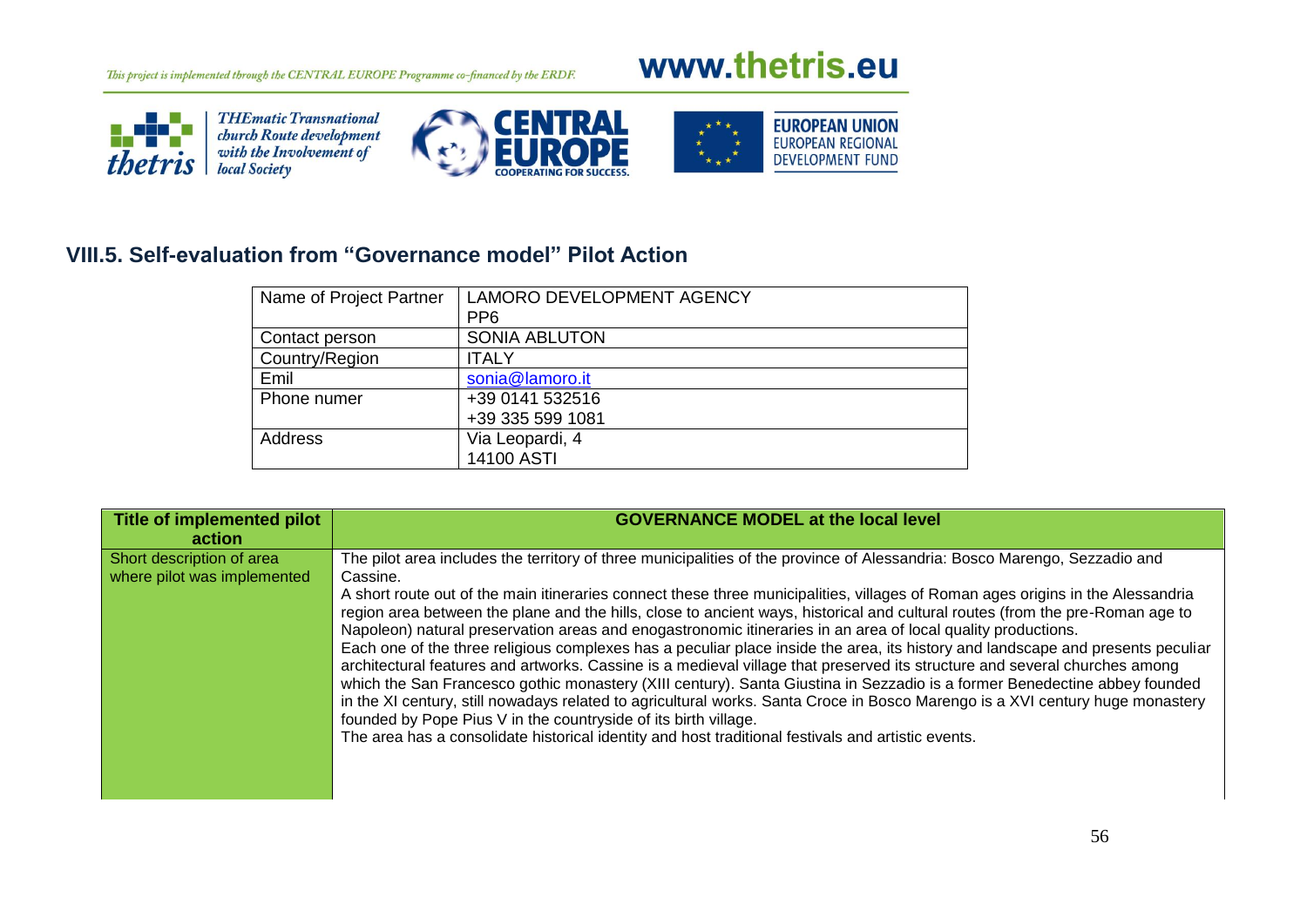## a di S *thetris*

THEmatic Transnational<br>church Route development<br>with the Involvement of<br>local Society







| Description of actions<br>implemented (including<br>stakeholders involved, main<br>goals, elements of<br>sustainability) | We focused on new marketing solutions to promote tangible and intangible cultural heritage linked to churches. At the same<br>time we're trying to implement a network of public and private stakeholders interested in making the new marketing tools really<br>efficient and operative.<br>First of all we involved decision makers at the local level (Mayors of three Municipalities) and the private owner of one<br>important church in Sezzadio (Santa Giustina Abbey).<br>Secondly other stakeholders such as: Civic Museums, Diocesan Museums, cultural associations. |                  |  |
|--------------------------------------------------------------------------------------------------------------------------|--------------------------------------------------------------------------------------------------------------------------------------------------------------------------------------------------------------------------------------------------------------------------------------------------------------------------------------------------------------------------------------------------------------------------------------------------------------------------------------------------------------------------------------------------------------------------------|------------------|--|
| Timetable of pilot actions                                                                                               | Name of the action                                                                                                                                                                                                                                                                                                                                                                                                                                                                                                                                                             | timing           |  |
|                                                                                                                          | To identify the model and the new marketing tools                                                                                                                                                                                                                                                                                                                                                                                                                                                                                                                              | By December 2013 |  |
|                                                                                                                          | To find, in cooperation with local stakeholders, how the governance model                                                                                                                                                                                                                                                                                                                                                                                                                                                                                                      | By December 2013 |  |
| (add more lines if necessary)                                                                                            | could function (also after the end of THETRIS' activities)                                                                                                                                                                                                                                                                                                                                                                                                                                                                                                                     |                  |  |
|                                                                                                                          | To realize the marketing tools                                                                                                                                                                                                                                                                                                                                                                                                                                                                                                                                                 | By March 2014    |  |
|                                                                                                                          | To realize training seminars for local stakeholders                                                                                                                                                                                                                                                                                                                                                                                                                                                                                                                            | By March 2014    |  |
| <b>Achieved results</b>                                                                                                  | please focus here more on qualitative results. The quantitative results you can describe in the table at the end of report<br>Outputs:<br>1 governance model identified<br>1 interactive website realized<br>1 facebook page realized<br>2 training seminars realized<br>1 external association created for the sustainability of the model                                                                                                                                                                                                                                    |                  |  |
| Problems identified during<br>project implementation                                                                     | provide also information of you managed to solve the problems. If not please write which impact they had on implemented<br>actions and on goals' achievement<br>The most important problem we faced is the difficulty of individual stakeholders to work in network in order to pursue common<br>goals. There are many small associations at the local level that work for the promotion of our cultural heritage but an<br>organization that coordinates the various actions is lacking.                                                                                      |                  |  |
| Added value of pilot at<br>local/regional level                                                                          | describe here what kind of impact the implemented actions have socio-economic situation of the region<br>More tourists will visit out pilot area. This means a positive impact on the economic and commercial enterprises of the territory.                                                                                                                                                                                                                                                                                                                                    |                  |  |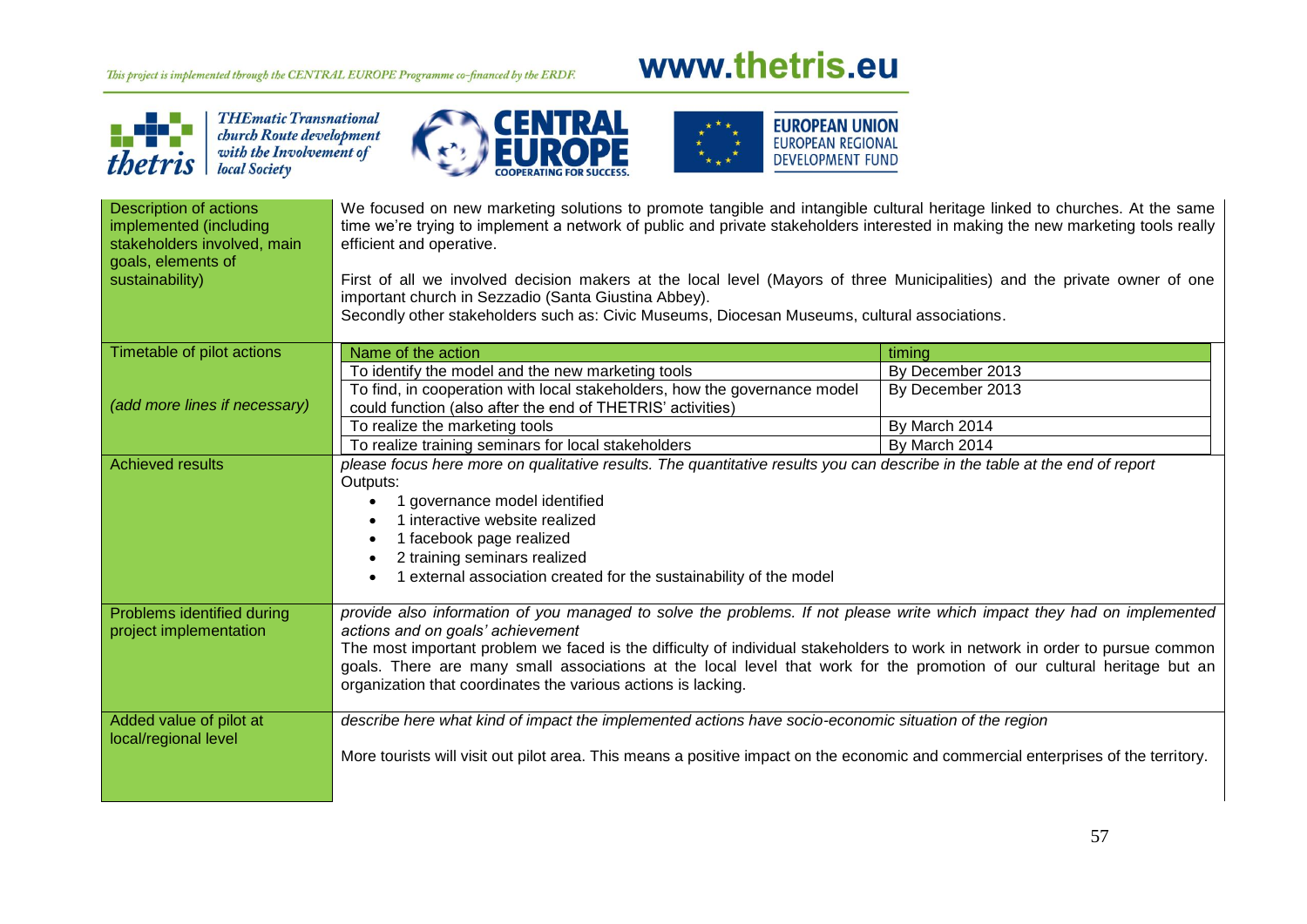|                                                | ational<br><b>EUROPEAN UNION</b><br><b>lopment</b><br><b>EUROPEAN REGIONAL</b><br>ent of<br><b>DEVELOPMENT FUND</b>                                                                                                                                                                                                                                                                                                                                                                                                                                                                                                                                                                           |  |  |
|------------------------------------------------|-----------------------------------------------------------------------------------------------------------------------------------------------------------------------------------------------------------------------------------------------------------------------------------------------------------------------------------------------------------------------------------------------------------------------------------------------------------------------------------------------------------------------------------------------------------------------------------------------------------------------------------------------------------------------------------------------|--|--|
|                                                | describe here what kind of impact the implemented actions have on accessibility of the route                                                                                                                                                                                                                                                                                                                                                                                                                                                                                                                                                                                                  |  |  |
|                                                | The tourists, through the marketing tools developed in the framework of the pilot project, will access all needed information<br>regarding the religious monuments, the local cultural initiatives and the accessibility of the route.                                                                                                                                                                                                                                                                                                                                                                                                                                                        |  |  |
|                                                | describe here what kind of impact the implemented actions have on preservation of cultural heritage<br>The actions implemented raise awareness among local stakeholder about the preservation of cultural heritage. Public decision<br>makers are trying to involve private bodies in projects aiming to preserve the tangible cultural heritage of our territory.<br>describe here what kind of impact the implemented actions have on identity and local commitment<br>Local cultural associations are accepting to work together and to coordinate the initiatives (festivals ) in order to make<br>stronger the local identity of the territory (and not only of the single municipality) |  |  |
|                                                |                                                                                                                                                                                                                                                                                                                                                                                                                                                                                                                                                                                                                                                                                               |  |  |
|                                                |                                                                                                                                                                                                                                                                                                                                                                                                                                                                                                                                                                                                                                                                                               |  |  |
|                                                |                                                                                                                                                                                                                                                                                                                                                                                                                                                                                                                                                                                                                                                                                               |  |  |
|                                                |                                                                                                                                                                                                                                                                                                                                                                                                                                                                                                                                                                                                                                                                                               |  |  |
| Possibilities of continuation of<br>activities | do you do think about continuation/development of implemented actions in future?(if not, why?)                                                                                                                                                                                                                                                                                                                                                                                                                                                                                                                                                                                                |  |  |
|                                                | The sustainability of actions will be secured by the organization that will be created at the end of THETRIS project. The<br>organization will be able to implement the model created during the pilot project and to make it sustainable.                                                                                                                                                                                                                                                                                                                                                                                                                                                    |  |  |
|                                                | Do you have an idea how to do it? What kind of resources you will need to continue pilot activities? will it be easy for you to find<br>them?                                                                                                                                                                                                                                                                                                                                                                                                                                                                                                                                                 |  |  |
|                                                | One of the most urgent problems in Italy is the lack of public money to fund the initiatives of the cultural associations. We will<br>try to implement actions with private stakeholders.                                                                                                                                                                                                                                                                                                                                                                                                                                                                                                     |  |  |
| Other comments                                 |                                                                                                                                                                                                                                                                                                                                                                                                                                                                                                                                                                                                                                                                                               |  |  |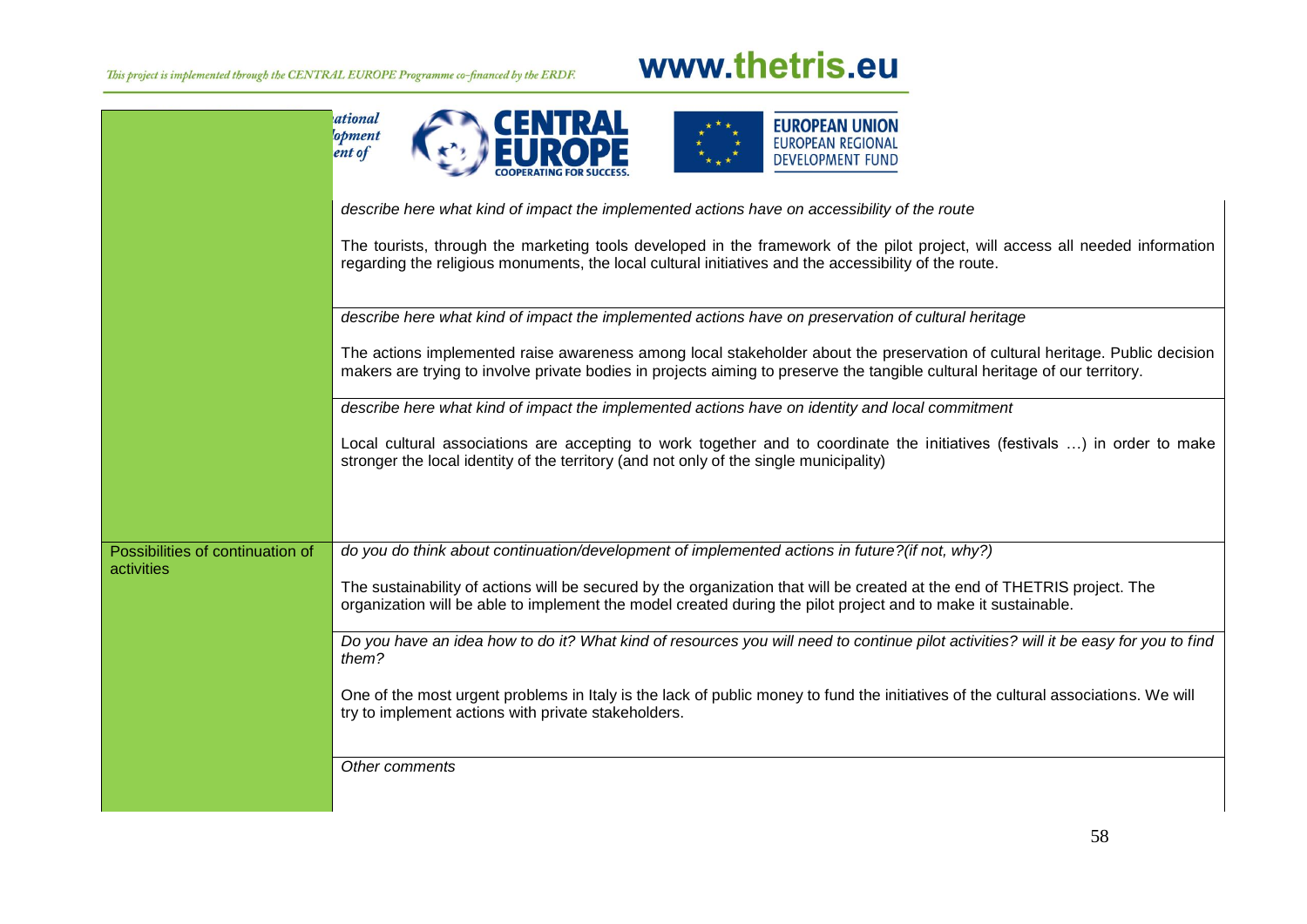

**THEmatic Transnational** *church Route development*<br>with the Involvement of<br>local Society



# www.thetris.eu



| Remarks about what could be<br>improved in the further<br>activities | We can build links with the other route involved in THETRIS project (Route in Susa Valley, PP5)                                                                                                                                                                            |
|----------------------------------------------------------------------|----------------------------------------------------------------------------------------------------------------------------------------------------------------------------------------------------------------------------------------------------------------------------|
| Describe elements of<br>transferability at a<br>transnational level  | The elements of transferability are:<br>the involvement of cultural associations and volunteers<br>the involvement of public and private stakeholders through networking<br>the marketing tools<br>the creation of a new organization as coordinator of the local network. |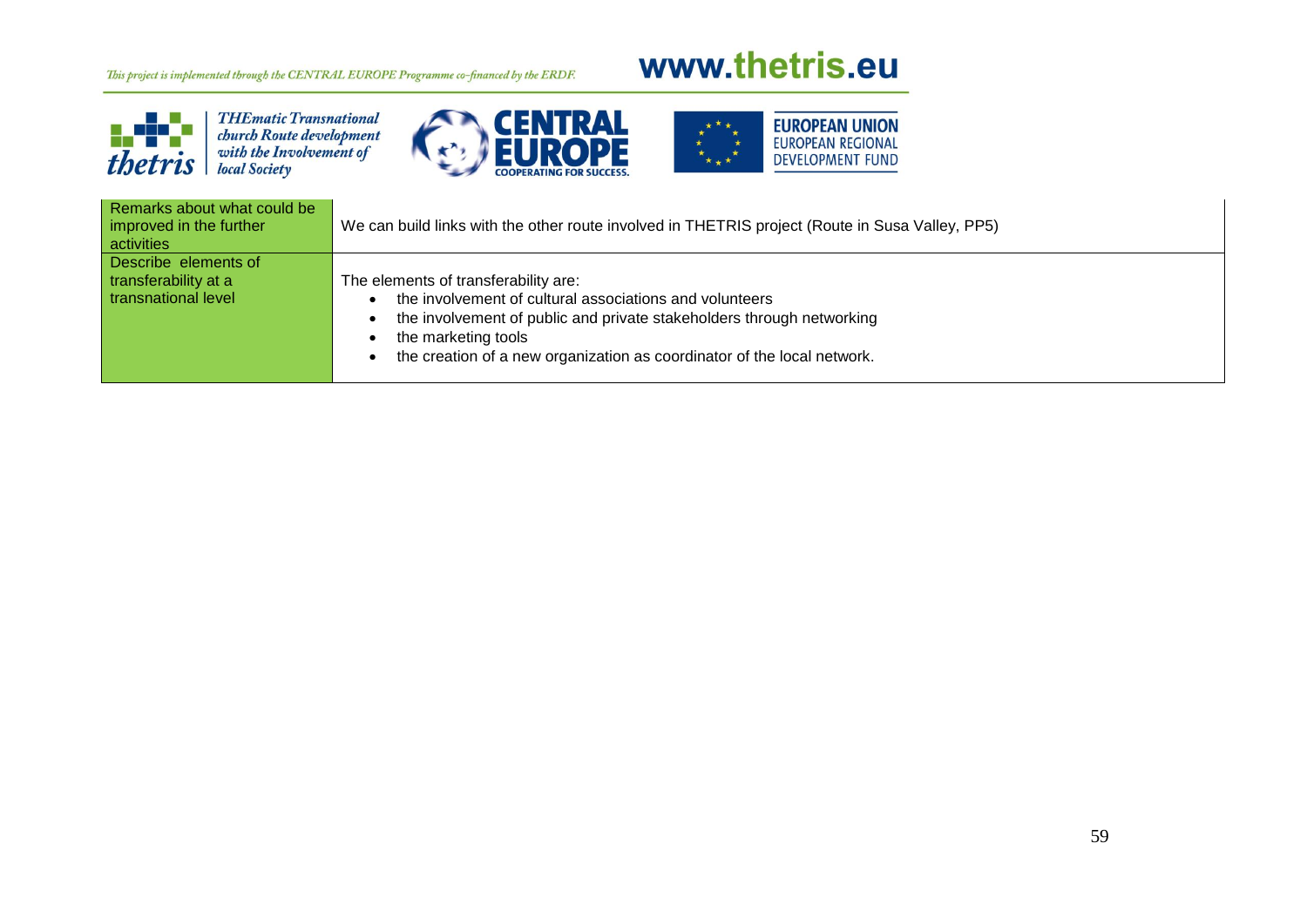## www.thetris.eu







### **VIII.6. Self-evaluation from "The Golden Cathedrale" Pilot Action**

| Name of Project Partner | Diocese Graz-Seckau                |
|-------------------------|------------------------------------|
| Contact person          | <b>Martina Maria Linzer</b>        |
| Country/Region          | Austria/ Styria                    |
| Email                   | Martina.linzer@graz-seckau.at      |
| Phone numer             | 0043 676 8742 2825                 |
| Address                 | Bischofplatz 4, 8010 Graz, Austria |

| Title of implemented pilot<br>action                                                                                     | "The Golden Cathedrale"                                                                                                                                                                                                                                                                                                                                                                                                                                                                                                                                                                                                                                                                                                                                                                                                                                                                                                           |  |  |
|--------------------------------------------------------------------------------------------------------------------------|-----------------------------------------------------------------------------------------------------------------------------------------------------------------------------------------------------------------------------------------------------------------------------------------------------------------------------------------------------------------------------------------------------------------------------------------------------------------------------------------------------------------------------------------------------------------------------------------------------------------------------------------------------------------------------------------------------------------------------------------------------------------------------------------------------------------------------------------------------------------------------------------------------------------------------------|--|--|
| Short description of area<br>where pilot was implemented                                                                 | The area is called "Obersteiermark West" and is located in the western part of Styria in a mountainous region that is crossed by<br>the river Mur. The region suffers because of brain-drain and missing job opportunities due to a lack of infrastructure, that may<br>be the main reason for not being able to attract big companies that could provide the population with jobs.                                                                                                                                                                                                                                                                                                                                                                                                                                                                                                                                               |  |  |
| Description of actions<br>implemented (including<br>stakeholders involved, main<br>goals, elements of<br>sustainability) | Our tasks and challenges in general and concerning the implementation of the pilote action where the following:<br>Development of a route of outstanding medieval churches and sites representing cultural heritage in the district of<br>Murtal<br>Inclusion of already existing attractions (pilgrimage routes and places, medieval fortresses, touristic offers)<br>Consideration of the opinions of the local population<br>And involvement into the development process<br>Development of a possible connecting route (hiking, biking, barrierfree) between the churches<br>Linking the church route with its cultural heritage content to the interests of the local teenagers (young generation) and<br>make them aware about the (im-) material richness they can find in their region<br>During the regional working group session in June 2013 we discussed the possibilities and opportunities that lie in creating an |  |  |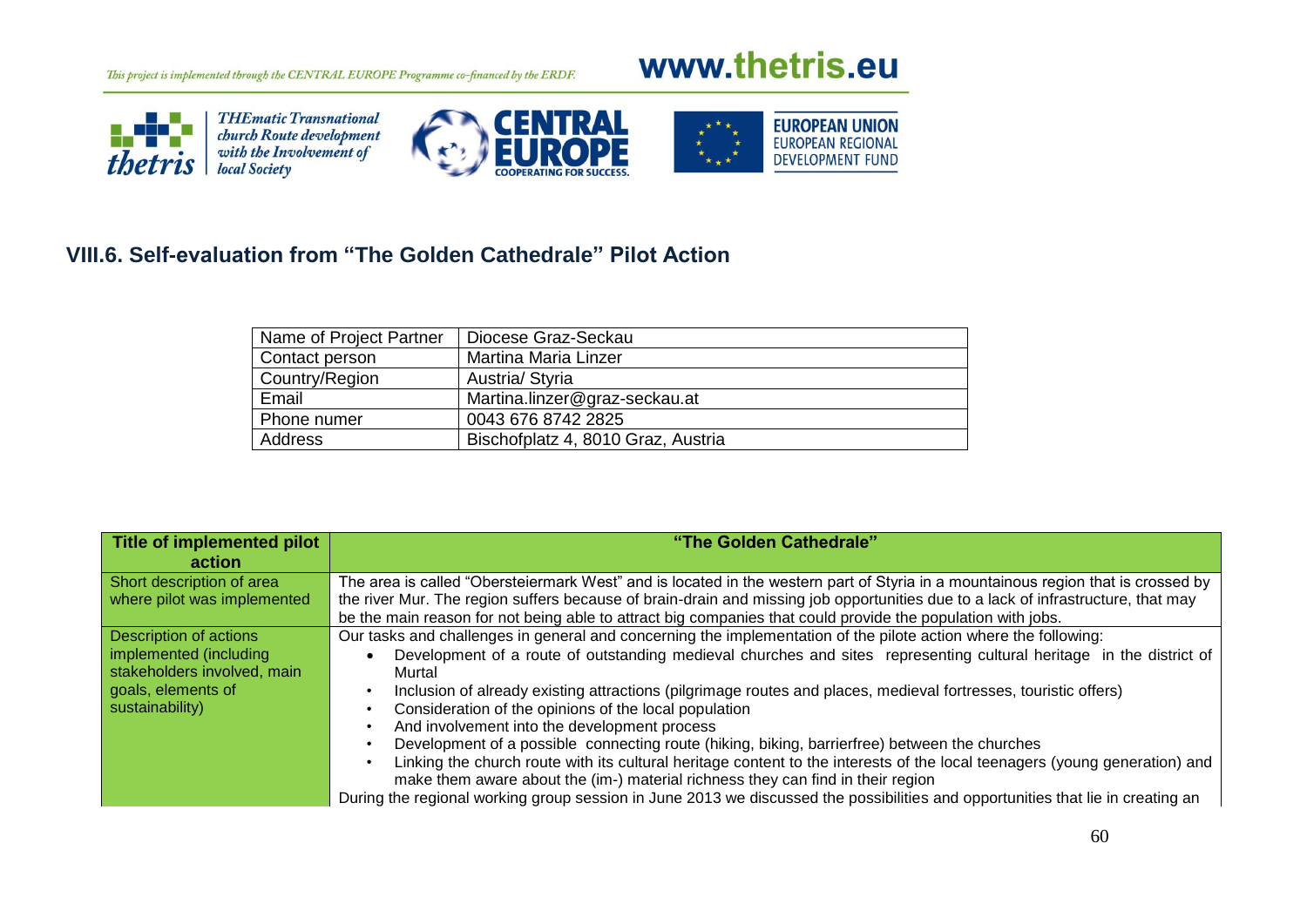THEmatic Transnational<br>church Route development<br>with the Involvement of<br>local Society

a 47

thetris

# www.thetris.eu



|                                                      | IT-tool to make especially the youth more aware of the cultural heritage and treasures they have in their homeland. The<br>regional meetings were set up with locals from different sectors such as tourism/economy, church and education/leisure time<br>in order to get a wide-range of perspectives and opinions on the topic and the pilot-actions. We published the tender for finding<br>an IT-provider to complete the task in July 2013. We had several meetings where we defined the objective and the tasks with<br>the IT-company. By the end of September 2013 we chose the company Codeflügel GmbH and started implementing the<br>concept. We had a presentation of the concept in another regional meeting on 21.11.2013 and the local stakeholders and<br>partners liked it very much. We are designing and programming a Smartphone-application as game/treasure hunt to discover<br>the local cultural heritage, tailored for the youth between 14 and 17 years. The german version of the application was finished<br>by December 2013, the English version was finished in February 2014. Currently we are testing the application with our<br>regional stakeholders and will do a testing-event with youth from different countries on 21 <sup>st</sup> of March 2014. We are planning to |                             |  |
|------------------------------------------------------|----------------------------------------------------------------------------------------------------------------------------------------------------------------------------------------------------------------------------------------------------------------------------------------------------------------------------------------------------------------------------------------------------------------------------------------------------------------------------------------------------------------------------------------------------------------------------------------------------------------------------------------------------------------------------------------------------------------------------------------------------------------------------------------------------------------------------------------------------------------------------------------------------------------------------------------------------------------------------------------------------------------------------------------------------------------------------------------------------------------------------------------------------------------------------------------------------------------------------------------------------------------------------------------------------------------|-----------------------------|--|
|                                                      | do a press-conference on $3^{rd}$ of April 2014 in order to make our pilot-project visible to the public.                                                                                                                                                                                                                                                                                                                                                                                                                                                                                                                                                                                                                                                                                                                                                                                                                                                                                                                                                                                                                                                                                                                                                                                                      |                             |  |
| Timetable of pilot actions                           | Name of the action                                                                                                                                                                                                                                                                                                                                                                                                                                                                                                                                                                                                                                                                                                                                                                                                                                                                                                                                                                                                                                                                                                                                                                                                                                                                                             | timing                      |  |
|                                                      | 1. regional meeting                                                                                                                                                                                                                                                                                                                                                                                                                                                                                                                                                                                                                                                                                                                                                                                                                                                                                                                                                                                                                                                                                                                                                                                                                                                                                            | <b>June 2013</b>            |  |
|                                                      | Tender for IT-project on homepage                                                                                                                                                                                                                                                                                                                                                                                                                                                                                                                                                                                                                                                                                                                                                                                                                                                                                                                                                                                                                                                                                                                                                                                                                                                                              | <b>July 2013</b>            |  |
| (add more lines if necessary)                        | Concept making internally                                                                                                                                                                                                                                                                                                                                                                                                                                                                                                                                                                                                                                                                                                                                                                                                                                                                                                                                                                                                                                                                                                                                                                                                                                                                                      | August-September 2013       |  |
|                                                      | Programming /Codeflügel                                                                                                                                                                                                                                                                                                                                                                                                                                                                                                                                                                                                                                                                                                                                                                                                                                                                                                                                                                                                                                                                                                                                                                                                                                                                                        | October 2013- December 2013 |  |
|                                                      | 2. regional meeting/presentation                                                                                                                                                                                                                                                                                                                                                                                                                                                                                                                                                                                                                                                                                                                                                                                                                                                                                                                                                                                                                                                                                                                                                                                                                                                                               | November 2013               |  |
|                                                      | Finishing of german version                                                                                                                                                                                                                                                                                                                                                                                                                                                                                                                                                                                                                                                                                                                                                                                                                                                                                                                                                                                                                                                                                                                                                                                                                                                                                    | December 2013               |  |
|                                                      | Test-phase                                                                                                                                                                                                                                                                                                                                                                                                                                                                                                                                                                                                                                                                                                                                                                                                                                                                                                                                                                                                                                                                                                                                                                                                                                                                                                     | January-March 2014          |  |
|                                                      | Finishing of English version                                                                                                                                                                                                                                                                                                                                                                                                                                                                                                                                                                                                                                                                                                                                                                                                                                                                                                                                                                                                                                                                                                                                                                                                                                                                                   | February 2014               |  |
|                                                      | 3. regional meeting/ presentation                                                                                                                                                                                                                                                                                                                                                                                                                                                                                                                                                                                                                                                                                                                                                                                                                                                                                                                                                                                                                                                                                                                                                                                                                                                                              | March 2014                  |  |
|                                                      | Putting signposts with QR-codes                                                                                                                                                                                                                                                                                                                                                                                                                                                                                                                                                                                                                                                                                                                                                                                                                                                                                                                                                                                                                                                                                                                                                                                                                                                                                |                             |  |
|                                                      | Press conference and public presentation during pilot seminar                                                                                                                                                                                                                                                                                                                                                                                                                                                                                                                                                                                                                                                                                                                                                                                                                                                                                                                                                                                                                                                                                                                                                                                                                                                  | April 2014                  |  |
| <b>Achieved results</b>                              | Agreement with local community on how to do the pilot-project and on which focus<br>The company Codeflügel was chosen to do the programming of our IT-pilote 3 meetings and one presentation on regional<br>level (June and November 2013, march 2014, press conference in April 2014                                                                                                                                                                                                                                                                                                                                                                                                                                                                                                                                                                                                                                                                                                                                                                                                                                                                                                                                                                                                                          |                             |  |
| Problems identified during<br>project implementation | The money in the budget $(6.900 \epsilon)$ was not enough in order to provide something useful and professional for the region. We<br>had to transfer/ organize money to pay the IT-company. It is not possible to mix too much of the objectives in just one<br>application, so we decided to focus on the needs and interests of the young generation as there are important actors<br>concerning the future and sustainable valorization of the region.                                                                                                                                                                                                                                                                                                                                                                                                                                                                                                                                                                                                                                                                                                                                                                                                                                                     |                             |  |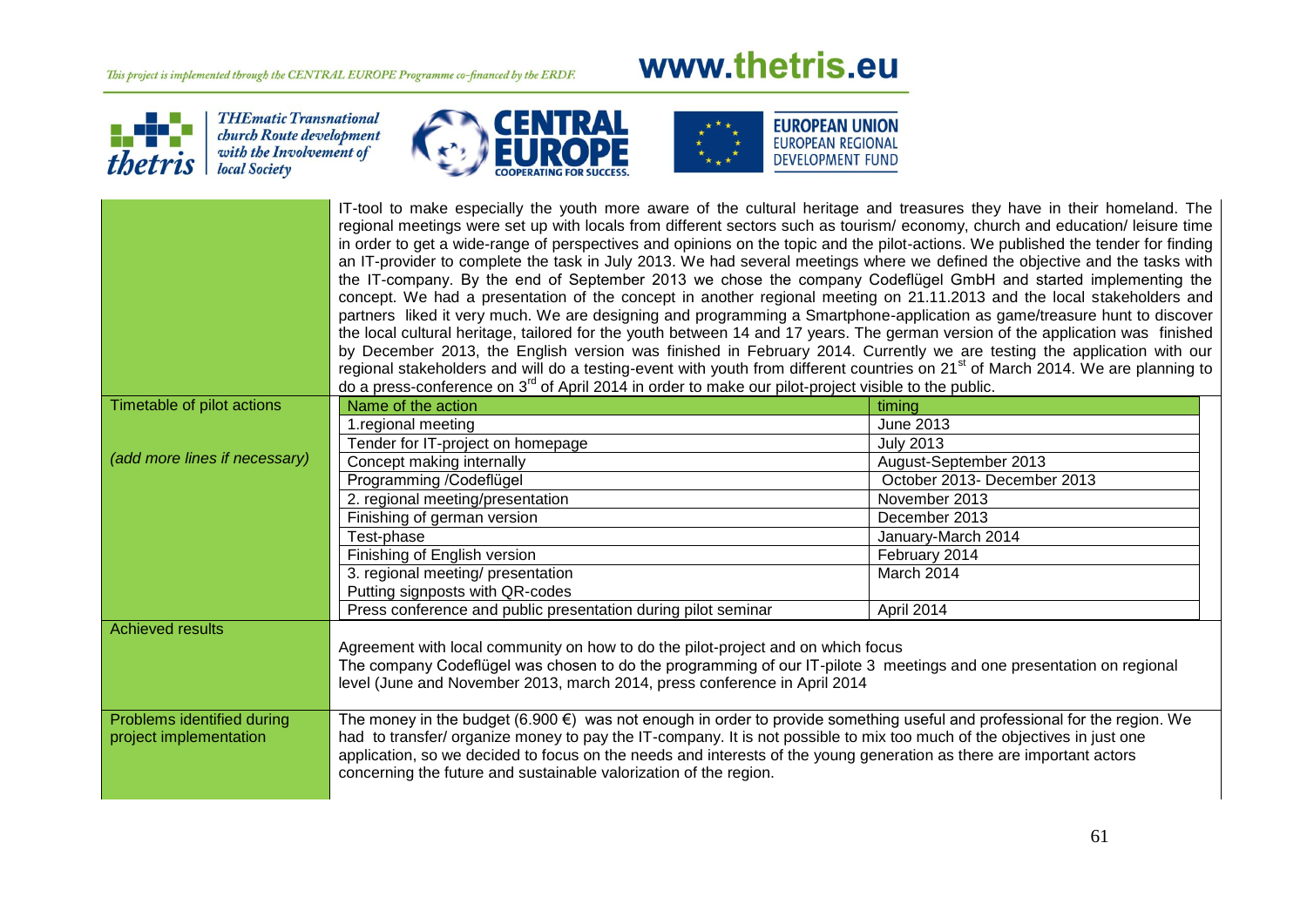# www.thetris.eu



THEmatic Transnational<br>church Route development<br>with the Involvement of<br>local Society





| Added value of pilot at<br>local/regional level | describe here what kind of impact the implemented actions have socio-economic situation of the region                                                                                                                                                                                                                                            |
|-------------------------------------------------|--------------------------------------------------------------------------------------------------------------------------------------------------------------------------------------------------------------------------------------------------------------------------------------------------------------------------------------------------|
|                                                 | young people can cherish the cultural heritage of the region and get access to this know-how by doing a treasure-hunt on their<br>mobile phones                                                                                                                                                                                                  |
|                                                 | describe here what kind of impact the implemented actions have on accessibility of the route                                                                                                                                                                                                                                                     |
|                                                 | the route and its content will be made accessible to Smartphone-users and in a visual manner.                                                                                                                                                                                                                                                    |
|                                                 | describe here what kind of impact the implemented actions have on preservation of cultural heritage                                                                                                                                                                                                                                              |
|                                                 | the cultural heritage mentioned in the It-pilote will be given a higher value by the users and so they are more eager to<br>contribute to the preservation. Furthermore, after the THETRIS project's end, the application could be sponsored by<br>companies and a part of this money can be used for the preservation of the cultural heritage. |
|                                                 | describe here what kind of impact the implemented actions have on identity and local commitment                                                                                                                                                                                                                                                  |
|                                                 | the local population gets aware of what they have and maybe become proud "ambassadors" of this local heritage as cultural<br>guides in tourism or for schools                                                                                                                                                                                    |
| Possibilities of continuation of<br>activities  | do you do think about continuation/development of implemented actions in future?(if not, why?)<br>yes                                                                                                                                                                                                                                            |
|                                                 | Do you have an idea how to do it? What kind of resources you will need to continue pilot activities? will it be easy for you to find<br>them?                                                                                                                                                                                                    |
|                                                 | Local sponsors and companies that can put their advertisement into the smartphone app and on the markers that are<br>necessary for reproducing the "augmented reality"-Golden Cathedrale!                                                                                                                                                        |
|                                                 | Other comments                                                                                                                                                                                                                                                                                                                                   |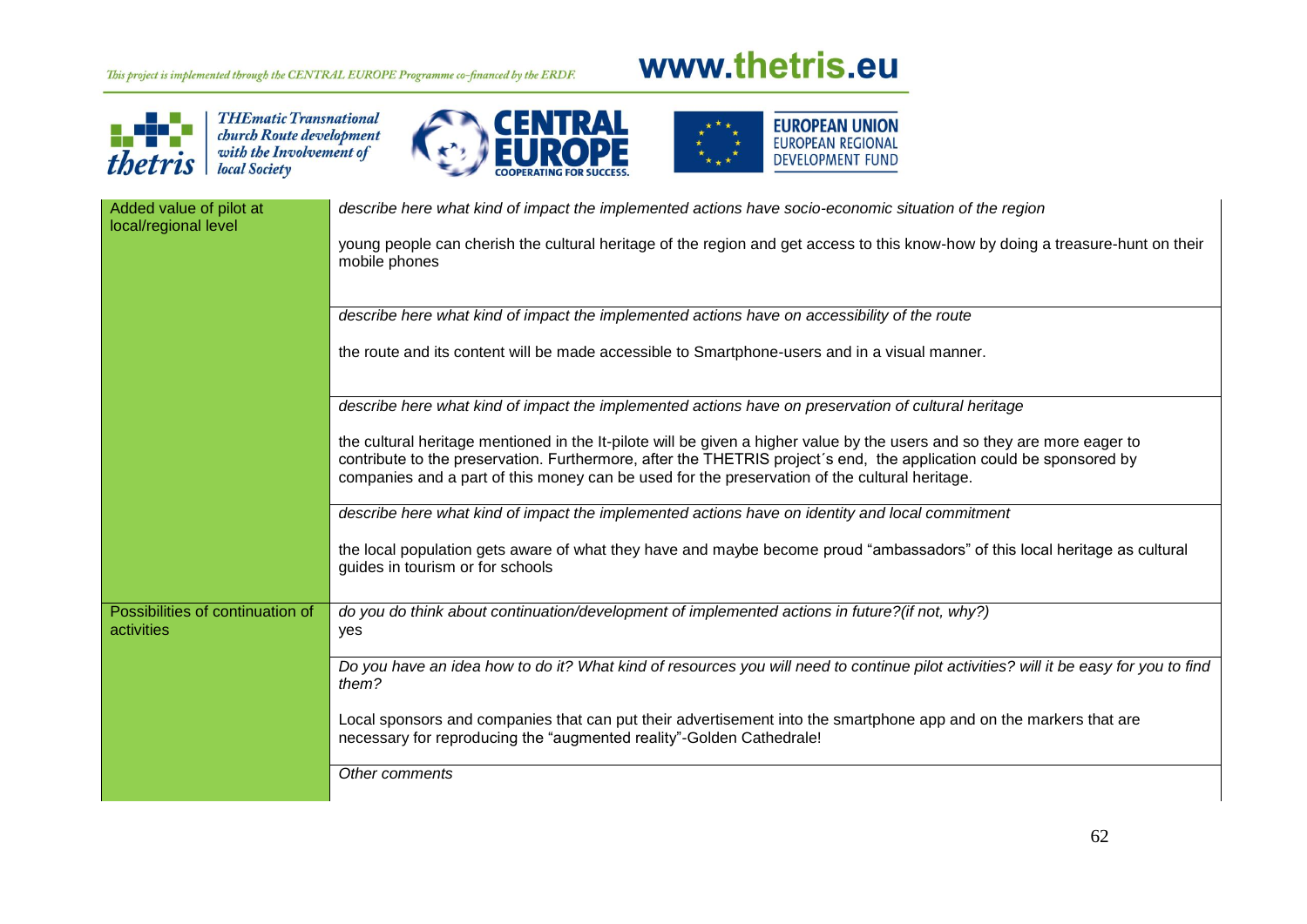# www.thetris.eu



THEmatic Transnational<br>church Route development<br>with the Involvement of<br>local Society





| Remarks about what could be<br>improved in the further              | More money and resources should be invested in the pilote programming itself and its regional implementation and distribution<br>of the product.           |
|---------------------------------------------------------------------|------------------------------------------------------------------------------------------------------------------------------------------------------------|
| activities                                                          |                                                                                                                                                            |
| Describe elements of<br>transferability at a<br>transnational level | This IT-pilote could be used on every church route as a great tool for young people, but of course the content has to be<br>adapted to the local heritage. |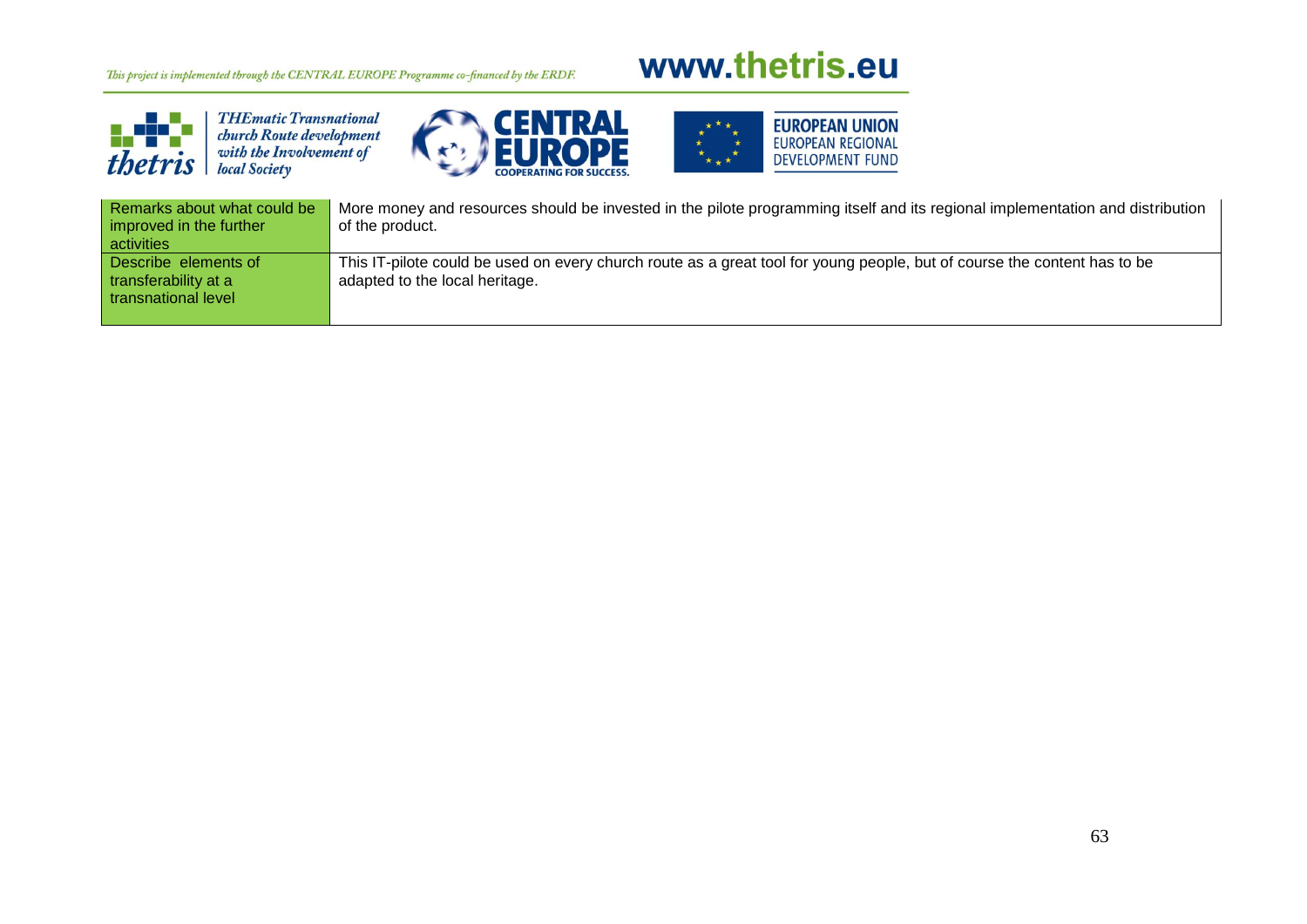a di S

thetris

# www.thetris.eu

64



## **VIII.7. Self-evaluation from "Management trainings" Pilot Action**

| Name of Project Partner | Association of Communes and Cities of Malopolska Region |
|-------------------------|---------------------------------------------------------|
| Contact person          | Anna Góral                                              |
| Country/Region          | Poland / Malopolska Region                              |
| Emil                    | a.goral@regiony.org.pl                                  |
| Phone numer             | +48 12 421 74 65                                        |
| Address                 | UI. Grodzka 15/2, 31-006 Krakow, Poland                 |

| <b>Title of implemented</b><br>pilot action                 | <b>Management trainings</b>                                                                                                                                                                                                                                                                                                                                                                                                                                                                                                                                    |
|-------------------------------------------------------------|----------------------------------------------------------------------------------------------------------------------------------------------------------------------------------------------------------------------------------------------------------------------------------------------------------------------------------------------------------------------------------------------------------------------------------------------------------------------------------------------------------------------------------------------------------------|
| Short description of area<br>where pilot was<br>implemented | Małopolska is a dynamically developing region with a considerable economic potential that promises reliable economic growth.<br>It provides a friendly, competitive and attractive area of operation for entrepreneurs.                                                                                                                                                                                                                                                                                                                                        |
|                                                             | The region is inhabited by 3.33 million people (2011 National Census: 8.7 percent of Poland's population, 4th place in Poland)<br>and is characterized by a constant high population growth rate. It also attracts people from other regions. Only in 2011, the<br>number of inhabitants increased by 4.3 thousand.                                                                                                                                                                                                                                            |
|                                                             | Małopolska, which covers the area of 15,200 km2, and its capital – Krakow, are one of the most beautiful areas in Central<br>Europe. This is proven by 8–10 million tourists a year who discover the historic sights of the former capital of Poland, the<br>magnificent landscapes of the Tatra Mountains, Podhale and Pieniny, the traditions of the Wieliczka Salt Mine, the tragic events<br>in the 20th century history of Auschwitz, the home of John Paul II in Wadowice, castles, wooden historic architecture, national<br>parks and nature reserves. |
|                                                             | Malopolska has the greatest number of objects listed among the UNESCO World Cultural and Natural Heritage Sites. As many<br>as 14 Polish objects are located in the Malopolska Region: the Old Town in Krakow, the Royal Salt Mines in Wieliczka and<br>Bochnia (1987, 2013), KL Auschwitz-Birkenau, the monastery in Kalwaria Zebrzydowska, wooden churches in southern<br>Małopolska – Binarowa, Blizne, Dębno Podhalańskie, Haczów, Lipnica Murowana, Sękowa and churches within a group of<br>wooden Orthodox church complexes (since 2013).               |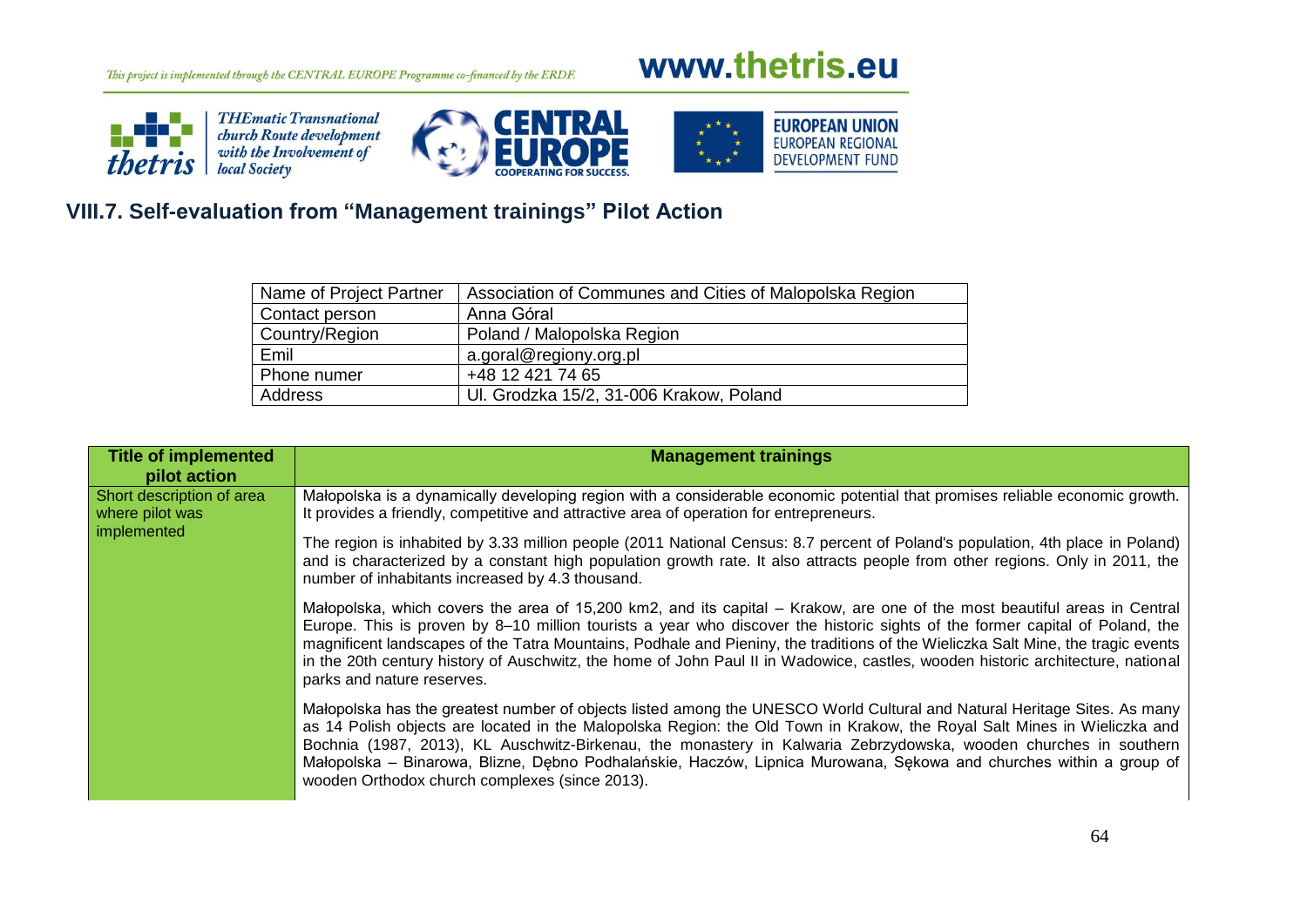a di T

*thetris* 

# www.thetris.eu



|                                                                                                                          | The region borders the Slovak Republic (982 km of shared border). Next to Krakow, other important cities in Małopolska<br>include: Tarnów (118 thousand), Nowy Sącz (85 thousand), Oświęcim (43 thousand), Chrzanów (40 thousand), Nowy Targ (33<br>thousand), Zakopane (27 thousand).                                                                                                                                                                                                                                                                                                                                                                                                                                                                                                                                                                                                                                                                                                                                                                                                                                                                    |
|--------------------------------------------------------------------------------------------------------------------------|-----------------------------------------------------------------------------------------------------------------------------------------------------------------------------------------------------------------------------------------------------------------------------------------------------------------------------------------------------------------------------------------------------------------------------------------------------------------------------------------------------------------------------------------------------------------------------------------------------------------------------------------------------------------------------------------------------------------------------------------------------------------------------------------------------------------------------------------------------------------------------------------------------------------------------------------------------------------------------------------------------------------------------------------------------------------------------------------------------------------------------------------------------------|
|                                                                                                                          | Malopolska is one of the best economically developing regions, which is confirmed by its high positions in rankings: "European<br>Cities & Regions of the Future 2012/2013" (fDi Intelligence), "Atrakcyjność inwestycyjna polskich regionów 2012" (Market<br>Economy Research Institute – IBnGR), Top 10 Emerging Outsourcing Cities List (Global Services, 2012), and reliable interest<br>in investments on the part of the world's largest companies dealing with industry, modern business services, manufacturing,<br>automotive industry, commerce, science and research.                                                                                                                                                                                                                                                                                                                                                                                                                                                                                                                                                                          |
| Description of actions<br>implemented (including<br>stakeholders involved,<br>main goals, elements of<br>sustainability) | Phase I: In the first phase of the implementation of the pilot action a partnership between Association of Communes and Cities<br>of Malopolska Region, Malopolska Tourism Organization and Institute of Culture at Jagiellonian University was set up. The aim<br>of this partnership was to gather organizations which, due to their knowledge, experience and competences are interested in<br>upskilling of stakeholders involved in sacral heritage management in Malopolska Region in Poland. In this phase also after<br>setting up the partnership there was organized a meeting during which the content of management trainings was discussed.<br>The proposals for topic of the trainings were send for the discussion to interested stakeholders as well: priests responsible for<br>sacral heritage management and local authorities in the region. This allowed to create the final list of trainings that were<br>organized within the pilot action.<br><b>Phase II:</b> The second phase of the implementation of pilot action was dedicated to organization management trainings. The<br>following themes were chosen for the trainings: |
|                                                                                                                          | "Standards for local guides working on Wooden Architecture Route" (11 <sup>th</sup> June 2013)                                                                                                                                                                                                                                                                                                                                                                                                                                                                                                                                                                                                                                                                                                                                                                                                                                                                                                                                                                                                                                                            |
|                                                                                                                          | "Territorial marketing – how to promote your municipality on the base of local heritage?" (29 <sup>th</sup> November 2013 and 11 <sup>th</sup><br>February 2014)                                                                                                                                                                                                                                                                                                                                                                                                                                                                                                                                                                                                                                                                                                                                                                                                                                                                                                                                                                                          |
|                                                                                                                          | "Management of historic monument on the cultural route. Case study of Wooden Architecture Route" (17 <sup>th</sup> December 2013)<br>The trainings gathered 62 participants representing various groups of stakeholders:<br>Guides working in the sacral heritage objects on the Wooden Architecture Route<br><b>Priests</b><br>Self-government representatives                                                                                                                                                                                                                                                                                                                                                                                                                                                                                                                                                                                                                                                                                                                                                                                           |
|                                                                                                                          | <b>NGOs</b>                                                                                                                                                                                                                                                                                                                                                                                                                                                                                                                                                                                                                                                                                                                                                                                                                                                                                                                                                                                                                                                                                                                                               |
|                                                                                                                          | The important element of training sessions was that the trainers invited to run the sessions were having practical experience in<br>management of cultural routes, so except of theoretical knowledge that was transferred during the trainings participants had a<br>chance to share and exchange their experiences.                                                                                                                                                                                                                                                                                                                                                                                                                                                                                                                                                                                                                                                                                                                                                                                                                                     |
|                                                                                                                          | <b>Phase III</b> The third phase of implementation of pilot action, that was development of training materials. This phase was<br>implemented parallel to the phase II. To each theme of management training separate set of training materials was developed.                                                                                                                                                                                                                                                                                                                                                                                                                                                                                                                                                                                                                                                                                                                                                                                                                                                                                            |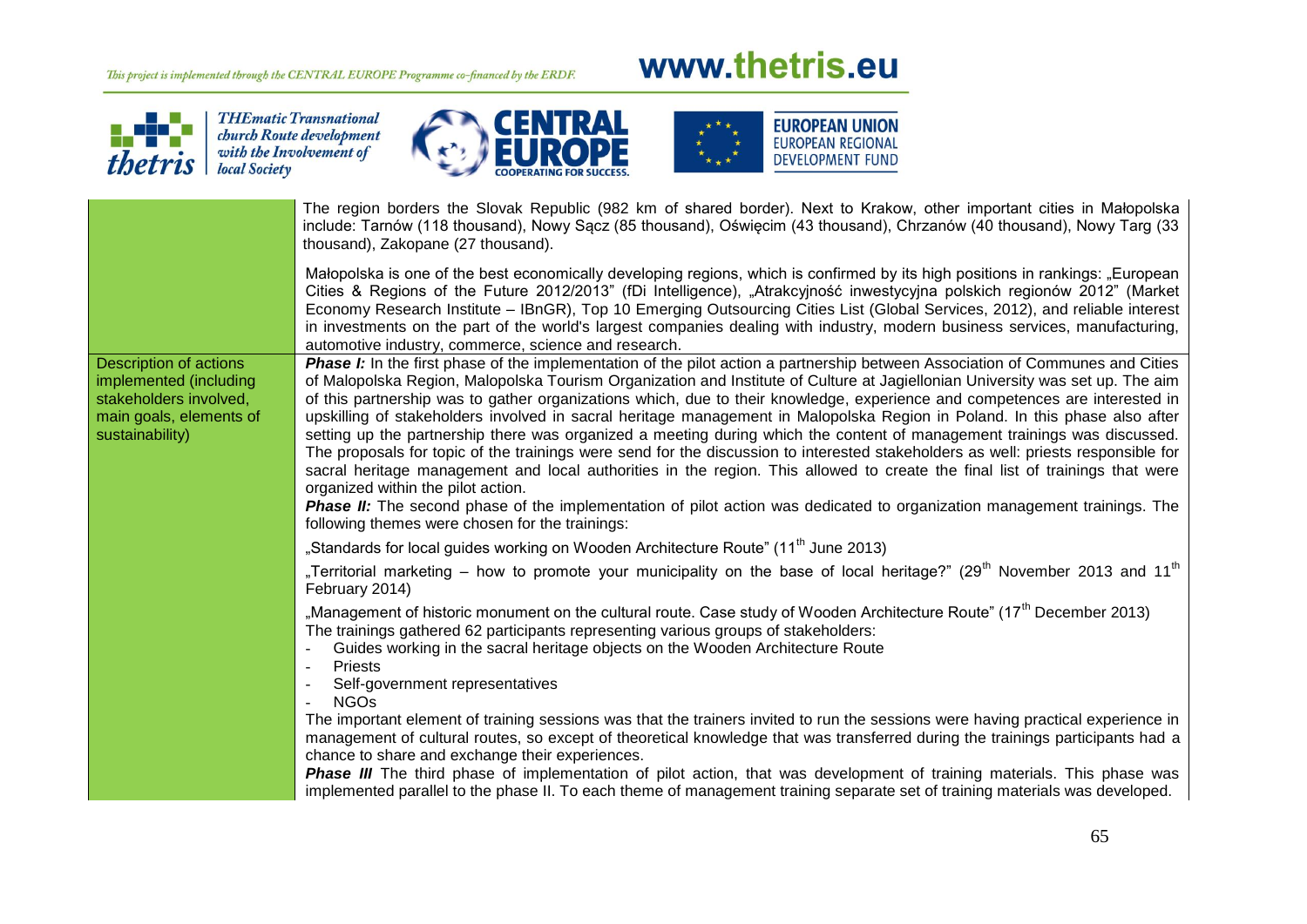## a di <mark>t</mark>e thetris

THEmatic Transnational<br>church Route development<br>with the Involvement of<br>local Society







|                                                      | The materials were also available on the website of Association of Communes and Cities of Malopolska Region to be<br>downloaded for free. The materials were translated into English and in this way they can be used also by the other partners of<br>THETRIS project (and not only).<br>Phase IV The last phase of the pilot action included the evaluation of implemented activities. During this phase the meeting of<br>institutions involved in PA implementation and regional stakeholders. The meeting aimed to discuss the effects of implemented<br>actions and further activities connected with continuation of management trainings program. |                                |
|------------------------------------------------------|-----------------------------------------------------------------------------------------------------------------------------------------------------------------------------------------------------------------------------------------------------------------------------------------------------------------------------------------------------------------------------------------------------------------------------------------------------------------------------------------------------------------------------------------------------------------------------------------------------------------------------------------------------------|--------------------------------|
| Timetable of pilot actions                           | Name of the action                                                                                                                                                                                                                                                                                                                                                                                                                                                                                                                                                                                                                                        | timing                         |
|                                                      | Meeting with regional stakeholders                                                                                                                                                                                                                                                                                                                                                                                                                                                                                                                                                                                                                        | June 2013                      |
| (add more lines if<br>necessary)                     | Training on "Standards for local guides working on Wooden Architecture<br>Route"                                                                                                                                                                                                                                                                                                                                                                                                                                                                                                                                                                          | $11^{th}$ June 2013            |
|                                                      | Training on "Territorial marketing - how to promote your municipality on<br>the base of local heritage?"                                                                                                                                                                                                                                                                                                                                                                                                                                                                                                                                                  | 29 <sup>th</sup> November 2013 |
|                                                      | Training on "Management of historic monument on the cultural route. Case<br>study of Wooden Architecture Route"                                                                                                                                                                                                                                                                                                                                                                                                                                                                                                                                           | 17 <sup>th</sup> December 2013 |
|                                                      | Training on "Territorial marketing - how to promote your municipality on<br>the base of local heritage?"                                                                                                                                                                                                                                                                                                                                                                                                                                                                                                                                                  | 11 <sup>th</sup> February 2014 |
| <b>Achieved results</b>                              | please focus here more on qualitative results. The quantitative results you can describe in the table at the end of report                                                                                                                                                                                                                                                                                                                                                                                                                                                                                                                                |                                |
|                                                      | Growth of awareness about the importance of cultural heritage between groups of different stakeholders<br>Improvement of the level of services offered in the sacral monuments on the Wooden Architecture route<br>Initiation of the cooperation between various stakeholders working together in the field of heritage management<br>Growing interest in creating strong , heritage brand' in Malopolska Region with involvement of local communities                                                                                                                                                                                                    |                                |
| Problems identified during<br>project implementation | provide also information of you managed to solve the problems. If not please write which impact they had on implemented<br>actions and on goals' achievement<br>the main problems identified during implementation of Pilot action were:<br>Small motivation from local guides to improve their qualifications<br>Big enthusiasm and lower readiness to act (especially financially) from self-government representatives<br>To short time for pilot action in order to see the long-term results of implemented pilot action                                                                                                                             |                                |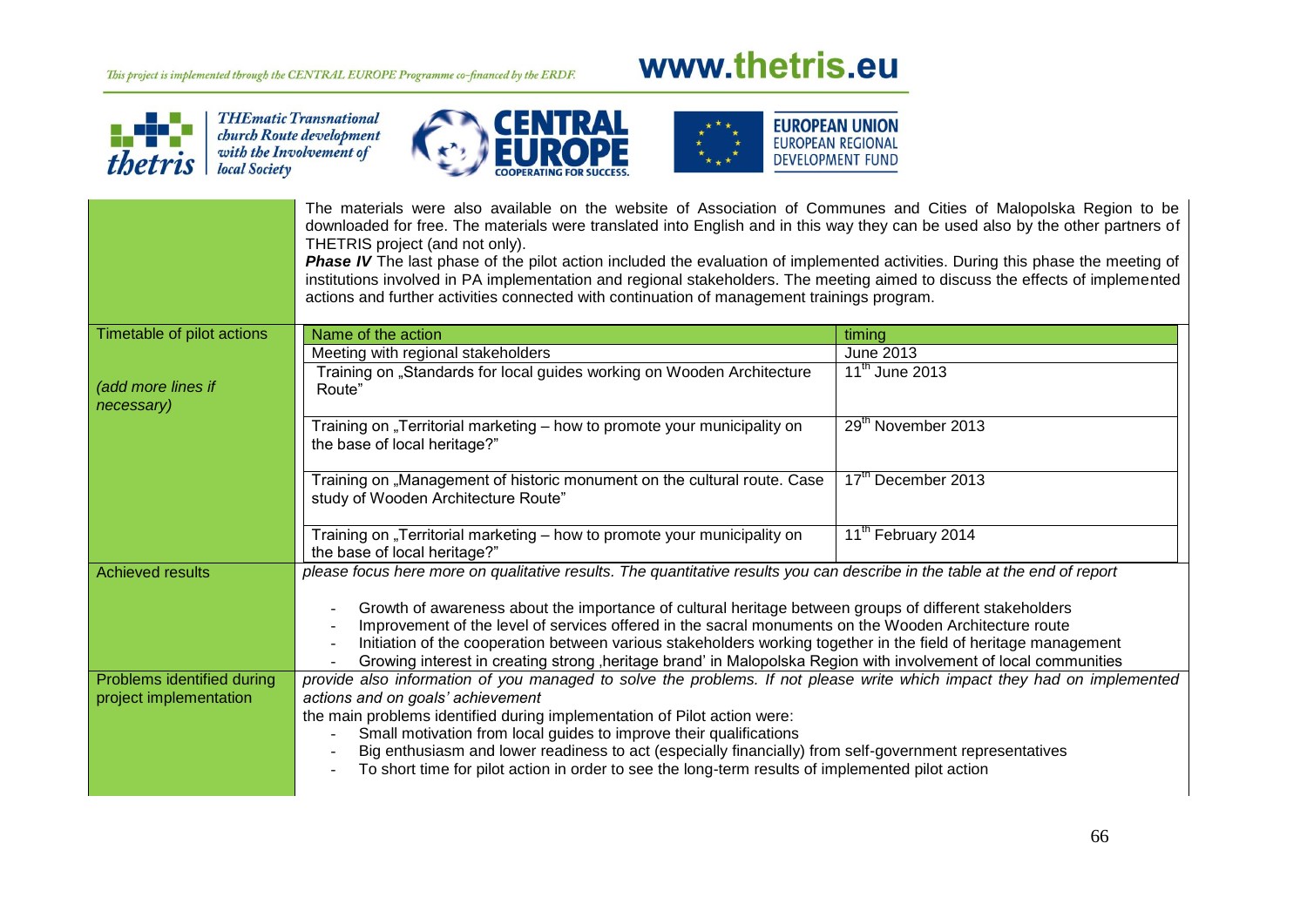

| local Society                                   | <b>THEmatic Transnational</b><br><b>EUROPEAN UNION</b><br>church Route development<br><b>EUROPEAN REGIONAL</b><br>with the Involvement of<br><b>DEVELOPMENT FUND</b>                                                                                                                                                                                                                                                                                                                                                                                                                                                                                                                                                                                                                                                                                                                                                                                                                                                                                                                                                                                                                                                                                                                                                                                                                                                                                                                                                                                                                                                                                                                                                                                                                                                                                                                                                                                                                                                                           |
|-------------------------------------------------|------------------------------------------------------------------------------------------------------------------------------------------------------------------------------------------------------------------------------------------------------------------------------------------------------------------------------------------------------------------------------------------------------------------------------------------------------------------------------------------------------------------------------------------------------------------------------------------------------------------------------------------------------------------------------------------------------------------------------------------------------------------------------------------------------------------------------------------------------------------------------------------------------------------------------------------------------------------------------------------------------------------------------------------------------------------------------------------------------------------------------------------------------------------------------------------------------------------------------------------------------------------------------------------------------------------------------------------------------------------------------------------------------------------------------------------------------------------------------------------------------------------------------------------------------------------------------------------------------------------------------------------------------------------------------------------------------------------------------------------------------------------------------------------------------------------------------------------------------------------------------------------------------------------------------------------------------------------------------------------------------------------------------------------------|
| Added value of pilot at<br>local/regional level | describe here what kind of impact the implemented actions have socio-economic situation of the region<br>The trainings and training materials that were distributed between the regional stakeholders were valued very high. In our<br>opinion the implemented training, apart from having an impact on the qualifications and knowledge of their participants,<br>contributed also to strengthening the cooperation between various stakeholders involved in the management of cultural<br>heritage, both on local and regional levels.<br>describe here what kind of impact the implemented actions have on accessibility of the route<br>due to the fact that there were organized trainings for guides working in the sacral heritage objects we believe that, as they are<br>better prepared to fulfill their responsibilities as guides there will be more tourists coming and vising the objects on the route.<br>describe here what kind of impact the implemented actions have on preservation of cultural heritage<br>the management trainings program realized within the pilot action resulted in the growth of awareness of various heritage<br>stakeholders on the necessity of its preservation and also on methods and tools that can be used for preservation purposes.<br>We believe that thanks to the training program its participants will be more aware of the consequences of their actions and will<br>be making more aware decisions about preservation of local cultural heritage.<br>describe here what kind of impact the implemented actions have on identity and local commitment<br>during the implementation period it was not possible to observe an impact on identity and local commitment. However we<br>believe that this will be visible in a long-term perspective: as the stakeholders involved in the training program will be making<br>better decision and implement into practice the knowledge they gained that will be noticed by local communities who will start to<br>engage itself as well. |
| Possibilities of continuation<br>of activities  | do you do think about continuation/development of implemented actions in future?(if not, why?)<br>yes, we are sure that we will continue the activities in the future. We formed a partnership with Malopolska Tourism<br>Organization and Institute of Culture at Jagiellonian University for this purpose.<br>We all see that there is a need to make the management trainings as a regular element of Wooden Architecture Route<br>management plan.                                                                                                                                                                                                                                                                                                                                                                                                                                                                                                                                                                                                                                                                                                                                                                                                                                                                                                                                                                                                                                                                                                                                                                                                                                                                                                                                                                                                                                                                                                                                                                                         |